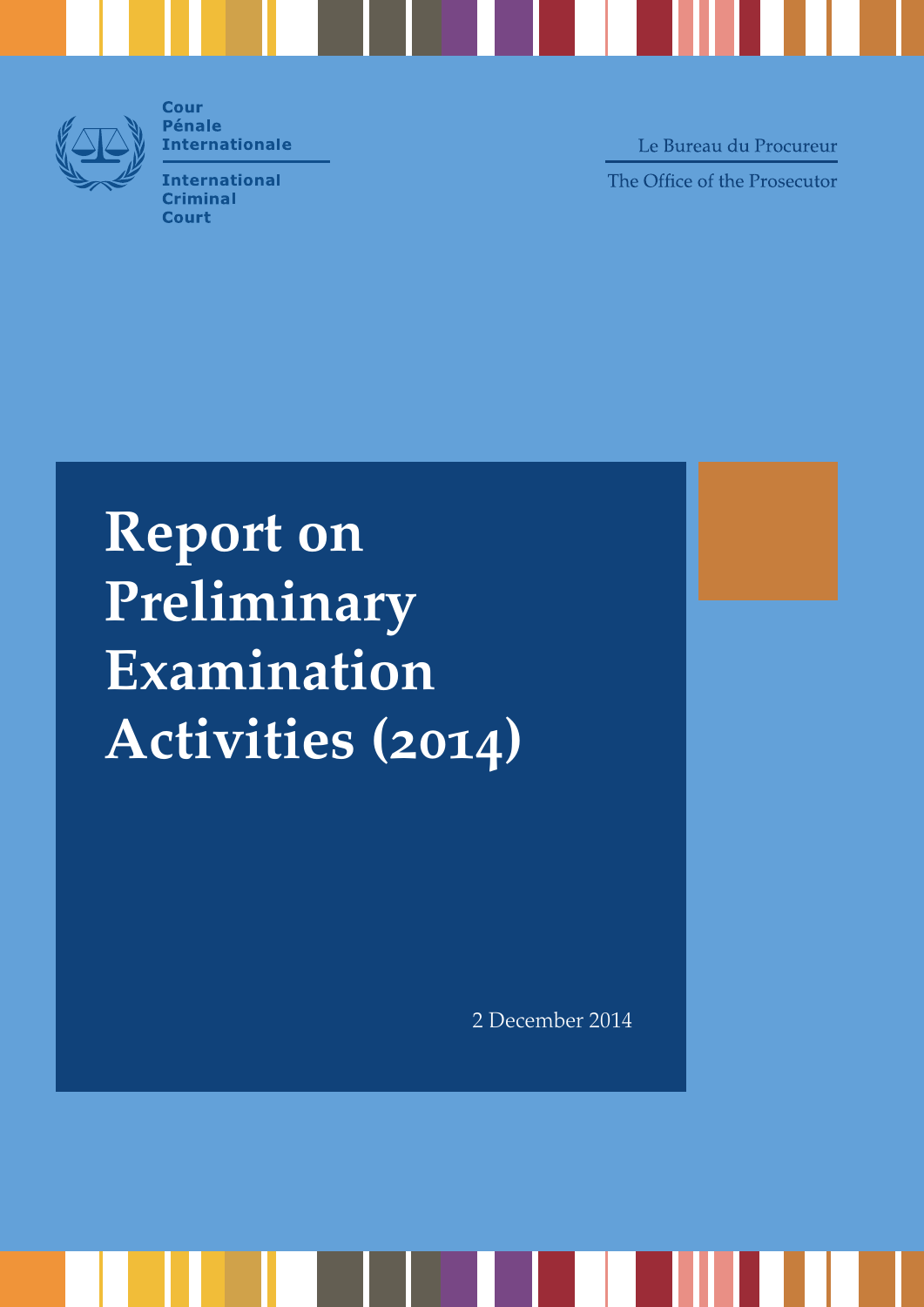

Le Bureau du Procureur The Office of the Prosecutor

> ÷. ٠

**Report on Preliminary Examination Activities 2014**

**2 December 2014**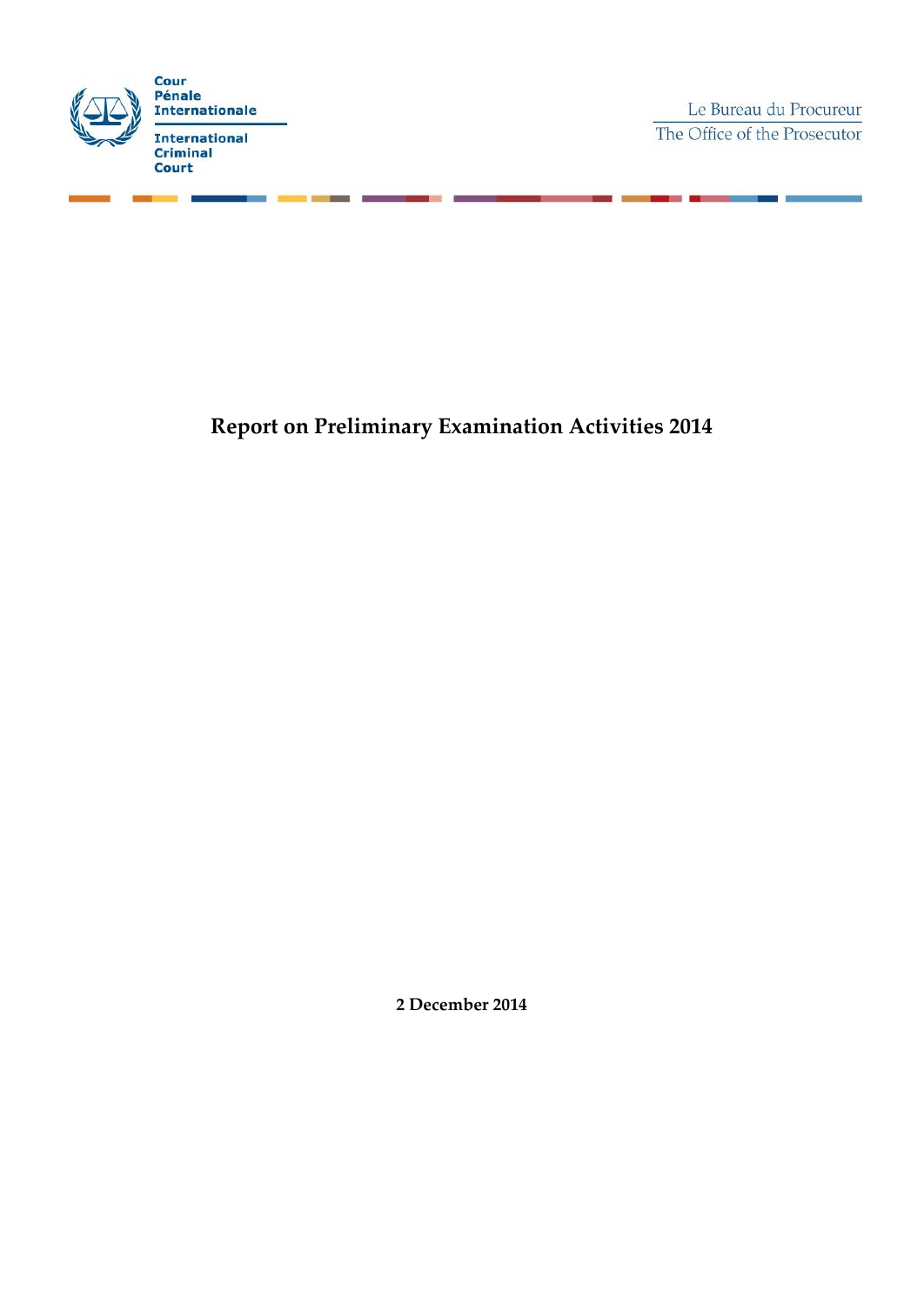## **TABLE OF CONTENTS**

| II. SITUATIONS UNDER PHASE 2 (SUBJECT-MATTER JURISDICTION)  7 |  |
|---------------------------------------------------------------|--|
|                                                               |  |
|                                                               |  |
|                                                               |  |
|                                                               |  |
|                                                               |  |
|                                                               |  |
|                                                               |  |
|                                                               |  |
|                                                               |  |
|                                                               |  |
|                                                               |  |
|                                                               |  |
|                                                               |  |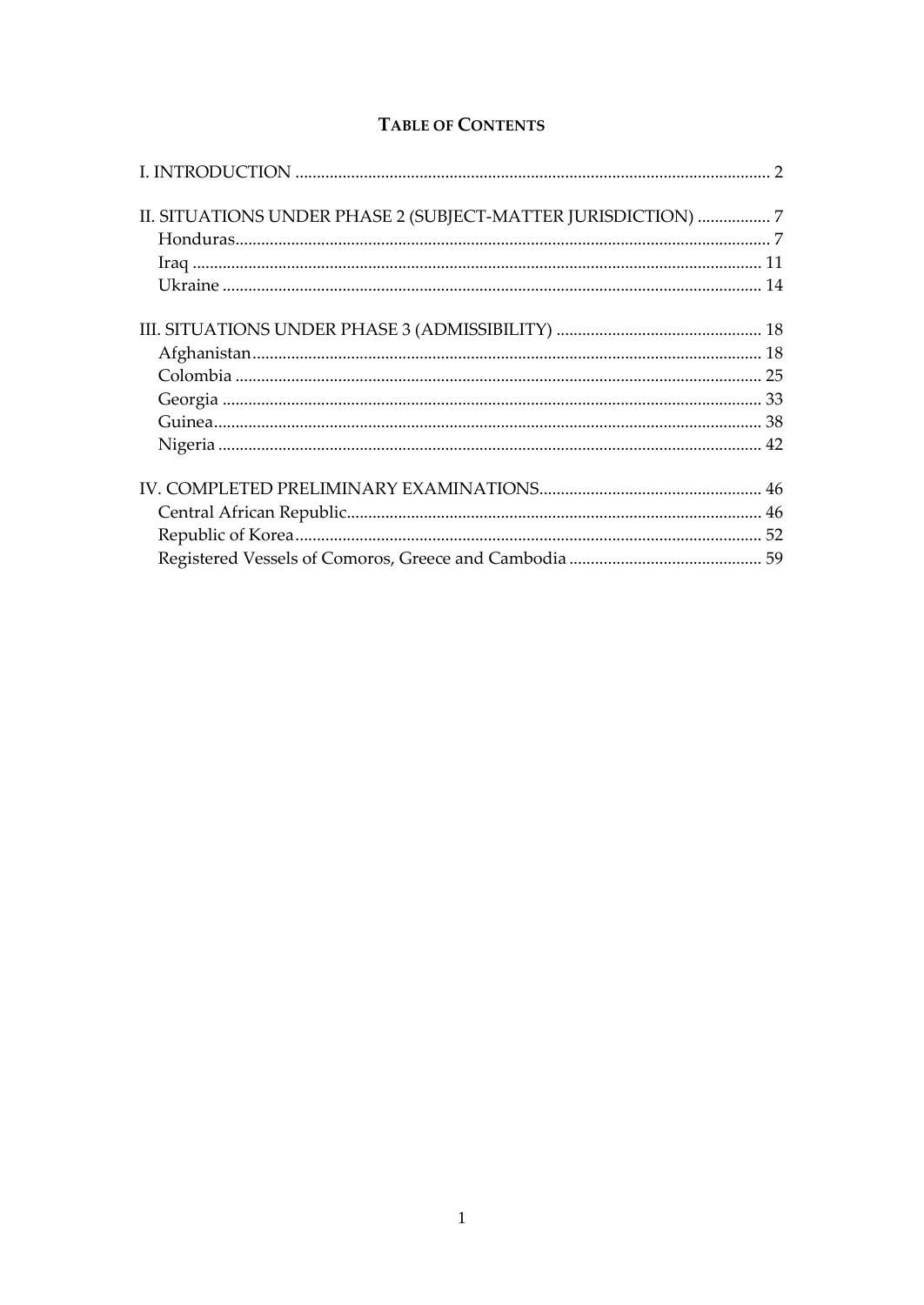## <span id="page-3-0"></span>**I. INTRODUCTION**

- 1. The Office of the Prosecutor ("Office" or "OTP") of the International Criminal Court ("Court" or "ICC") is responsible for determining whether a situation meets the legal criteria established by the Rome Statute ("Statute") to warrant investigation by the Court. For this purpose, the Office conducts a preliminary examination of all situations that come to its attention based on the statutory criteria and information available.<sup>1</sup>
- 2. The preliminary examination of a situation by the Office may be initiated on the basis of: a) information sent by individuals or groups, States, intergovernmental or non-governmental organisations; b) a referral from a State Party or the Security Council; or (c) a declaration accepting the jurisdiction of the Court lodged pursuant to article 12(3) by a State which is not a Party to the Statute.
- 3. Once a situation is thus identified, the factors set out in article 53(1) (a)-(c) of the Statute establishes the legal framework for a preliminary examination. <sup>2</sup> It provides that, in order to determine whether there is a reasonable basis to proceed with an investigation into the situation the Prosecutor shall consider: jurisdiction (temporal, either territorial or personal, and material); admissibility (complementarity and gravity); and the interests of justice.
- 4. *Jurisdiction* relates to whether a crime within the jurisdiction of the Court has been or is being committed. It requires an assessment of (i) temporal jurisdiction (date of entry into force of the Statute, namely 1 July 2002 onwards, date of entry into force for an acceding State, date specified in a Security Council referral, or in a declaration lodged pursuant to article 12(3)); (ii) either territorial or personal jurisdiction, which entails that the crime has been or is being committed on the territory or by a national of a State Party or a State not Party that has lodged a declaration accepting the jurisdiction of the Court, or arises from a situation referred by the Security Council; and (iii) material jurisdiction as defined in article 5 of the Statute (genocide; crimes against humanity; war crimes; and aggression<sup>3</sup>).
- 5. *Admissibility* comprises both complementarity and gravity.
- 6. *Complementarity* involves an examination of the existence of relevant national proceedings in relation to the potential cases being considered for investigation by the Office. This will be done bearing in mind its prosecutorial strategy of investigating and prosecuting those most responsible for the most serious

<sup>&</sup>lt;sup>1</sup> See <u>ICC-OTP, Policy Paper on Preliminary Examinations, November 2013</u>

<sup>2</sup> See also rule 48, ICC Rules of Procedure and Evidence.

<sup>&</sup>lt;sup>3</sup> With respect to which the Court shall exercise jurisdiction once the provision adopted by the Assembly of States Parties enters into force: RC/Res.6 (28 June 2010).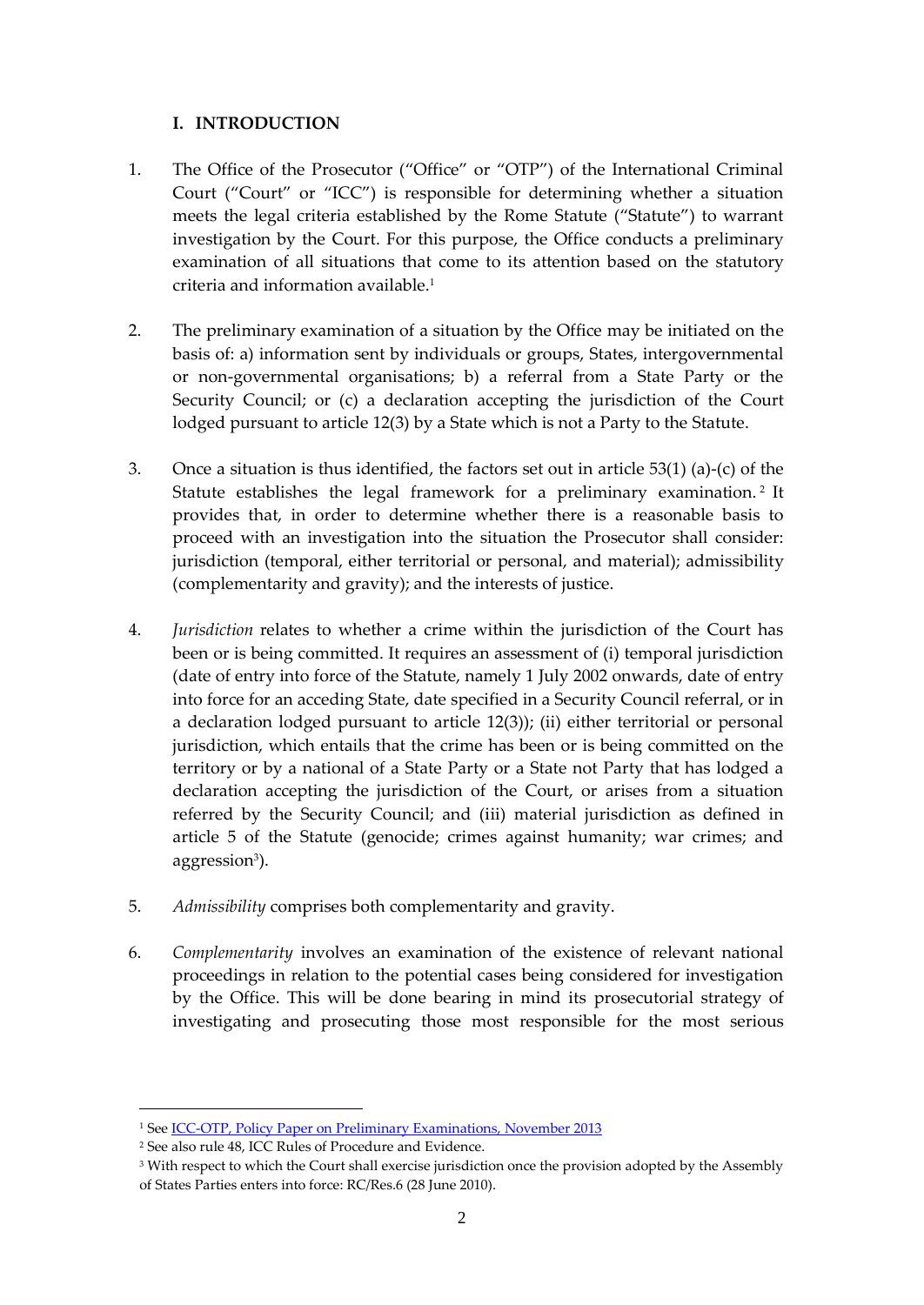crime. <sup>4</sup> Where relevant domestic investigations or prosecutions exist, the Office will assess their genuineness.

- 7. *Gravity* includes an assessment of the scale, nature, manner of commission of the crimes, and their impact, bearing in mind the potential cases that would likely arise from an investigation of the situation.
- 8. The *"interests of justice"* is a countervailing consideration. The Office must assess whether, taking into account the gravity of the crime and the interests of victims, there are nonetheless substantial reasons to believe that an investigation would not serve the interests of justice.
- 9. There are no other statutory criteria. Factors such as geographical or regional balance are not relevant criteria for a determination that a situation warrants investigation under the Statute. While lack of universal ratification means that crimes may occur in situations outside the territorial and personal jurisdiction of the ICC, this can only be remedied by the relevant State becoming a Party to the Statute or lodging a declaration accepting the exercise of jurisdiction by the Court or through a referral by the Security Council.
- 10. As required by the Statute, the Office's preliminary examination activities are conducted in the same manner irrespective of whether the Office receives a referral from a State Party or the Security Council, or acts on the basis of information on crimes obtained pursuant to article 15. In all circumstances, the Office analyses the seriousness of the information received and may seek additional information from States, organs of the UN, intergovernmental and non-governmental organisations and other reliable sources that are deemed appropriate. The Office may also receive oral testimony at the seat of the Court. All information gathered is subjected to a fully independent, impartial and thorough analysis.
- 11. It should be recalled that the Office does not enjoy investigative powers at the preliminary examination stage. Its findings are therefore preliminary in nature and may be reconsidered in the light of new facts or evidence. The preliminary examination process is conducted on the basis of the facts and information available. The goal of this process is to reach a fully informed determination of whether there is a reasonable basis to proceed with an investigation. The 'reasonable basis' standard has been interpreted by Pre-Trial Chamber II ("PTC II") to require that "there exists a sensible or reasonable justification for a belief that a crime falling within the jurisdiction of the Court 'has been or is being

<sup>&</sup>lt;sup>4</sup> See OTP Strategic Plan – June 2012-2015, para. 22. In appropriate cases the OTP will expand its general prosecutorial strategy to encompass mid- or high-level perpetrators, or even particularly notorious lowlevel perpetrators, with a view to building cases up to reach those most responsible for the most serious crimes.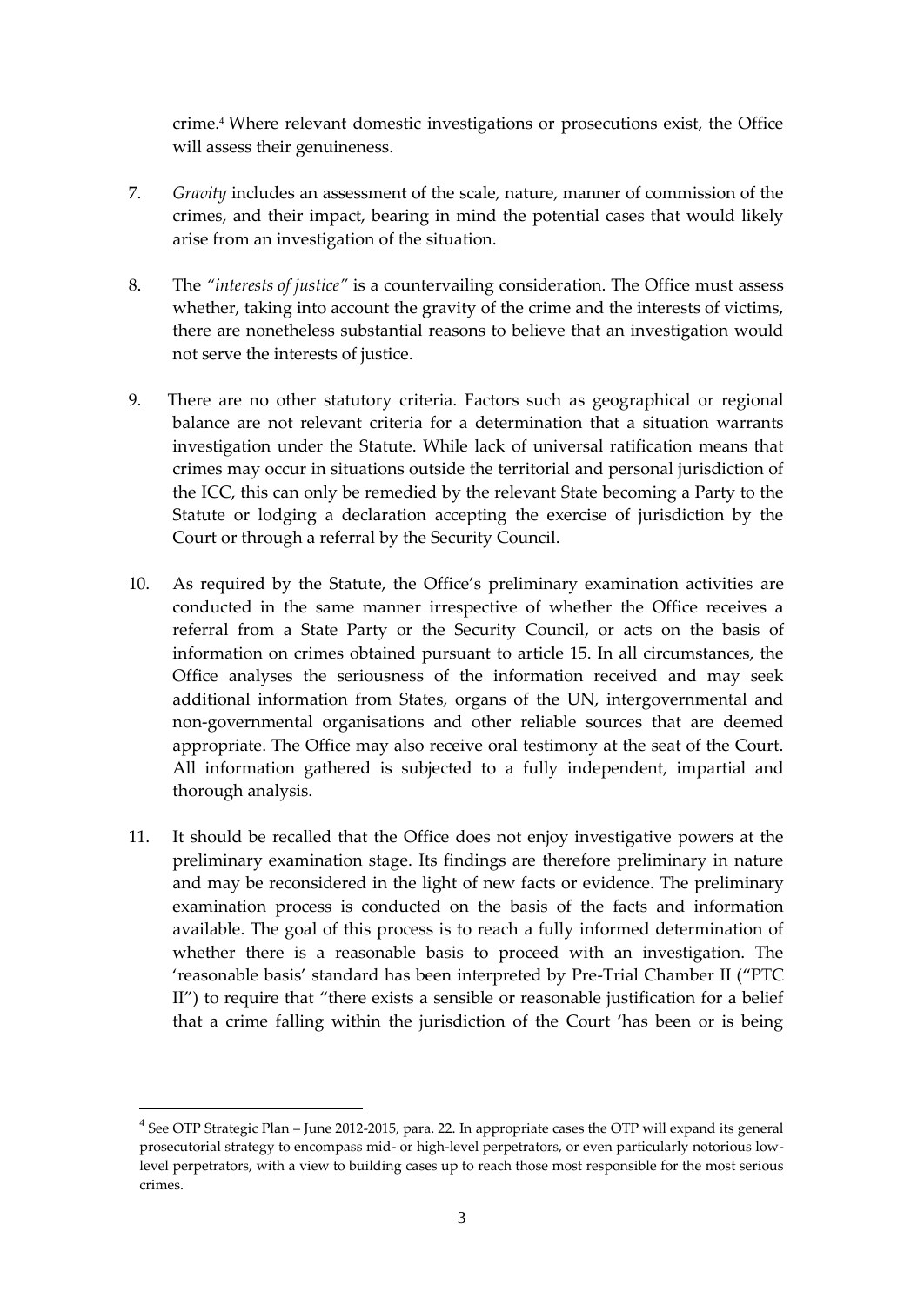committed'." 5 In this context, PTC II has indicated that all of the information need not necessarily "point towards only one conclusion." <sup>6</sup> This reflects the fact that the reasonable basis standard under article 53(1)(a) "has a different object, a more limited scope, and serves a different purpose" than other, higher evidentiary standards provided for in the Statute. <sup>7</sup> In particular, at the preliminary examination stage, "the Prosecutor has limited powers which are not comparable to those provided for in article 54 of the Statute at the investigative stage" and the information available at such an early stage is "neither expected to be 'comprehensive' nor 'conclusive'." 8

- 12. Before making a determination on whether to initiate an investigation, the Office also seeks to ensure that the States and other parties concerned have had the opportunity to provide the information they consider appropriate.
- 13. There are no timelines provided in the Statute for a decision on a preliminary examination. Depending on the facts and circumstances of each situation, the Office may either decide (i) to decline to initiate an investigation where the information manifestly fails to satisfy the factors set out in article  $53(1)$  (a)-(c); (ii) to continue to collect information in order to establish a sufficient factual and legal basis to render a determination; or (iii) to initiate the investigation, subject to judicial review as appropriate.
- 14. In order to promote transparency of the preliminary examination process the Office aims to issue regular reports on its activities and provides reasoned responses for its decisions either to proceed or not proceed with investigations.
- 15. In order to distinguish those situations that warrant investigation from those that do not, and in order to manage the analysis of the factors set out in article 53(1), the Office has established a filtering process comprising four phases. While each phase focuses on a distinct statutory factor for analytical purposes, the Office applies a holistic approach throughout the preliminary examination process.
	- Phase 1 consists of an initial assessment of all information on alleged crimes received under article 15 ('communications'). The purpose is to analyse the

<sup>5</sup> Situation in the Republic of Kenya, "Decision Pursuant to Article 15 of the Rome Statute on the Authorization of an Investigation into the Situation in the Republic of Kenya", ICC-01/09-19-Corr, 31 March 2010, para. 35 ("Kenya Article 15 Decision").

<sup>6</sup> Kenya Article 15 Decision, para. 34. In this respect, it is further noted that even the higher "reasonable grounds" standard for arrest warrant applications under article 58 does not require that the conclusion reached on the facts be the only possible or reasonable one. Nor does it require that the Prosecutor disprove any other reasonable conclusions. Rather, it is sufficient to prove that there is a reasonable conclusion alongside others (not necessarily supporting the same finding), which can be supported on the basis of the evidence and information available. Situation in Darfur, Sudan, "Judgment on the appeal of the Prosecutor against the 'Decision on the Prosecution's Application for a Warrant of Arrest against Omar Hassan Ahmad Al Bashir", ICC-02/05-01/09-OA, 3 February 2010, para. 33.

<sup>7</sup> Kenya Article 15 Decision, para. 32.

<sup>8</sup> Kenya Article 15 Decision, para. 27.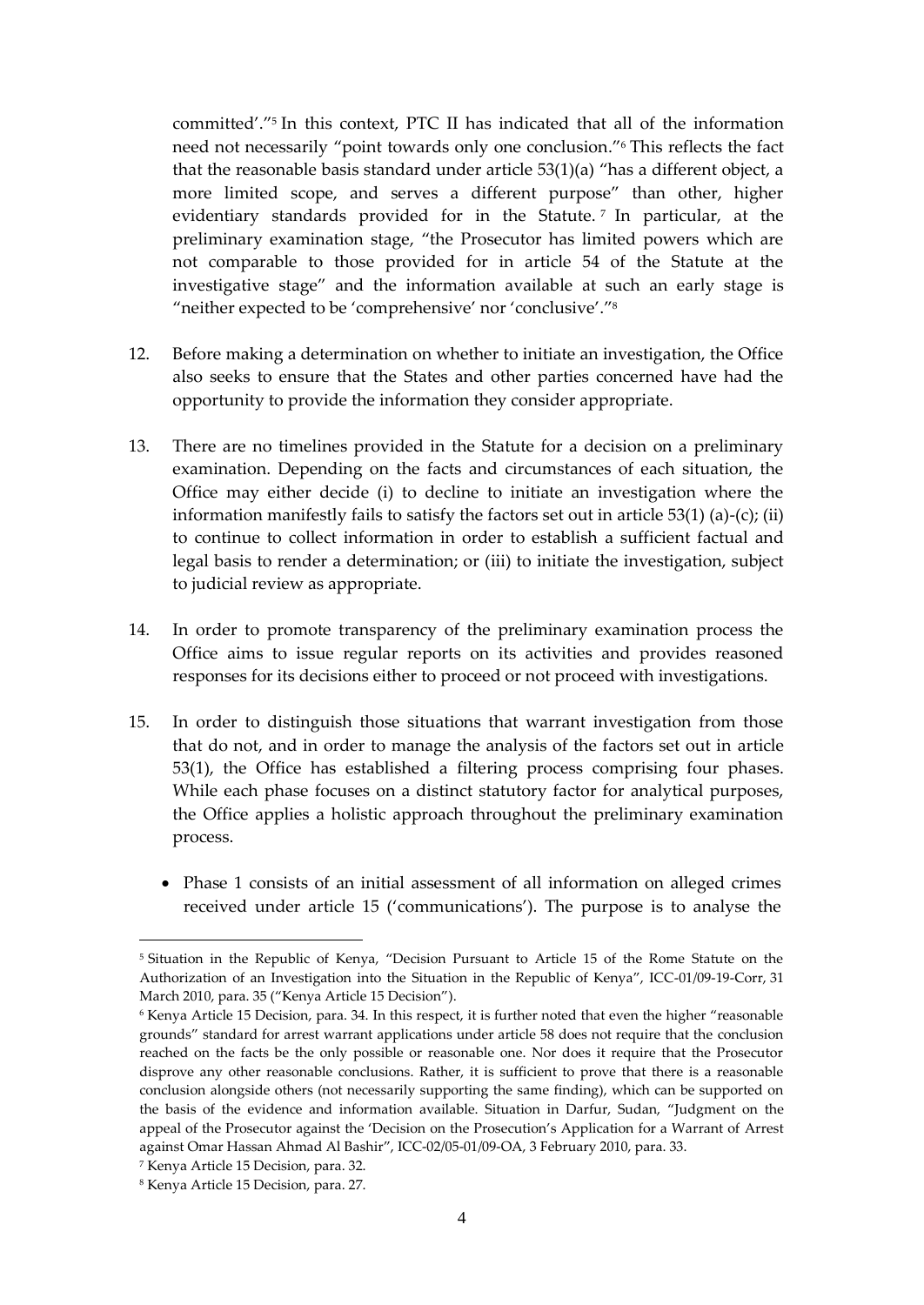seriousness of information received, filter out information on crimes that are outside the jurisdiction of the Court and identify those that appear to fall within the jurisdiction of the Court.

- Phase 2, which represents the formal commencement of a preliminary examination, focuses on whether the preconditions to the exercise of jurisdiction under article 12 are satisfied and whether there is a reasonable basis to believe that the alleged crimes fall within the subject-matter jurisdiction of the Court. Phase 2 analysis entails a thorough factual and legal assessment of the alleged crimes committed in the situation at hand with a view to identifying potential cases falling within the jurisdiction of the Court. The Office may further gather information on relevant national proceedings if such information is available at this stage.
- Phase 3 focuses on the admissibility of potential cases in terms of complementarity and gravity. In this phase, the Office will also continue to collect information on subject-matter jurisdiction, in particular when new or ongoing crimes are alleged to have been committed within the situation.
- Phase 4 examines the interests of justice consideration in order to formulate the final recommendation to the Prosecutor on whether there is a reasonable basis to initiate an investigation.
- 16. In the course of its preliminary examination activities, the Office seeks to contribute to two overarching goals of the Statute: the ending of impunity by encouraging genuine national proceedings, and the prevention of crimes, thereby potentially obviating the need for the Court's intervention. Preliminary examination activities therefore constitute one of the most cost-effective ways for the Office to fulfil the Court's mission.

#### Summary of activities performed in 2014

- 17. This report summarizes the preliminary examination activities conducted by the Office between 1 November 2013 and 31 October 2014.
- 18. During the reporting period, the Office received 579 communications relating to article 15 of the Rome Statute of which 462 were manifestly outside the Court's jurisdiction; 44 warranted further analysis; 49 were linked to a situation already under analysis; and 24 were linked to an investigation or prosecution. The Office has received a total of 10,797 article 15 communications since July 2002.
- 19. During the reporting period, the Office completed three preliminary examinations, in relation to the situations in the Central African Republic, the Republic of Korea, and Registered Vessels of Comoros, Greece and Cambodia. On 24 September 2014, the Prosecutor announced the opening of a second investigation in the Central African Republic with respect to crimes allegedly committed since 2012, as a result of the Office's preliminary examination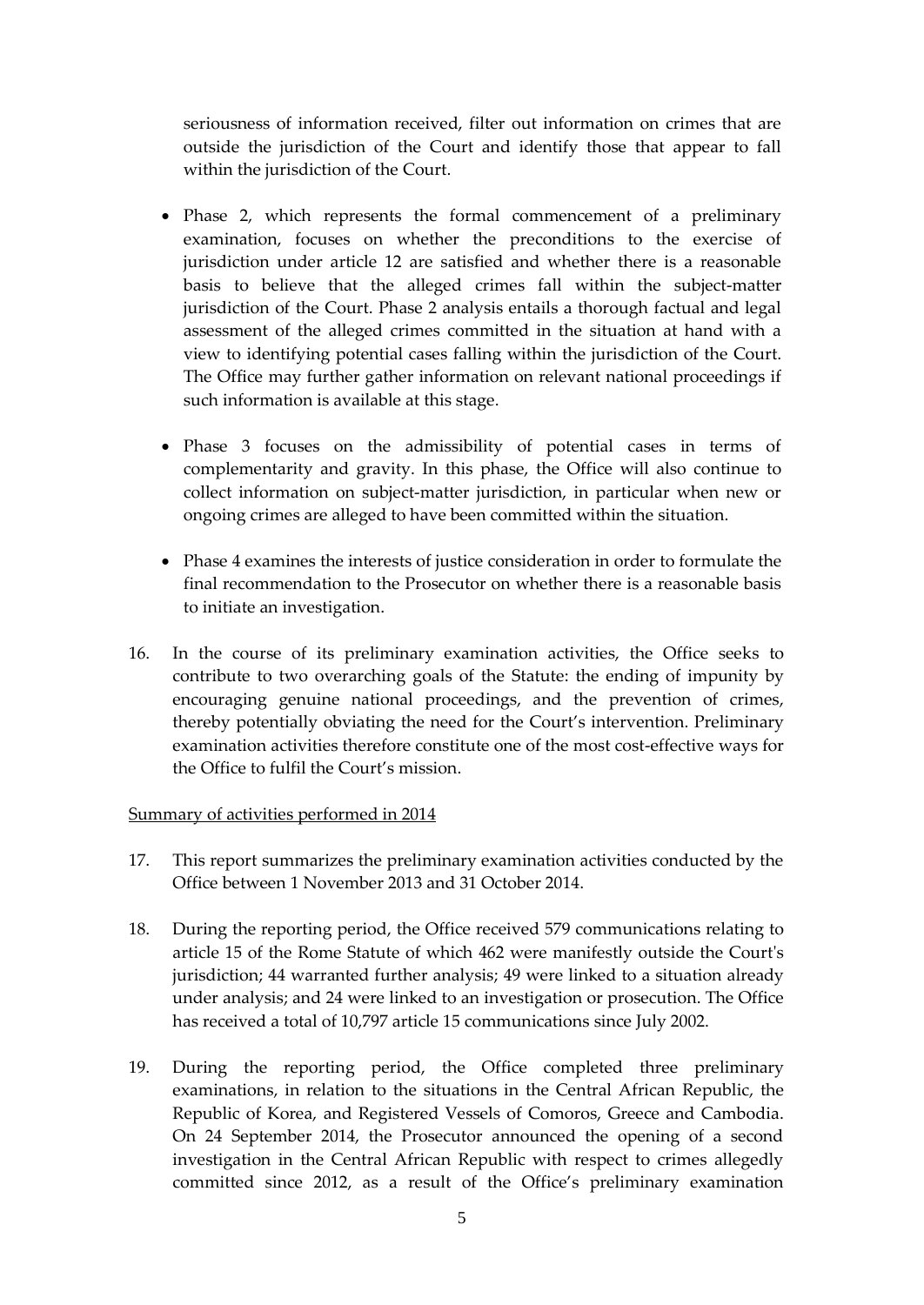analysis. With respect to the situation in the Republic of Korea, and the situation on Registered Vessels of Comoros, Greece and Cambodia, following thorough legal and factual assessments of each respective situation, the Office concluded that the statutory criteria for initiation of an investigation under article 53(1) were not met.

- 20. The Office opened one new preliminary examination on the basis of an article 12(3) declaration lodged by Ukraine, and re-opened one preliminary examination, of the situation in Iraq, based on new facts or evidence received under article 15. The Office also continued its preliminary examinations of the situations in Afghanistan, Colombia, Georgia, Guinea, Honduras and Nigeria.
- 21. Pursuant to the Office's policy on sexual and gender-based crimes, during the reporting period the Office conducted, where appropriate, a gender analysis of alleged crimes committed in various situations under preliminary examination and sought information on national investigations and prosecutions of sexual and gender-based crimes by relevant national authorities.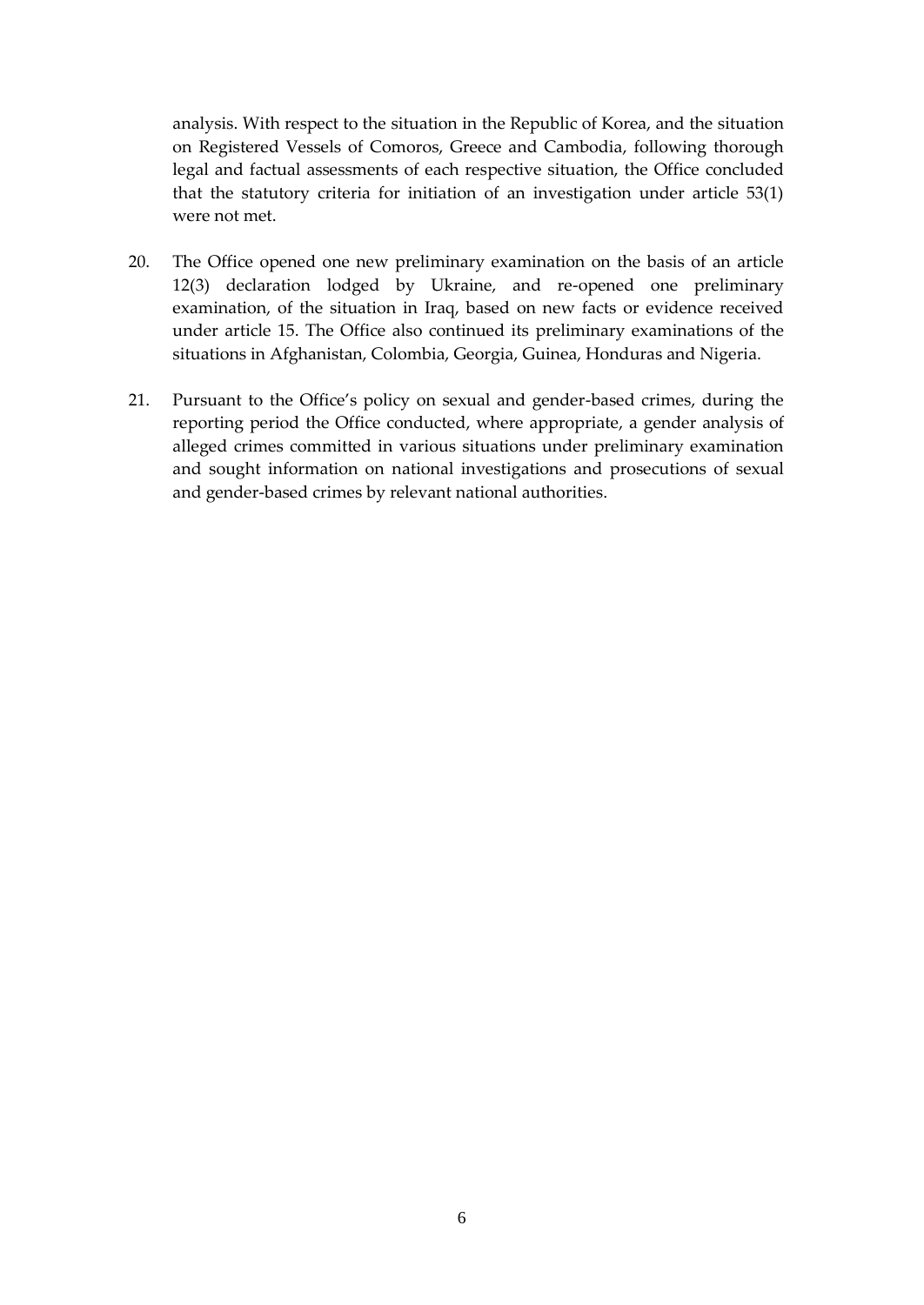### <span id="page-8-1"></span><span id="page-8-0"></span>**II. SITUATIONS UNDER PHASE 2 (SUBJECT-MATTER JURISDICTION)**

#### **HONDURAS**

#### *Procedural History*

22. The Office has received 31 communications pursuant to article 15 in relation to the situation in Honduras. The preliminary examination of the situation in Honduras was made public on 18 November 2010.

#### *Preliminary Jurisdictional Issues*

23. Honduras deposited its instrument of ratification to the Rome Statute on 1 July 2002. The ICC therefore has jurisdiction over Rome Statute crimes committed on the territory of Honduras or by its nationals from 1 September 2002 onwards.

#### *Contextual Background*

- 24. In November 2005, José Manuel Zelaya Rosales, of the Liberal Party, was elected President of Honduras. During his presidency, the relationship between the legislative and executive branches deteriorated significantly and became critical in March 2009, after the adoption of an executive decree establishing a public consultation allowing voters to convene a National Constituent Assembly to approve a new Constitution. The initiative was strongly criticised by the opposition, who feared an attempt of Manuel Zelaya to perpetuate his power.
- 25. The preliminary examination of the situation in Honduras focuses on events that occurred since the *coup d'etat* of 28 June 2009. On that date, following an arrest warrant issued by the Supreme Court of Justice, President José Manuel Zelaya Rosales was arrested by members of the armed forces and forcibly flown to Costa Rica. The same day, the National Congress passed a resolution stripping Mr. Zelaya of the presidency and appointing the then President of the Congress, Roberto Micheletti, as President of Honduras.
- 26. The Executive Branch immediately implemented a curfew, and the police and military were relied upon for its enforcement. On 6 July, a "crisis room" was established on the premises of the presidential palace for the purpose of coordinating police and military operations. Curfews continued to be used through executive decrees restricting freedom of movement, assembly and expression issued on an intermittent basis throughout the summer and into the early autumn of 2009. The actions were roundly decried as an illegal *coup d'état* by the international community.
- 27. Following this series of events, thousands of former President Zelaya's supporters marched peacefully in demonstration of their opposition to the *coup d'etat*. Many of these demonstrations were met with resistance and violence by state security forces. Checkpoints and roadblocks were set up in various parts of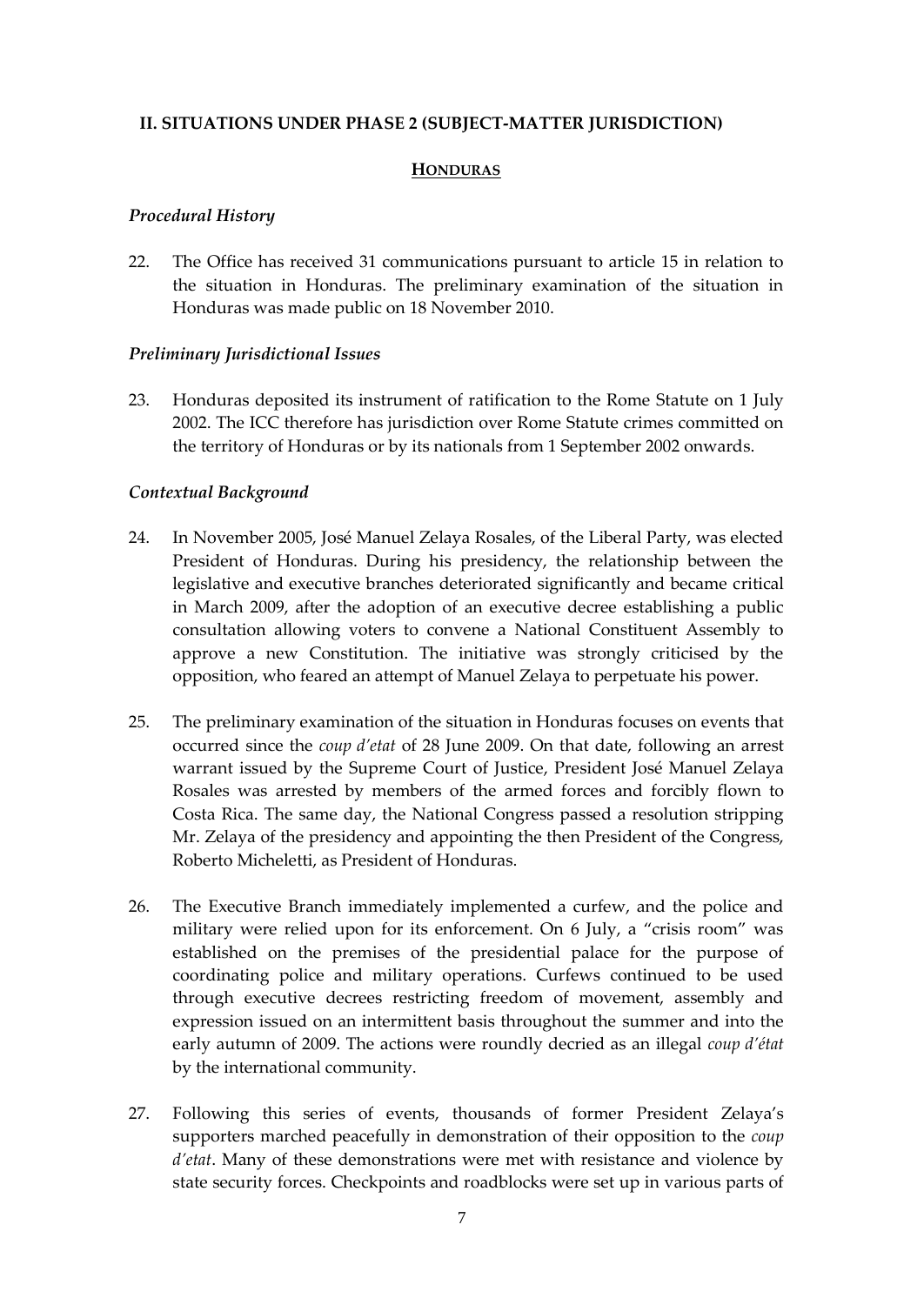the country, often preventing the mobilization of larger crowds of demonstrators. In September 2009, after two failed attempts to return to Honduras, ousted President Zelaya took temporary refuge in the Brazilian Embassy in Tegucigalpa. His return triggered further demonstrations severely repressed by security forces.

- 28. After negotiations to form a government of unity broke down, general elections were held in November 2009. Porfirio Lobo was elected President and declared a general amnesty for crimes committed during the post-coup period (excluding crimes against humanity and serious human rights violations), and instituted a Truth and Reconciliation Commission (*Comisión de la Verdad y Reconciliación*) to shed light on the events of 28 June 2009. In May 2010, Honduran human rights organizations sponsored a Truth Commission (*Comisión de Verdad*) to carry out an alternative inquiry. Following Porfirio Lobo's election, many governments restored their ties with Honduras and Manuel Zelaya fled to the Dominican Republic. He returned to Honduras in May 2011 and created a new opposition political party Libre *(Libertad y Refundación)* to participate in the November 2013 general elections.
- 29. After the 2009 coup, violence in Honduras has reportedly continued to increase significantly, owing partly to the armed forces' involvement in matters related to citizen security and to the expansion of drug trafficking and criminal organisations. In the Bajo Aguán region, private corporations have reportedly turned to private security companies to ensure *de facto* control of their lands.
- 30. In this context, since the 2009 coup, various domestic and international actors have drawn particular attention to the alleged targeting of categories of civilians, including political dissidents, human rights defenders, members of the legal profession, journalists, teachers, union members, lesbian, gay, trans, bisexual and intersex (LGTBI) persons, indigenous groups and land rights activists. In the Bajo Aguán region, an increasing number of crimes were reported, mainly against members of *campesino* movements, members of their families and other individuals associated with their movement.

## *Subject-Matter Jurisdiction*

## *Legal analysis of alleged crimes committed during the post-coup period*

31. During the period between the coup and former President Lobo's inauguration on 27 January 2010 ("post-coup period"), it is alleged that the *de facto* regime developed a policy of targeting and persecuting their opponents. As explained in previous reporting, while there is little doubt that the events surrounding the June 2009 *coup d'etat* and the measures taken in its aftermath constituted human rights violations directly attributable to the *de facto* regime, the information available does not provide a reasonable basis to believe that this conduct during that discrete time period constituted crimes against humanity because the existence of a widespread or systematic attack could not be established.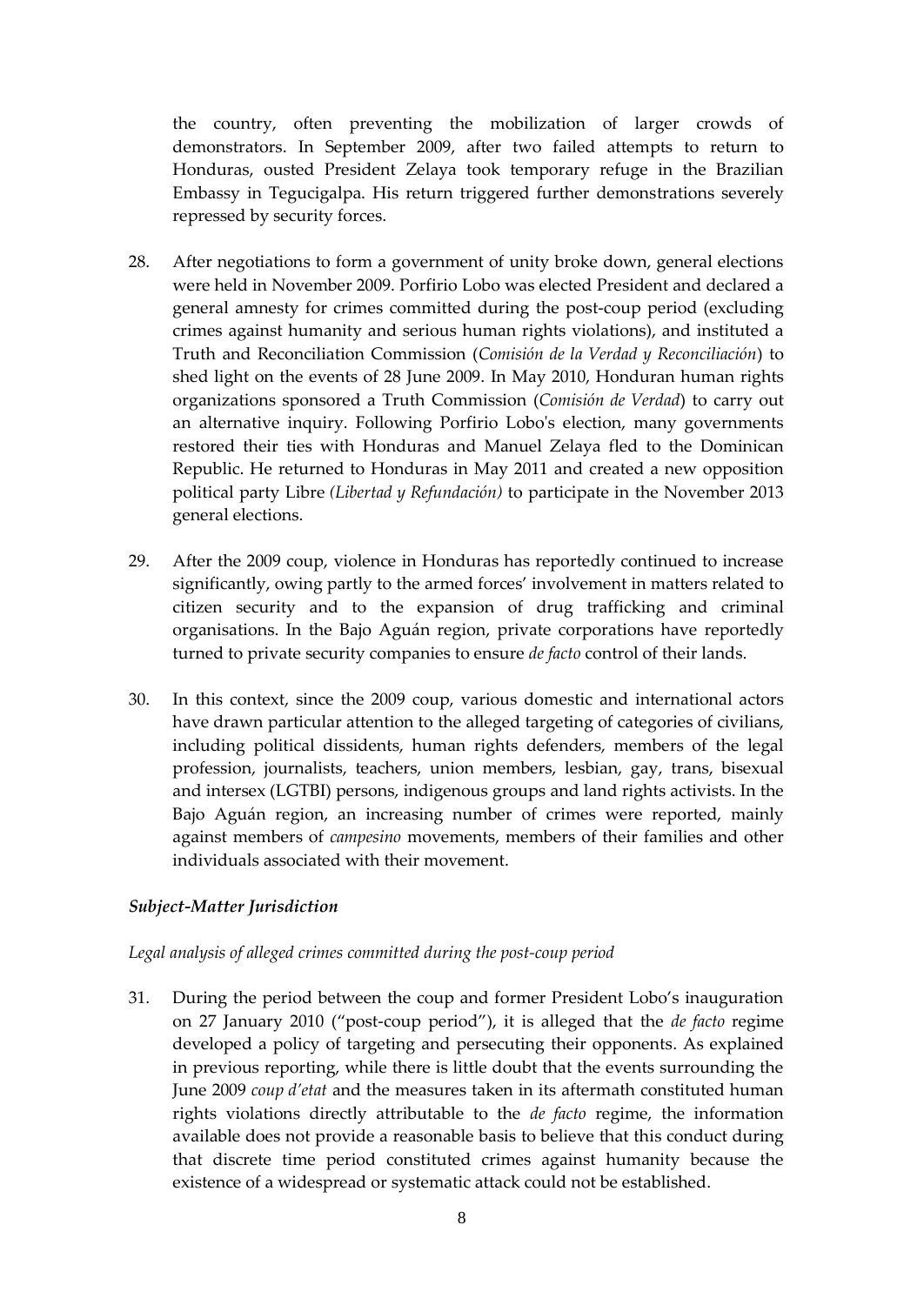## *Legal analysis of alleged crimes committed during the post-2010 election period*

- 32. Allegations of crimes committed after Porfirio Lobo's inauguration on 27 January 2010 ("post-election period") relate mainly to crimes committed against various groups of civilians, based on their perceived political affiliation or standing vis-à-vis the coup or the *de facto* regime, including opposition leaders, political activists, human rights defenders, journalists, members of the legal profession and *campesinos*. Some sources allege that crimes committed during this period are a continuation of the alleged attack which originated with the coup against the regime's political opponents. Killings, arbitrary detentions followed in some instances by acts of torture and sexual violence and, in general, the existence of a policy implemented by the government of targeting its opponents, have been alleged.
- 33. Accordingly, the Office is analysing whether the information available regarding the circumstances of commission of the alleged crimes and the identities of the alleged perpetrators indicate that these crimes are part of a particular pattern or course of conduct, or rather stem from a context of chronic and general violence. The information available substantiating the existence of a widespread or systematic attack against a civilian population is, however, limited.

## *Legal analysis of alleged crimes committed in the Bajo Aguán region*

- 34. Another focus of the preliminary examination in Honduras has been the Bajo Aguán region, where it is alleged that up to a hundred *campesinos* have been killed since the coup. According to some sources, 78 of these cases relate to land property disputes between *campesinos* and private corporations operating in the Bajo Aguán region. Other sources attribute high rates of criminality in the region to the activities carried out by criminal and drug trafficking organisations.
- 35. In this context, in addition to killings, it has been reported that since June 2009, acts of torture and other acts of violence, including severe beatings, cases of enforced disappearances, and instances of forcible transfer of population have been allegedly committed by state security forces against members of *campesino* movements and their families, as well as against journalists, human rights activists and lawyers associated with these movements.
- 36. In the particular context of the Bajo Aguán region, it may be possible to consider that members of *campesino* associations constitute a "civilian population" in the sense of article 7. While the Office is analyzing whether a nexus may be established between the individual acts and the alleged attack, the information available at this stage is insufficient to attribute the alleged crimes to identifiable actors, and to a particular course of conduct.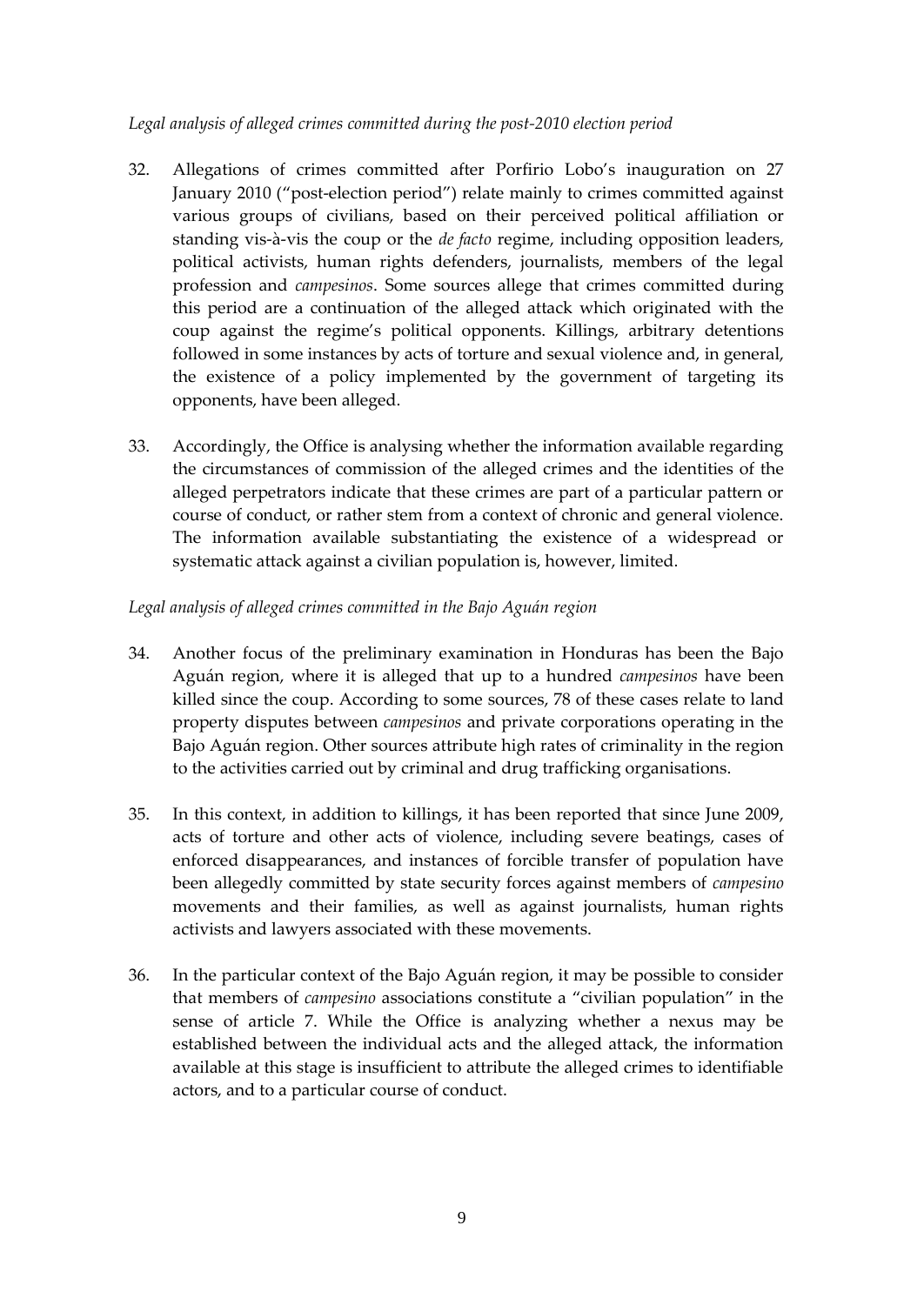## *OTP Activities*

- 37. Over the reporting period, the Office has sought and analysed information on the situation in Honduras from multiple sources, including from the Inter-American Commission on Human Rights, the UN system, various reports from domestic civil society organisations and international non-governmental organisations, article 15 communications submitted to the Office, as well as information submitted on behalf of the Honduran government.
- 38. During the reporting period, the Office conducted its third mission to Tegucigalpa in March 2014. The purpose of the mission was to verify and gather further information on allegations of crimes allegedly committed against groups of civilian population, especially those who resisted the 2009 coup, including political activists, journalists, members of the legal profession and human rights defenders; and on allegations of crimes committed in the Bajo Aguán region.
- 39. The Office held consultations with Honduran authorities, national and international NGOs monitoring human rights violations in Honduras and representatives of *campesino* movements of the Bajo Aguán region. The Office has also liaised with a number of UN bodies, as well as with international organisations, to corroborate and verify information on alleged crimes committed since the June 2009 *coup d'etat*. The Office also monitored closely the protests organised by the opposition in the context of the November 2013 presidential elections and the inauguration of President Juan Orlando Hernández in January 2014.

## *Conclusion and Next Steps*

- 40. Whereas the June 2009 coup in Honduras was accompanied by serious human rights violations directly attributable to authorities in the *de facto* regime, the Office has concluded that there is no reasonable basis to believe that this conduct constitutes crimes against humanity under the Statute.
- 41. In relation to more recent allegations of crimes, the Office intends to reach a determination on whether acts reported constitute crimes within the jurisdiction of the Court in the near future.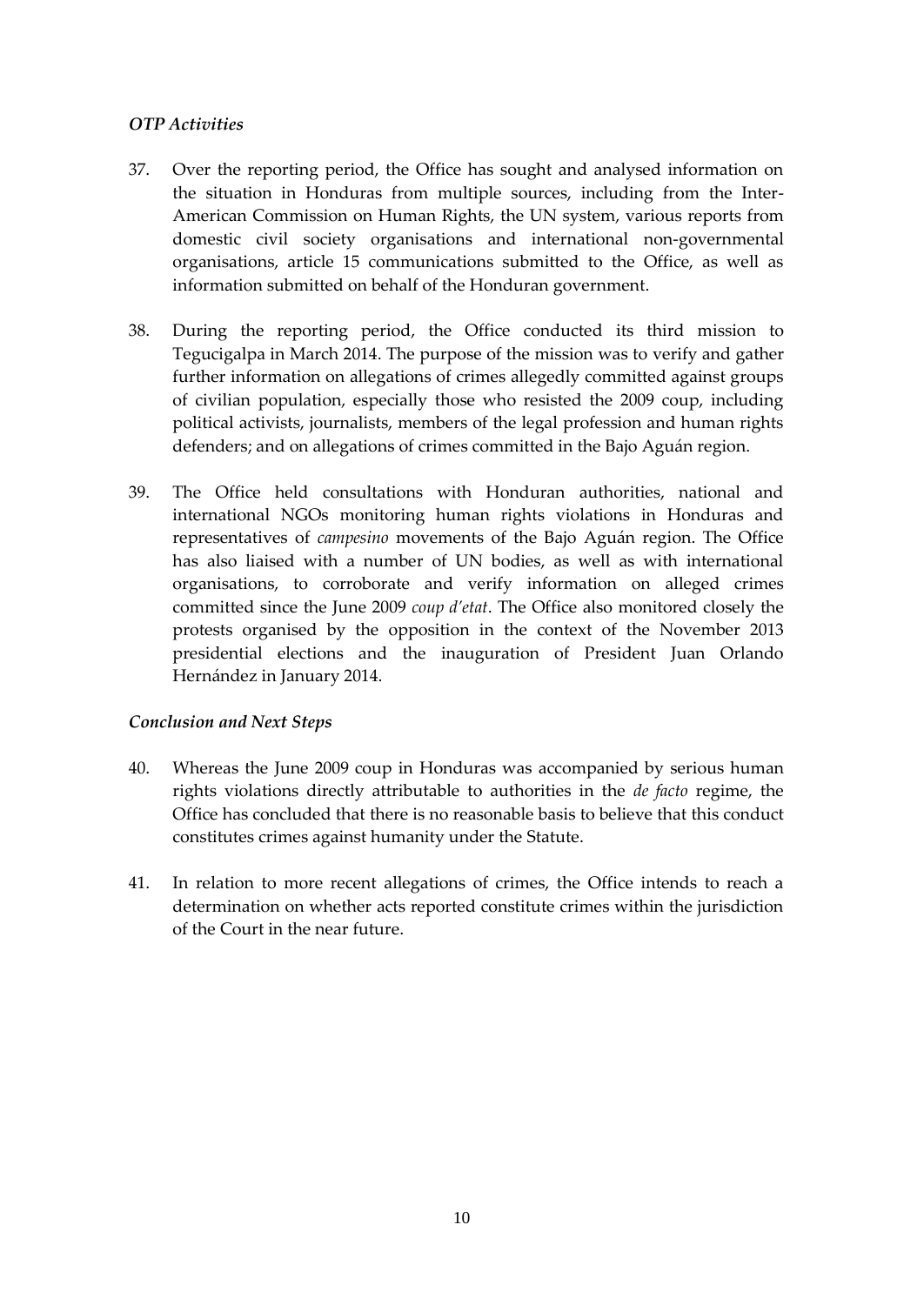## **IRAQ**

## <span id="page-12-0"></span>*Procedural History*

- 42. On 10 January 2014, the European Center for Constitutional and Human Rights (ECCHR) together with Public Interest Lawyers (PIL) submitted an article 15 communication alleging the responsibility of United Kingdom (UK) officials for war crimes involving systematic detainee abuse in Iraq from 2003 until 2008. The senders also submitted additional information in support of these allegations on several occasions during the reporting period.
- 43. On 13 May 2014, the Prosecutor announced that the preliminary examination of the situation in Iraq, previously concluded in 2006, was re-opened following submission of further information on alleged crimes within the 10 January 2014 communication.<sup>9</sup>

## *Preliminary Jurisdictional Issues*

- 44. Iraq is not a State Party to the Rome Statute and has not lodged a declaration under article 12(3) accepting the jurisdiction of the Court. In accordance with article 12(2)(b) of the Statute, acts on the territory of a non-State Party will fall within the jurisdiction of the Court only when the person accused of the crime is a national of a State that has accepted jurisdiction.
- 45. The UK deposited its instrument of ratification to the Rome Statute on 4 October 2001. The ICC therefore has jurisdiction over war crimes, crimes against humanity and genocide committed on UK territory or by UK nationals as of 1 July 2002.

## *Contextual Background*

- 46. On 20 March 2003, an armed conflict began between a US-led coalition which included the UK, and Iraqi armed forces, with two rounds of air strikes followed by deployment of ground troops. On 7 April 2003, UK forces took control of Basra, and on 9 April, US forces took control of Baghdad, although sporadic fighting continued. On 1 May 2003, the US declared an end to major combat operations.
- 47. On 8 May 2003, the US and UK Governments notified the President of the UN Security Council about their specific authorities, responsibilities, and obligations under applicable international law as occupying powers under unified command.<sup>10</sup>

<sup>&</sup>lt;sup>9</sup> ICC-OTP, <u>Prosecutor of the International Criminal Court, Fatou Bensouda, re-opens the preliminary</u> [examination of the situation in Iraq,](http://www.icc-cpi.int/en_menus/icc/press%20and%20media/press%20releases/Pages/otp-statement-iraq-13-05-2014.aspx) 13 May 2014.

<sup>10</sup> U.N. Doc. S/2003/538.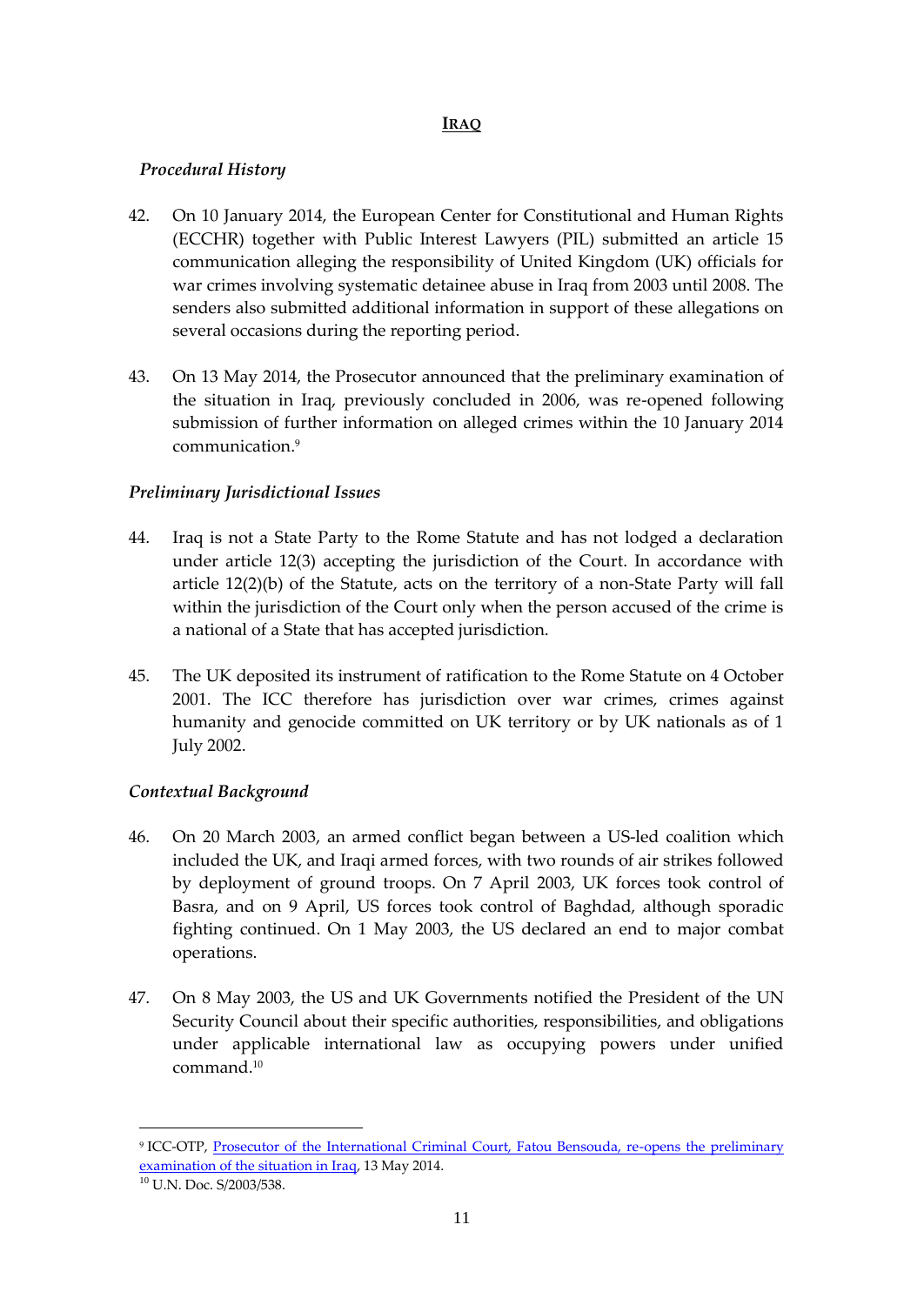48. On 30 June 2004, the occupation officially ended when an Interim Government of Iraq assumed full authority from the occupying powers.<sup>11</sup> In a letter addressed to the President of the Security Council, the Interim Government of Iraq informed the Council about its consent to the presence of multinational forces and the close cooperation between these forces and the Government to establish security and stability in Iraq.<sup>12</sup> Multinational forces withdrew from the country on 30 December 2008 at the expiration of the mandate provided for by UN Security Council Resolution 1790.<sup>13</sup>

## *Alleged Crimes*

- 49. The 10 January 2014 communication alleges that UK Services personnel systematically abused hundreds of detainees in different UK-controlled facilities across the territory of Iraq over the whole period of their deployment from 2003 through 2008.
- 50. Alleged crimes occurred in 14 military detention facilities and other locations under the control of UK Services personnel in southern Iraq, including 'The Guesthouse,' Camp Akka, the Provincial Hall and the Civil-Military Co-Operation House, Camp Abu Naji, Camp Breadbasket, Shiabah Logistics Base, the Temporary Holding Facility, the Shatt-Al Arab Hotel, Basra Palace and Camp Bucca.
- 51. *Torture and other forms of ill-treatment:* The initial communication based allegations of ill-treatment on 85 cases brought before UK courts concerning 109 Iraqi detainees. These 109 victims were presented as a detailed sample of abuses allegedly committed on a large scale against at least 412 victims of ill-treatment in total. On 17 September 2014, the Office received information on an additional 372 cases of ill-treatment in support of allegations of detainee abuse.
- 52. The alleged ill-treatment reportedly involved *inter alia* the following techniques: hooding of detainees; the use of sensory deprivation and isolation; sleep deprivation; food and water deprivation; the use of prolonged stress positions; various forms of physical assault, including beating, burning and electrocution or electric shocks; direct and implied threats to the health and safety of the detainee and/or friends and family, including mock executions and threats of rape, death, torture, indefinite detention and further violence; environmental manipulation, such as exposure to extreme temperatures; forced exertion; cultural and religious humiliation; and various forms of sexual assault and humiliation, including forced nakedness, sexual taunts and attempted seduction, touching of genitalia, forced or simulated sexual acts, as well as forced exposure to pornography and sexual acts between soldiers.

<sup>&</sup>lt;sup>11</sup> U.N. Doc. S/RES/1546 (2004).

<sup>12</sup> U.N. Doc. S/RES/1546 (2004).

<sup>13</sup> U.N. Doc. S/RES/1790 (2007).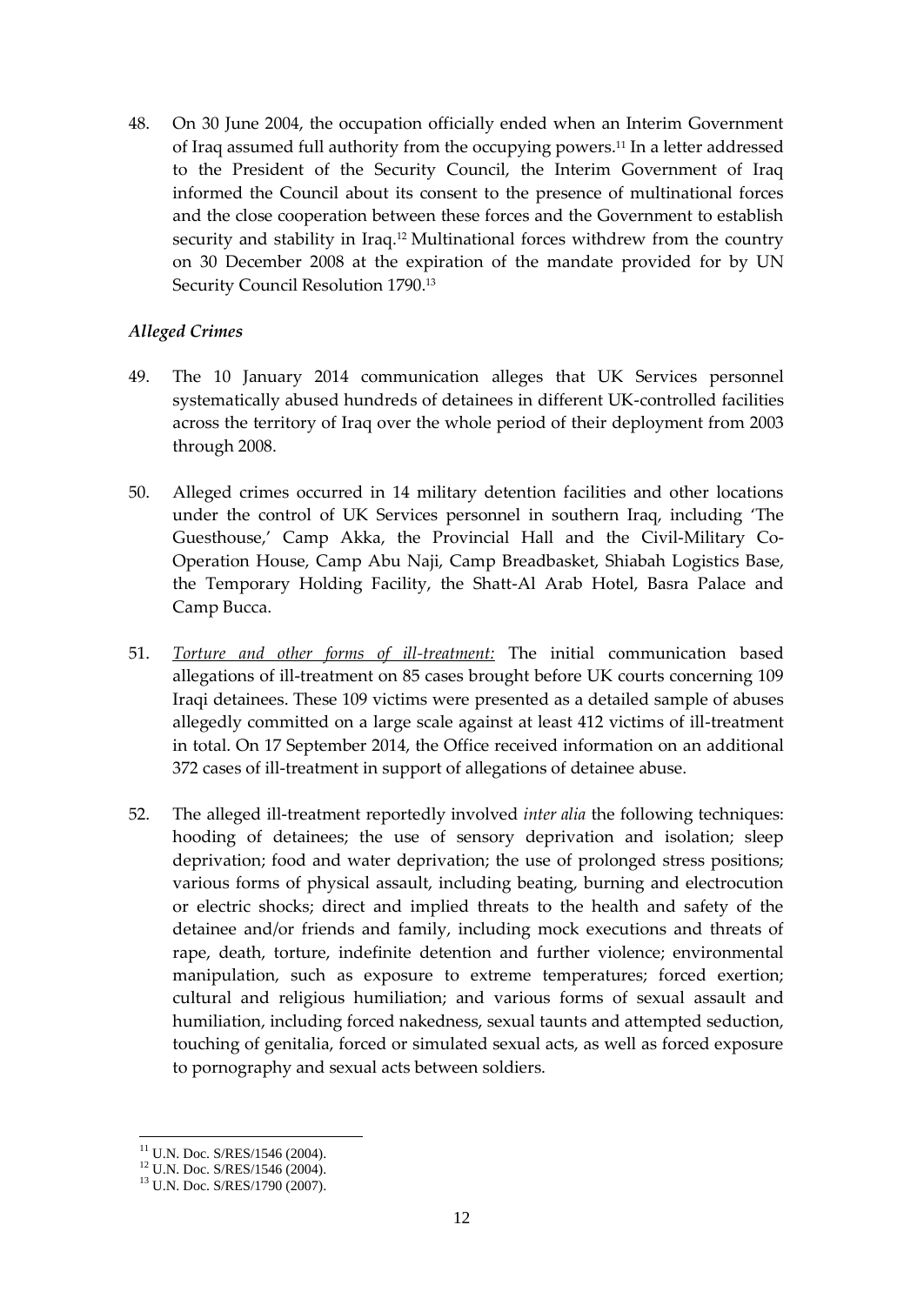53. *Killings:* The alleged killings of civilians include at least 8 Iraqi persons who died in UK custody and 8 civilians who were killed by UK Services personnel in other situations outside of custody.

## *OTP Activities*

- 54. Having re-opened the preliminary examination of the situation in Iraq, the Office has begun verifying and analysing the seriousness of the information received, in accordance with article 15(2) of the Statute. In addition to the information on alleged crimes, the Office has also gathered information on relevant national proceedings during the reporting period.
- 55. In this context, the Office has been in close contact with the senders of the article 15 communication and the UK government on a number of occasions, both of whom provided full cooperation with the Office's preliminary examination activities during the reporting period. The Office held meetings at the seat of the Court with PIL and ECCHR, and separately, with the UK national authorities, in order to discuss the Office's preliminary examination process, policies and analysis requirements as well as the provision of additional information relevant to the preliminary examination of the situation in Iraq.
- 56. On 24-25 June 2014, the Office conducted a first mission to the UK when it met with the relevant investigative and prosecutorial authorities for Iraq-related allegations, namely the Iraq Historic Allegations Team (IHAT) and the Service Prosecuting Authority (SPA). IHAT and SPA representatives provided the Office with further information on alleged crimes as well as on the scope and methodology of their on-going national proceedings.

## *Conclusion and Next Steps*

57. The Office is in the process of conducting a thorough factual and legal assessment of the information received in order to establish whether there is a reasonable basis to believe that the alleged crimes fall within the subject-matter jurisdiction of the Court. In accordance with its policy on preliminary examination, the Office will also continue to gather information on relevant national proceedings at this stage of analysis.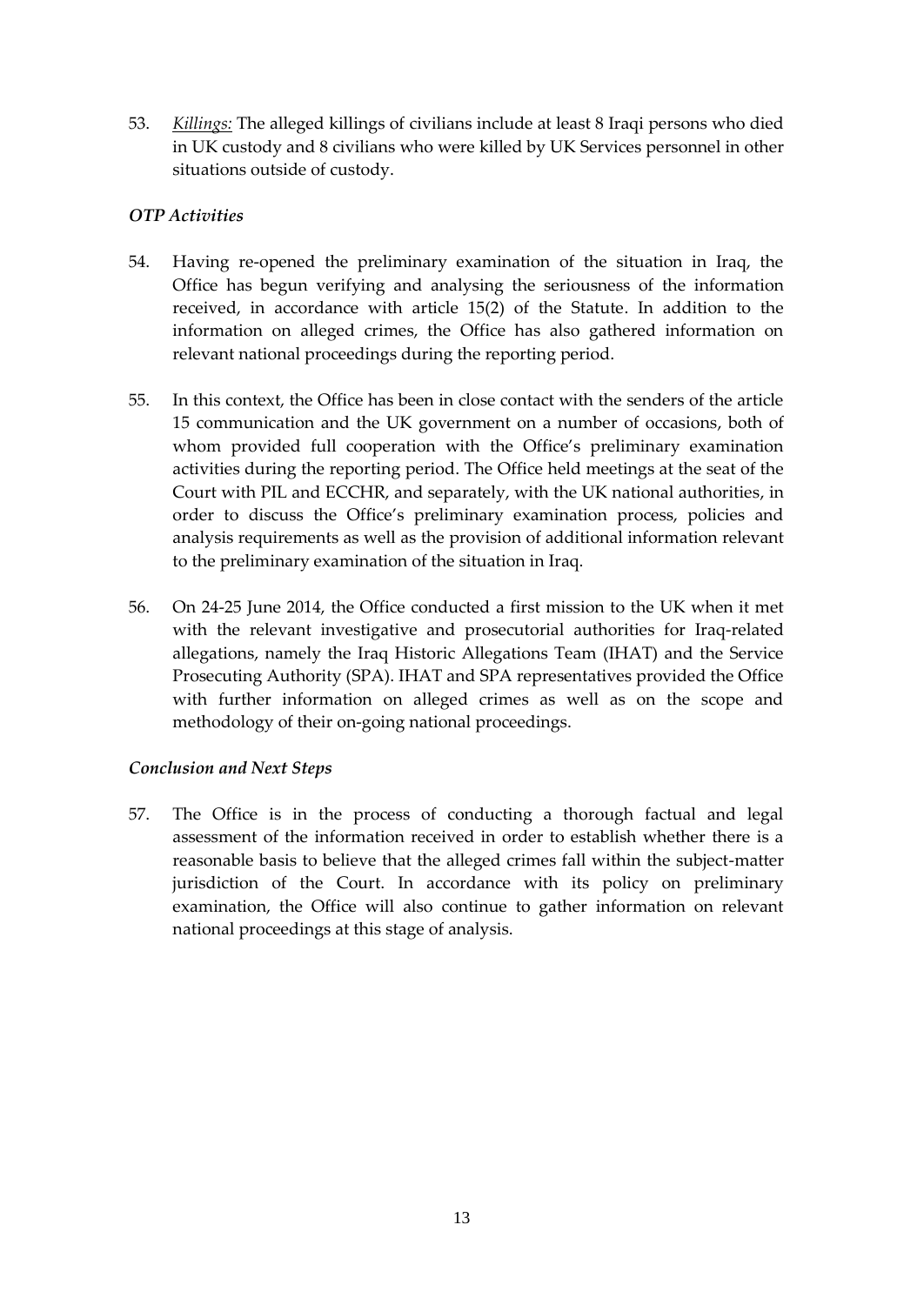## **UKRAINE**

## <span id="page-15-0"></span>*Procedural History*

- 58. On 17 April 2014, the Government of Ukraine lodged a declaration under article 12(3) of the Statute accepting the jurisdiction of the Court over alleged crimes committed on its territory from 21 November 2013 to 22 February 2014.<sup>14</sup>
- 59. On 25 April 2014, in accordance with the Office's policy on preliminary examinations, <sup>15</sup> the Prosecutor opened a preliminary examination into the situation in Ukraine.<sup>16</sup>
- 60. The Office has received six other communications under article 15 of the Statute in relation to this situation. The Office has also received several communications under article 15 concerning allegations of crimes committed since March 2014 in Ukraine, such as those related to the events in Crimea and eastern Ukraine. However, such alleged crimes are outside of the Court's temporal jurisdiction, which is limited to the period from 21 November 2013 to 22 February 2014.

## *Preliminary Jurisdictional Issues*

61. Ukraine is not a party to the Rome Statute. However, pursuant to the article 12(3) declaration lodged by the Government of Ukraine on 17 April 2014, the Court may exercise jurisdiction over Rome Statute crimes committed on the territory or by nationals of Ukraine during the period of 21 November 2013 to 22 February 2014. This acceptance of jurisdiction was made on the basis of the 25 February 2014 declaration of the Verkhovna Rada of Ukraine (the Parliament of Ukraine), recognising the jurisdiction of the Court in respect of crimes allegedly committed during the Maidan protests in Ukraine.<sup>17</sup>

## *Contextual Background*

<u>.</u>

62. In 1991, Ukraine became an independent state, following the break-up of the Soviet Union. At the time of the events that are the subject of the Office's preliminary examination, the democratically-elected Government of Ukraine was dominated by the Party of Regions, which was also the party of then-President Yanukovych. The Maidan protests which provided the context for the alleged crimes committed were prompted by the decision on 21 November 2013 by the Ukrainian Government not to sign an Association Agreement with the European Union. This decision was resented by pro-Europe Ukrainians and was perceived

<sup>&</sup>lt;sup>14</sup> [Declaration by Ukraine lodged under Article 12\(3\) of the Statute, 9 April 2014;](http://www.icc-cpi.int/en_menus/icc/press%20and%20media/press%20releases/Documents/997/declarationRecognitionJuristiction09-04-2014.pdf) Note Verbale of the [Acting Minister for Foreign Affairs of Ukraine, Mr. Andrii Deshchytsia, 16 April 2014.](http://www.icc-cpi.int/en_menus/icc/press%20and%20media/press%20releases/Documents/997/UkraineMFAdocument16-04-2014.pdf)

<sup>15</sup> See ICC-OTP, Policy Paper on Preliminary Examinations, November 2013, para. 76.

<sup>&</sup>lt;sup>16</sup> The Prosecutor of the International Criminal Court, Fatou Bensouda, opens a preliminary examination [in Ukraine, 25 April 2014.](http://www.icc-cpi.int/en_menus/icc/press%20and%20media/press%20releases/Pages/pr999.aspx)

<sup>&</sup>lt;sup>17</sup> [Declaration of the Verkhovna Rada of Ukraine \(English Translation\), 25 February 2014.](http://www.icc-cpi.int/en_menus/icc/press%20and%20media/press%20releases/Documents/997/declarationVerkhovnaRadaEng.pdf)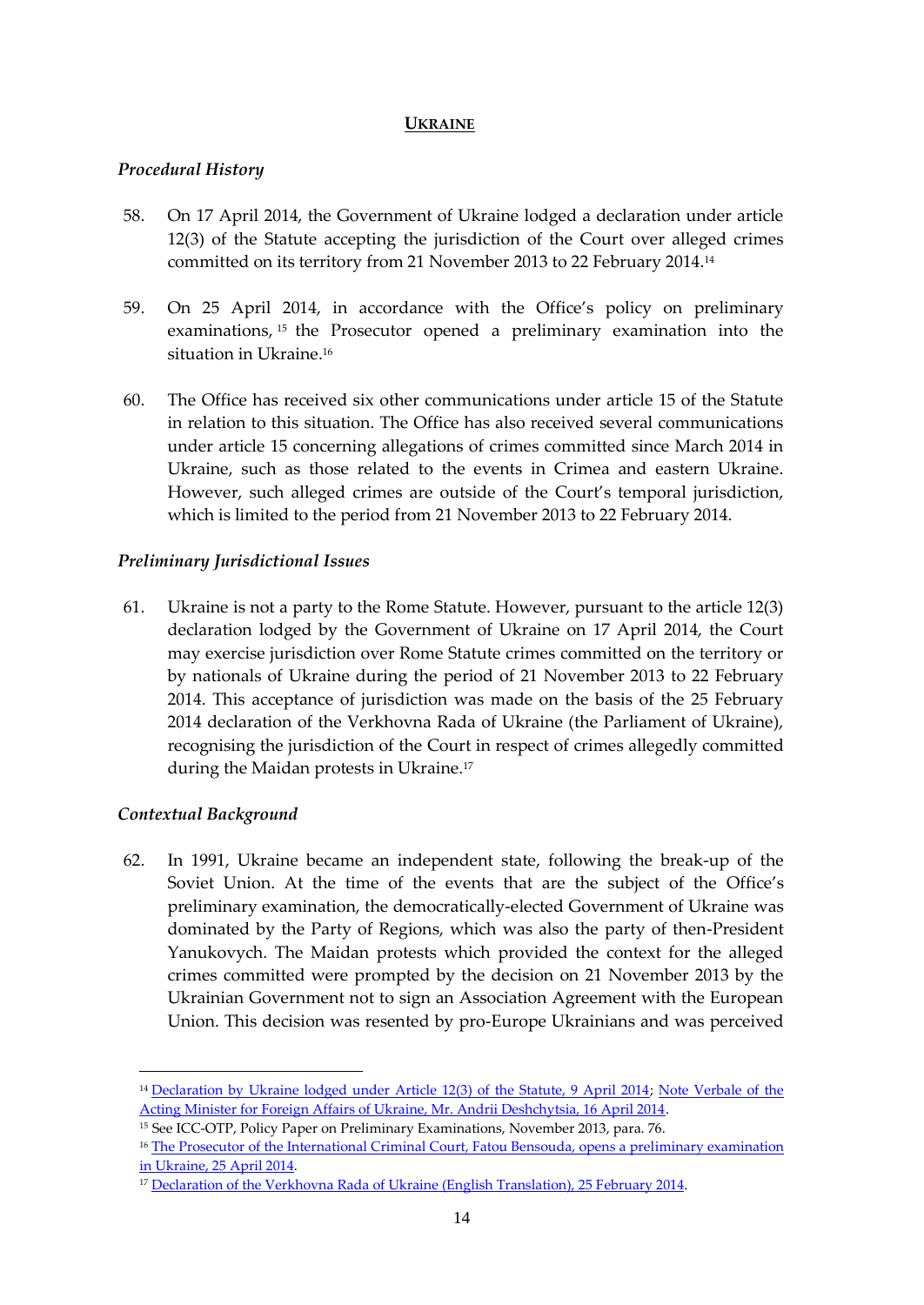as a move closer to Russia. The same day, mass protests began in Independence Square, Kyiv.

- 63. Over the following weeks, protesters continued to occupy Independence Square and clashes between the demonstrators and security forces increased. <sup>18</sup> The protest movement continued to grow in strength and reportedly diversified to include individuals and groups who were generally dissatisfied with the Yanukovych government and demanded his removal from office.<sup>19</sup> Following the adoption on 16 January 2014 by the Ukrainian Parliament of laws which imposed tighter restrictions on freedom of expression, assembly and association, relations between the protesters and the authorities deteriorated further. From 23 January 2014, protests also grew in other Ukrainian cities, for example, in Kharkiv, Luhansk, Donetsk, Rivne, Ivano-Frankivsk, Dnipropetrovsk, Vinnytsya, Zhytomyr, Zaporizhzhya, Lviv, Odessa, Poltava, Sumy, Ternopil, Cherkasy and Sevastopol. In some cities, protesters forcibly occupied state buildings.
- 64. Violent clashes in the context of the Maidan protests continued over the following weeks, causing injuries both to protesters and members of the security forces, and the deaths of some protesters. On the evening of 18 February, the authorities reportedly initiated an operation to try to clear the square of protesters. The violence escalated sharply from that time onwards, causing scores of deaths and hundreds of injuries within the following three days. On 21 February 2014, under European Union mediation, President Yanukovych and opposition representatives agreed on a new government and fixed Presidential elections for May 2014. On 22 February, the Ukrainian Parliament voted to remove President Yanukovych, who left the country that day.

## *Alleged Crimes*

<u>.</u>

- 65. Injuries and killings of both protesters and members of the security forces were reported in the context of the Maidan events from 24 November 2013 onwards. Some of these alleged crimes appear to have resulted from an excessive use of force by security forces against protesters.
- 66. *Killings*: Information available indicates that at least 118 people were killed in the context of the Maidan events between 21 November 2013 and 22 February 2014. This figure reportedly includes some 17 members of the security forces. Three of those killed were reported to be women, and 115 men. Eight of the deceased died after 22 February 2014 but as a result of injuries received between 21 November and 22 February. A large majority of the deaths reportedly resulted from injuries received during the violent clashes. Some 83 persons were reportedly protestors

<sup>&</sup>lt;sup>18</sup> The protests were initially known as the "Euromaidan" movement (literally "Euro Square", in reference to the location of the protests, Independence Square in Kyiv, and the pro-European inclination of the movement's members initially). As others joined the protests, voicing more general dissatisfaction with the Yanukovych Government, the protests became more commonly referred to as the "pro-Maidan" movement.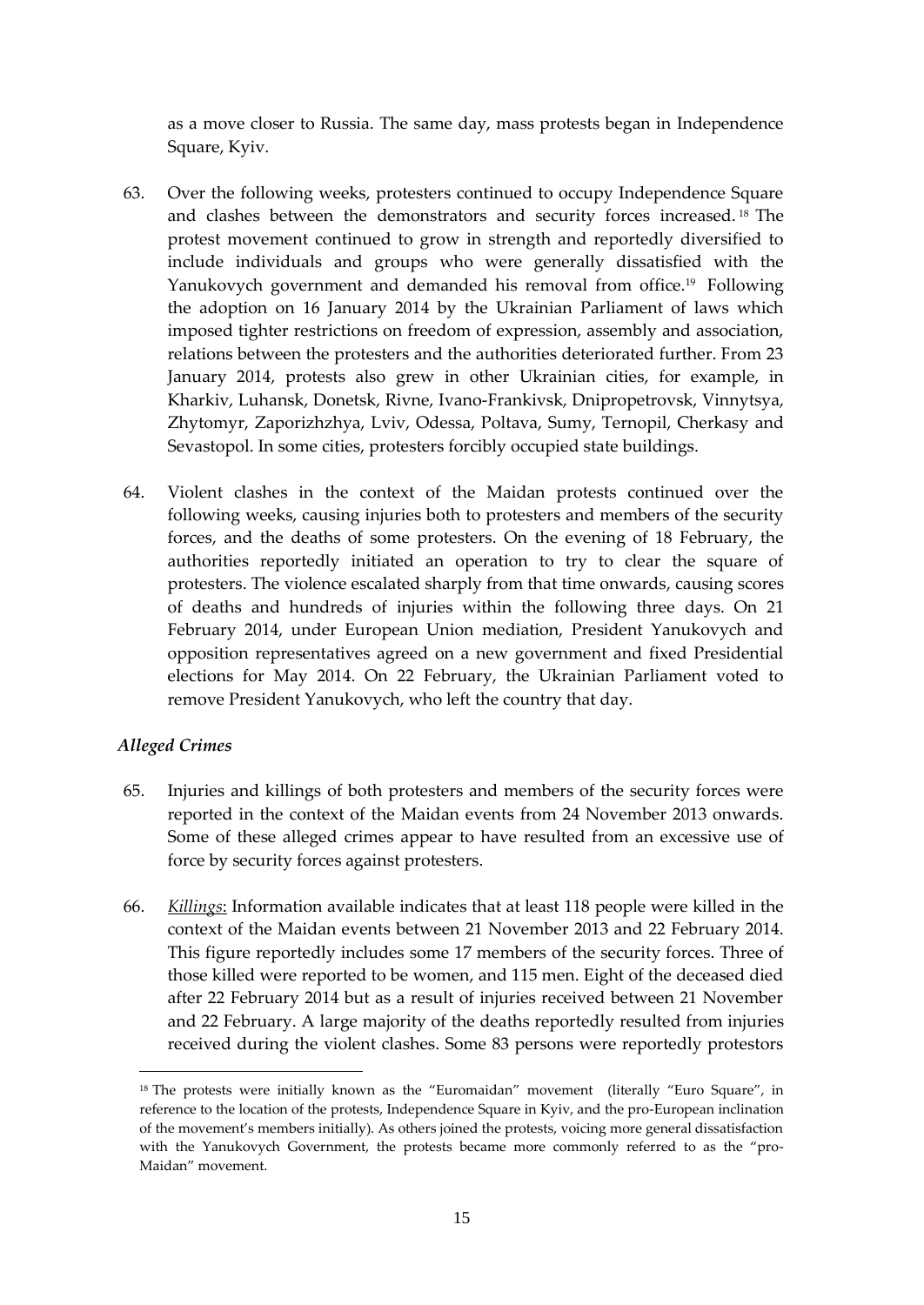who died as a result of gunshot or blunt-force trauma injuries resulting from being beaten. Some 16 protestors reportedly died from other causes related to the protests including burning (of two people, allegedly caused by arson), heart failure and pneumonia. At least 110 of the fatalities occurred in Kyiv, including 15 members of the security forces. Two people were killed in Khmelnytsky, two in the region of Cherkasy and one in the Zaporizhzhya region. Two members of the security forces were also killed in the context of protests in Lviv. The highest number of reported killings of protestors occurred between 18 and 22 February 2014 in Kyiv, and at least 60 persons were allegedly killed on 20 February, the majority as a result of gunshot wounds.

- 67. *Injuries*: Statistics obtained from medical sources indicate that some 1,890 people were treated in hospitals in Kyiv in the context of the Maidan events. This figure includes protestors and other members of the general public as well as members of the security forces. Some injured protestors were also treated at "clandestine" hospitals operated by voluntary medical staff, and thus not included in these statistics. Injuries reported included blunt force trauma injuries, gunshot injuries and blast injuries and burns caused by "flash bang" grenades. Other medical conditions that were reportedly related to the protests but not necessarily caused directly by violence included frostbite and physical symptoms caused by psychological trauma.
- 68. *Disappearances*: Some 39 persons reportedly went missing during the Maidan events. Some or all of these people may have been amongst those killed or arrested during the events. Some of the "missing" may also have gone into (voluntary) hiding. Further information is thus required to determine whether some or all of these cases may meet the definition of enforced disappearance.
- 69. *Torture and or other inhumane acts:* A number of incidents of alleged ill-treatment during the course of arrest, during detention and/or following abduction were also reported in the context of the Maidan protests. In one widely reported incident, two men were allegedly abducted and severely beaten by their captors whilst being questioned about their involvement in the protests. One of the men survived and was released but the body of the other man was later discovered showing signs of torture. Other examples of alleged torture or inhumane acts include forced undressing and hosing with water cannons in sub-zero temperatures and beatings of protestors with truncheons in the context of the protests.

## *OTP Activities*

- 70. During the reporting period, the preliminary examination has focused on gathering available information from reliable sources in order to assess whether the alleged crimes fall within the subject-matter jurisdiction of the Court.
- 71. The Office has engaged with representatives of Ukrainian civil society on several occasions for the purpose of gathering such relevant information. Additionally,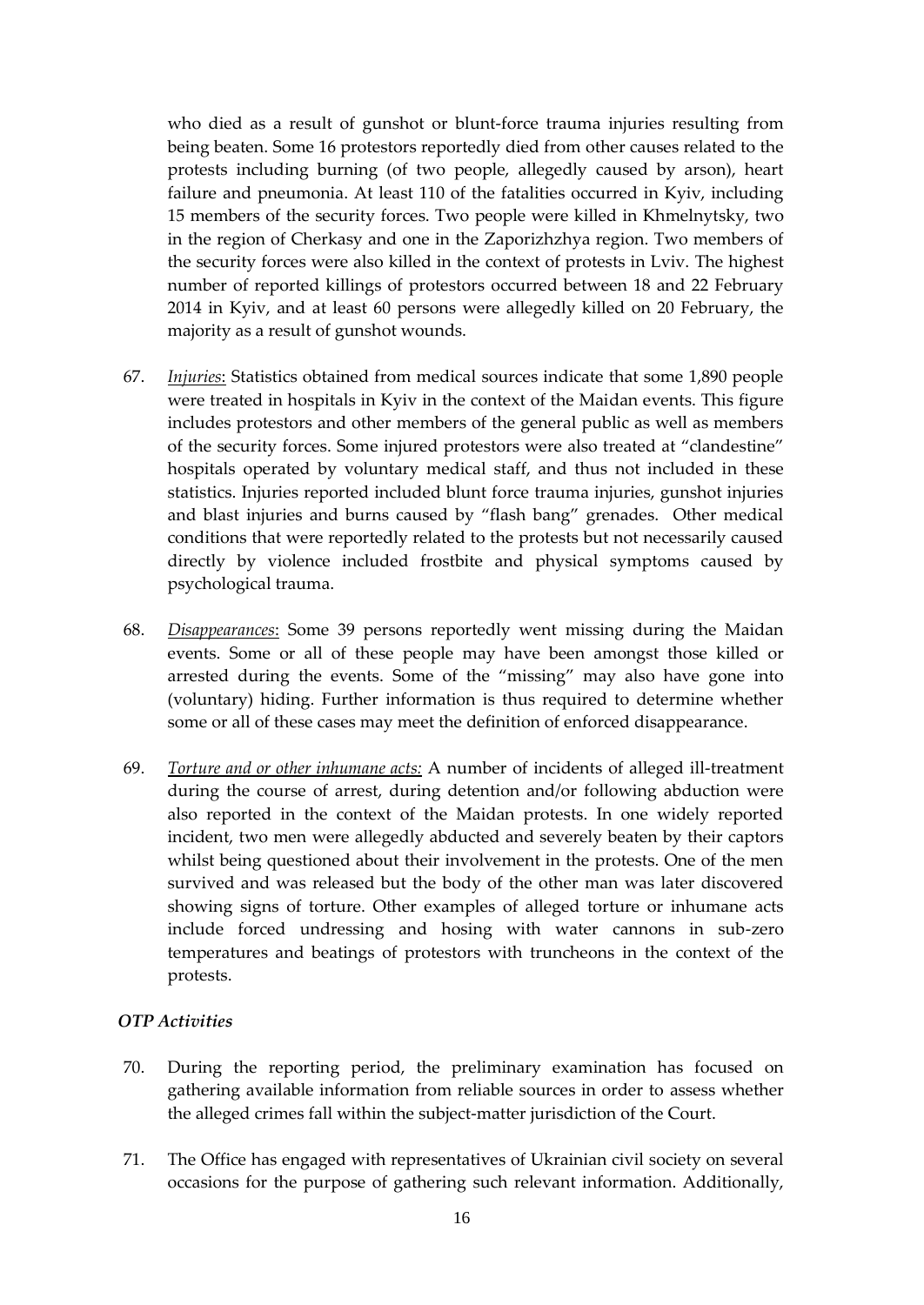the Office has requested information from the Government of Ukraine, and subsequently received two submissions from the Ukrainian authorities, which are being analysed by the Office.

- 72. In September 2014, the Office also met with a delegation of members of the Ukrainian Parliamentary Committee on the Rule of Law and Justice and provided the clarifications requested on the preliminary examination process and mechanisms for accepting and triggering the jurisdiction of the Court.
- 73. The Office conducted a mission to Kiev in early November 2014 in order to discuss and follow-up with the relevant Ukrainian authorities and other actors on matters relevant to the preliminary examination of the situation in Ukraine.

## *Conclusion and Next Steps*

74. The Office will continue to gather, verify, and analyse information in order to determine whether there is a reasonable basis to believe that crimes within the jurisdiction of the Court have been committed during the Maidan events in Ukraine.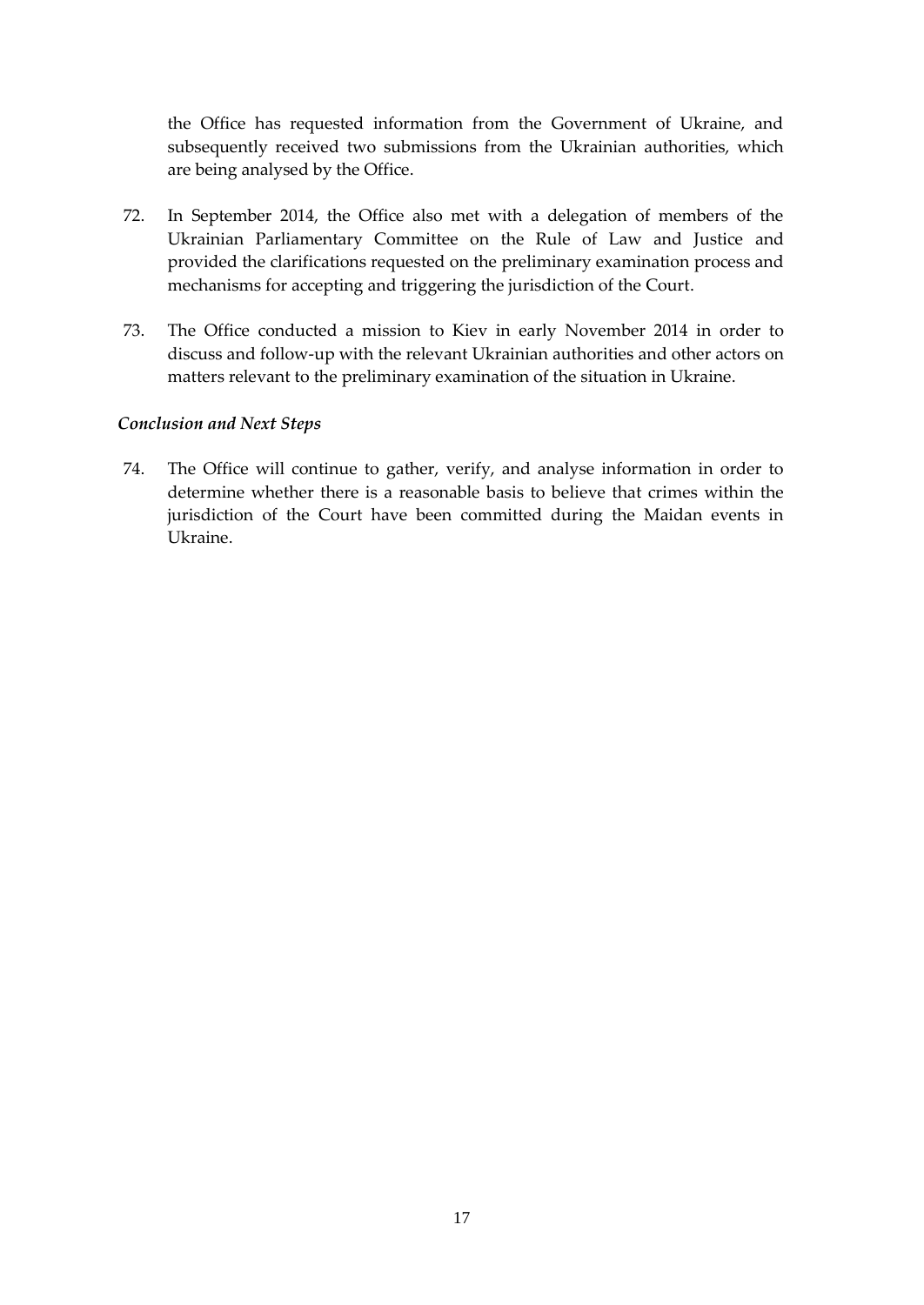## <span id="page-19-0"></span>**III. SITUATIONS UNDER PHASE 3 (ADMISSIBILITY)**

#### **AFGHANISTAN**

## <span id="page-19-1"></span>*Procedural History*

75. The Office has received 102 communications pursuant to article 15 in relation to the situation in Afghanistan. The preliminary examination of the situation in Afghanistan was made public in 2007.

## *Preliminary Jurisdictional Issues*

76. Afghanistan deposited its instrument of ratification to the Rome Statute on 10 February 2003. The ICC therefore has jurisdiction over Rome Statute crimes committed on the territory of Afghanistan or by its nationals from 1 May 2003 onwards.

## *Contextual Background*

<u>.</u>

- 77. After the attacks of 11 September 2001, in Washington D.C. and New York City, a United States-led coalition launched air strikes and ground operations in Afghanistan against the Taliban, suspected of harbouring Osama Bin Laden. The Taliban were ousted from power by the end of the year and in December 2001, under the auspices of the UN, an interim governing authority was established in Afghanistan. In May-June 2002, a new transitional Afghan government regained sovereignty, but hostilities continued in certain areas of the country, mainly in the south. Subsequently, the UN Security Council in Resolution 1386 established an International Security Assistance Force (ISAF), which later came under NATO command.
- 78. The Taliban and other armed groups have rebuilt their influence since 2003, particularly in the south and east of Afghanistan. At least since May 2005, the armed conflict has intensified in the southern provinces of Afghanistan between organised armed groups, most notably the Taliban, and the Afghan and international military forces. The conflict has further spread to the north and west of Afghanistan, including the areas surrounding Kabul. Today ISAF, US forces and Government of Afghanistan (GOA) forces combat armed groups which mainly include the Taliban, the Haqqani Network, and Hezb-e-Islami Gulbuddin (HIG). With the combat mission of US and ISAF forces scheduled to end by 31 December 2014, international military forces have been transferring security responsibilities to the Afghan National Security Forces, while remaining in a training, advisory and support role during the 2014- 2016 period.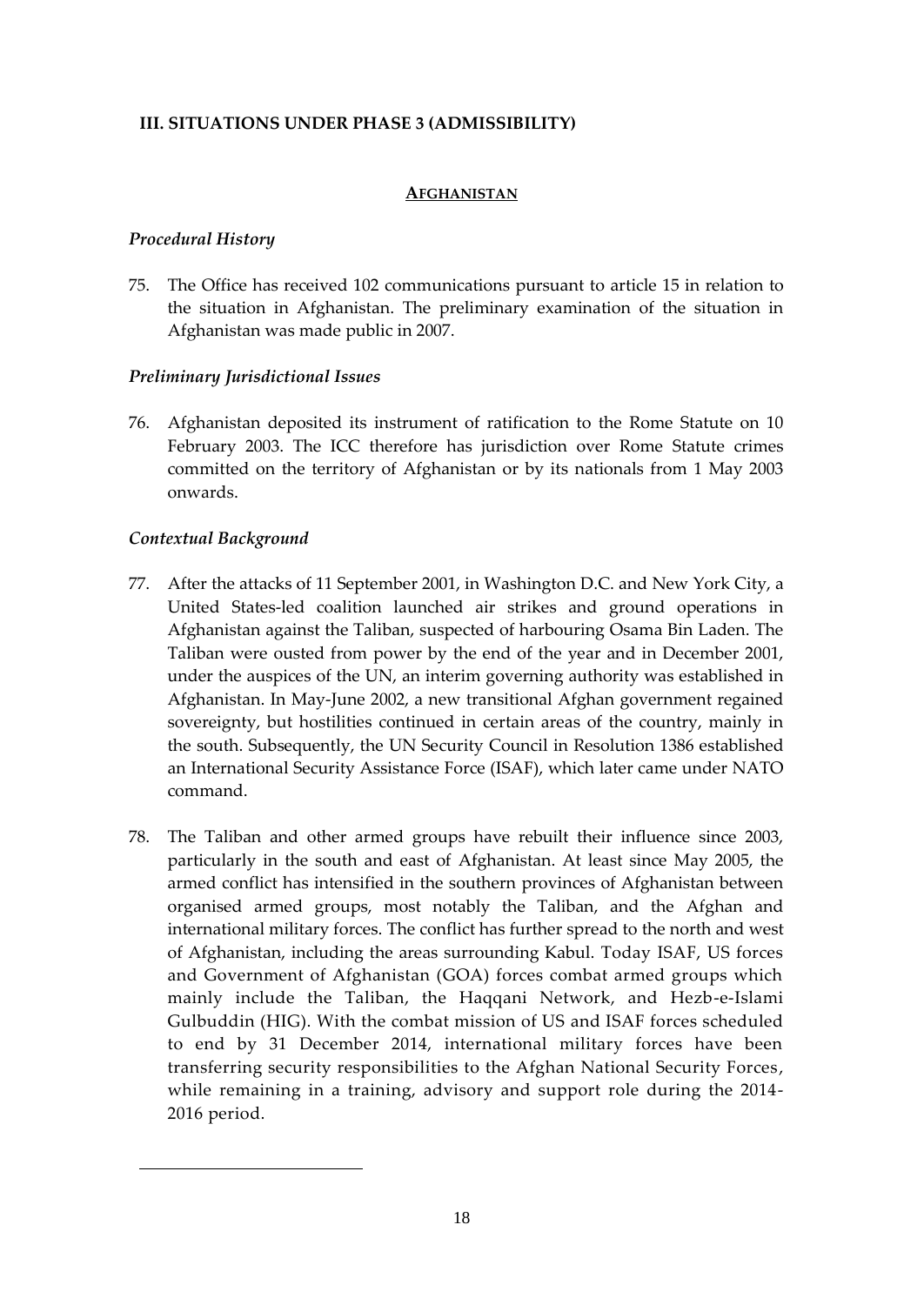## *Subject-Matter Jurisdiction*

- 79. The situation in Afghanistan is usually considered as an armed conflict of a noninternational character between the Afghan Government, supported by the ISAF and US forces on the one hand (pro-government forces), and non-state armed groups, particularly the Taliban, on the other (anti-government groups). The participation of international forces does not change the non-international character of the conflict since these forces became involved in support of the Afghan Transitional Administration established on 19 June 2002.
- 80. As detailed in previous reporting,<sup>20</sup> the Office has found that the information available provides a reasonable basis to believe that crimes under articles 7 and 8 of the Statute have been committed in the situation in Afghanistan, including crimes against humanity of murder under article 7(1)(a), and imprisonment or other severe deprivation of physical liberty under article  $7(1)(e)$ ; murder under article  $8(2)(c)(i)$ ; cruel treatment under article  $8(2)(c)(i)$ ; outrages upon personal dignity under article  $8(2)(c)(ii)$ ; the passing of sentences and carrying out of executions without previous judgement pronounced by a regularly constituted court under article  $8(2)(c)(iv)$ ; intentionally directing attacks against the civilian population or against individual civilians under article 8(2)(e)(i); intentionally directing attacks against personnel, material, units or vehicles involved in a humanitarian assistance under article 8(2)(e)(iii); intentionally directing attacks against buildings dedicated to education, cultural objects, places of worship and similar institutions under article 8(2)(e)(iv); and treacherously killing or wounding a combatant adversary under article 8(2)(e)(ix).
- 81. The Office has continued to gather and receive information on alleged crimes committed during the reporting period, including alleged killings, abductions, torture and other forms of ill-treatment, attacks on civilian objects, the use of human shields, the imposition of punishments by parallel judicial structures, and the recruitment and use of children to participate actively in hostilities.
- 82. According to the United Nations Assistance Mission in Afghanistan (UNAMA), over 17,500 civilians have been killed in the conflict in Afghanistan in the period between January 2007 and June 2014. Members of anti-government armed groups were responsible for at least 12,100 civilian deaths, while progovernment forces were responsible for at least 3,552 civilian deaths. A number of reported killings remain unattributed.
- 83. Whereas in previous years, the majority of civilians were killed and injured by improvised explosive devices, during the reporting period, more civilians were found to have been killed and injured in ground engagements and crossfire between anti-government armed groups and pro-government forces. UNAMA reported that civilian casualties increased by 24% in the first six months of 2014 compared with 2013, with child casualties more than doubling, and two-thirds

<u>.</u>

<sup>20</sup> See ICC-OTP, Report on Preliminary Examination Activities 2013 (November 2013).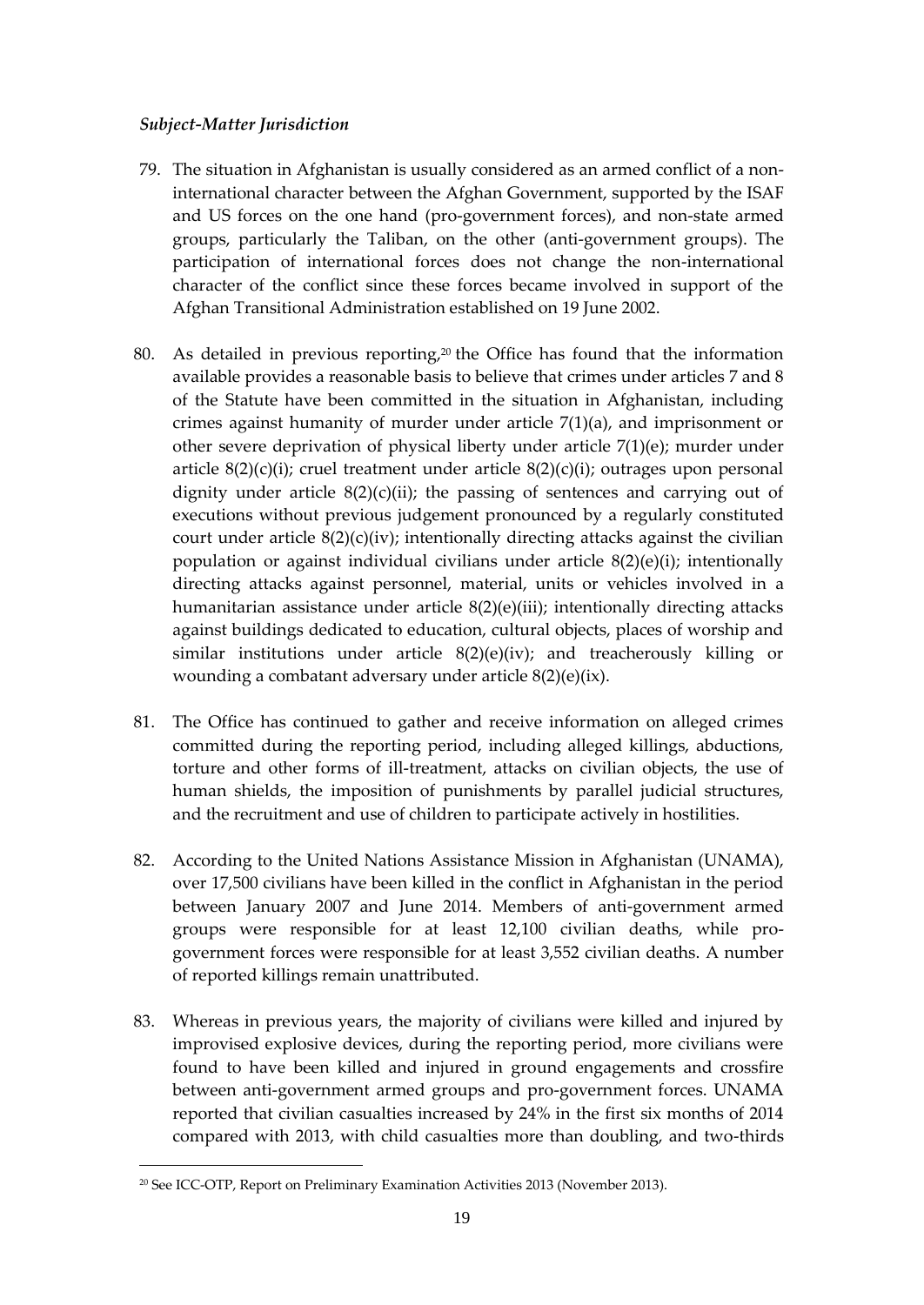more women killed and injured as a result of the armed conflict. Since 2013, more than 383 women and 856 children have reportedly been killed as a result of the armed conflict.

#### *Admissibility Assessment*

84. Following a thorough legal assessment of the information available, the Office identified potential cases in the situation in Afghanistan falling within the jurisdiction of the Court, on the basis of which the Office is analysing admissibility. The selection of potential cases identified below is without prejudice to any further findings on subject-matter jurisdiction to be made pursuant to additional information that the Office could receive at a later stage of analysis. In addition, the legal characterisation of these cases and any alleged crimes may be revisited at a later stage of analysis.

#### *Anti-Government Groups*

- 85. The Taliban policy of attacking particular categories of civilians forms the subject of a first potential case identified by the Office. The Taliban, whose leaders sit on their Leadership Council (*Rahbari Shura*, more often dubbed the '*Quetta Shura'*), and their affiliated Haqqani Network, are allegedly responsible for a wide range of criminal conduct in the period 2006 – present. Their policy of attacking particular categories of civilians perceived as supporting the Afghan government or foreign entities is made explicit in their Code of Conduct (*Layha*), as well as in other public statements such as the announcement of their annual spring offensive.
- 86. The particular categories of civilians that the Taliban leadership have identified as legitimate targets include labourers involved in public-interest construction work, interpreters, truck drivers, UN personnel, NGO employees, journalists, doctors and other health workers, teachers and students, tribal and religious elders, judicial authorities, election workers, and individuals with a high public profile such as members of parliament, governors and mullahs, district governors, provincial council members, government employees at all levels, as well as individuals who joined the Afghanistan Peace and Reintegration Program and their relatives. Most recently, the Taliban's May 2014 statement announcing the commencement of their *Khaibar* Spring Offensive listed civilian contractors, translators, administrators, logistics personnel, Cabinet ministers, members of parliament, attorneys and judges as potential targets.
- 87. A second potential case against the Taliban relates to attacks on girls' education (i.e., female students, teachers and their schools). The Taliban allegedly target female students and girls' schools pursuant to their policy that girls should stop attending school past puberty. The Office has received information on multiple alleged incidents of attacks against girls' education, which have resulted in the destruction of school buildings, thereby depriving more than 3,000 girls from attending schools and in the poisoning of more than 1,200 female students and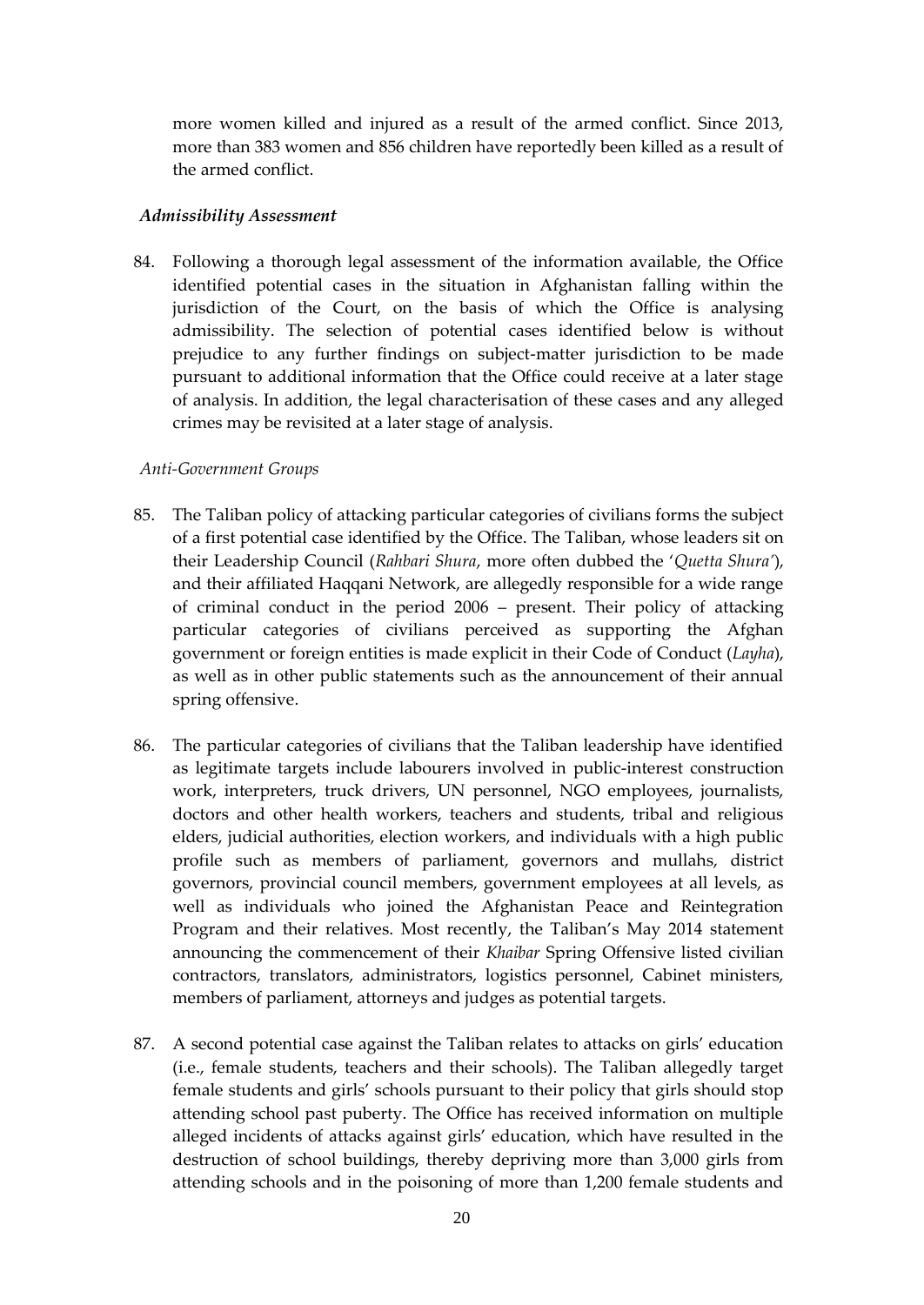teachers. While the attribution of specific incidents to the Taliban, and in particular the Taliban central leadership remains challenging, there is a reasonable basis to believe that the Taliban committed the war crime of intentionally directing attacks against buildings dedicated to education, cultural objects, places of worship and similar institutions.

- 88. The alleged conduct further indicates that some of the elements of the crime against humanity of persecution on gender grounds are met. As part of the attack against the civilian population, thousands of Afghan female students and teachers were targeted across the country with the aim to deprive Afghan girls of the right to education. In addition, Afghan women holding public office or with a high public profile have been targeted by the Taliban pursuant to their organisational policy discussed in the first case above. This includes government officials, parliamentarians, provincial councillors, police officers, journalists, writers, and health care workers. However, while for some of these incidents there is information suggesting that these women were targeted on the basis of their gender in addition to their affiliation with the Afghan government, for other incidents there is specific information indicating they were targeted solely on the basis of the latter. Therefore, further information on the attribution of specific incidents to the Taliban, and on the existence of an organizational policy, would be required for the Office to determine that the reasonable basis threshold has been met for the crime against humanity of persecution on gender grounds.
- 89. The Taliban's alleged practice of recruiting and using children under the age of 15 as suicide bombers, to plant explosives and transport munitions and goods, or to act as guards or scouts for reconnaissance, forms the subject of a third potential case identified by the Office. For instance, the UN Special Representative for Children and Armed Conflict and UNAMA reported more than 200 incidents of child recruitment by anti-government armed groups in the period from 2010 to 2013.
- 90. While continuing to assess the seriousness and reliability of such allegations, the Office is analysing the relevance and genuineness of national proceedings by the competent national authorities for the alleged conduct described above as well as the gravity of the alleged crimes.

## *Pro-Government Forces*

<u>.</u>

- 91. As noted in previous reporting, $21$  there is information available that the war crimes of torture, and outrages upon personal dignity, in particular humiliating and degrading treatment, have allegedly been committed by members of progovernment forces.
- 92. The practice of torturing conflict-related detainees in order to obtain information or confessions appears to be a common practice, particularly in Afghanistan's

<sup>21</sup> See ICC-OTP, Report on Preliminary Examination Activities 2013 (November 2013).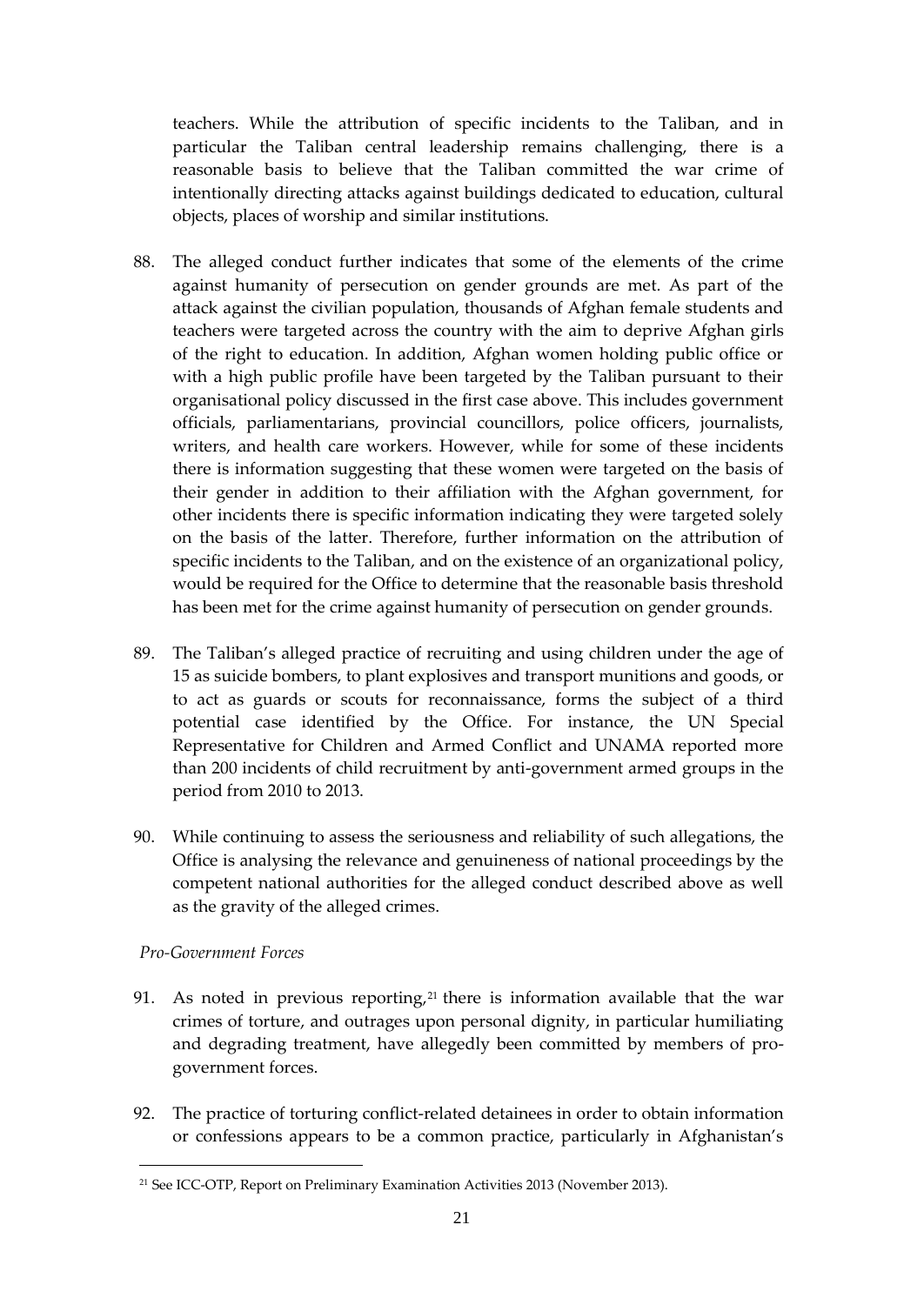principal intelligence agency, the National Directorate for Security (NDS), and therefore forms a potential case identified by the Office. Other alleged incidents of torture or ill-treatment have also been attributed to members of the Afghan National Police (ANP), the Afghan Local Police (ALP), and the Afghan National Army (ANA). The vast majority of documented cases have been attributed to the NDS and the ANP as detaining authorities.

- 93. The pattern of use of interrogation techniques includes beatings (with kicks, punches, electrical cables, etc.), suspension by the wrists or ankles, electric shocks, twisting and wrenching of the genitals, stress positions, and burning with cigarettes. Victims were captured in the context of the armed conflict suspected of being Taliban fighters, suicide attack facilitators, producers of IEDs and others implicated in crimes associated with the armed conflict in Afghanistan.
- 94. The Office has been assessing available information relating to the alleged abuse of detainees by international forces within the temporal jurisdiction of the Court. In particular, the alleged torture or ill-treatment of conflict-related detainees by US armed forces in Afghanistan in the period 2003-2008 forms another potential case identified by the Office. In accordance with the Presidential Directive of 7 February 2002, Taliban detainees were denied the status of prisoner of war under article 4 of the Third Geneva Convention but were required to be treated humanely. In this context, the information available suggests that between May 2003 and June 2004, members of the US military in Afghanistan used so-called "enhanced interrogation techniques" against conflict-related detainees in an effort to improve the level of actionable intelligence obtained from interrogations. The development and implementation of such techniques is documented *inter alia* in declassified US Government documents released to the public, including Department of Defense reports as well as the US Senate Armed Services Committee's inquiry. These reports describe interrogation techniques approved for use as including food deprivation, deprivation of clothing, environmental manipulation, sleep adjustment, use of individual fears, use of stress positions, sensory deprivation (deprivation of light and sound), and sensory overstimulation.
- 95. Certain of the enhanced interrogation techniques apparently approved by US senior commanders in Afghanistan in the period from February 2003 through June 2004, could, depending on the severity and duration of their use, amount to cruel treatment, torture or outrages upon personal dignity as defined under international jurisprudence. In addition, there is information available that interrogators allegedly committed abuses that were outside the scope of any approved techniques, such as severe beating, especially beating on the soles of the feet, suspension by the wrists, and threats to shoot or kill.
- 96. While continuing to assess the seriousness and reliability of such allegations, the Office is analysing the relevance and genuineness of national proceedings by the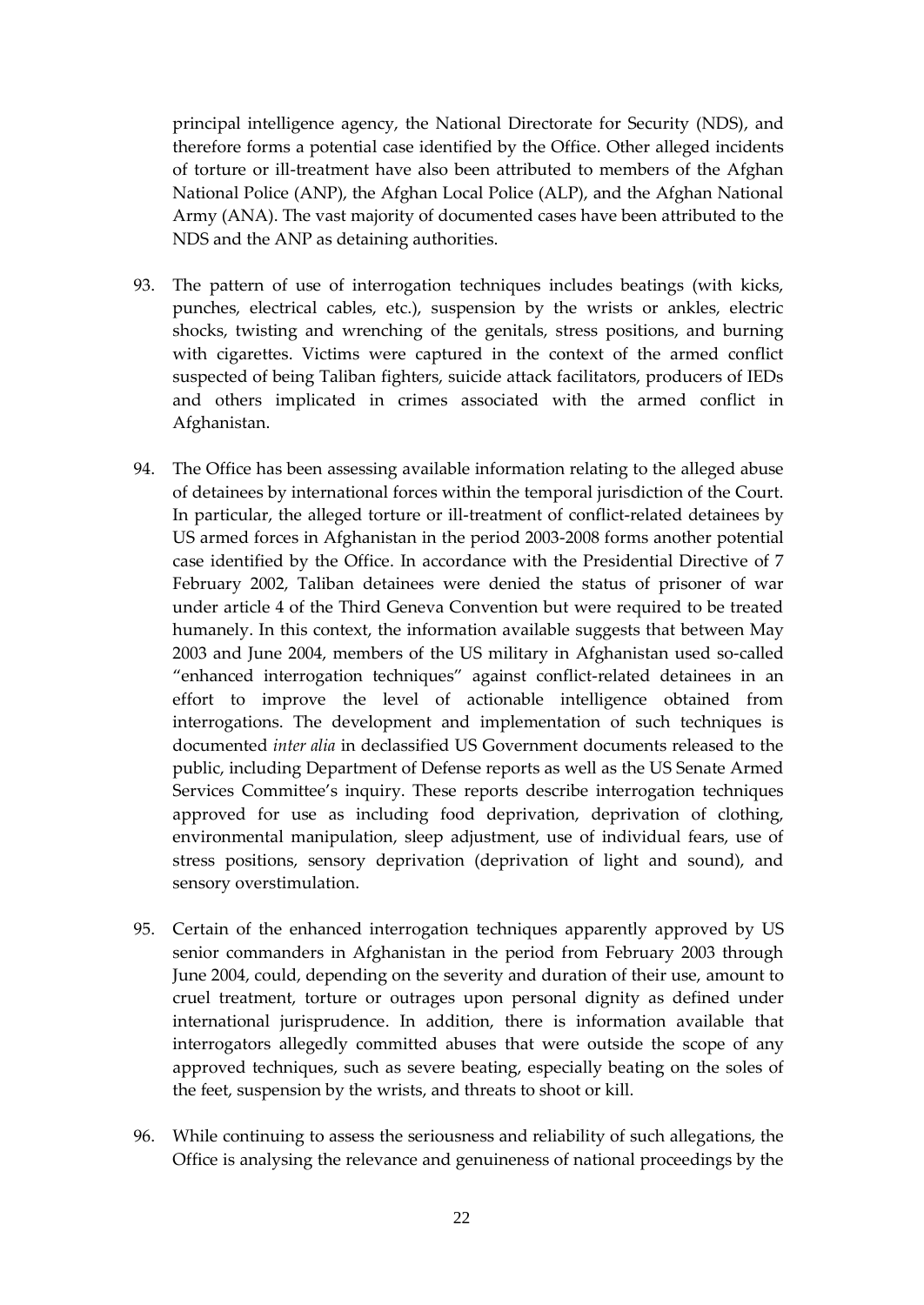competent national authorities for the alleged conduct described above as well as the gravity of the alleged crimes.

97. Having analysed the information available on civilian casualties caused by air strikes, "night raids" and escalation-of-force incidents attributed to progovernment forces, the Office assesses that the information available does not provide a reasonable basis to believe that the war crime of intentionally directing attacks against the civilian population as such or against individual civilians not taking direct part in hostilities pursuant to article 8(2)(e)(i) has been committed. In relation to allegations over proportionality, the Office recalls that the Rome Statute does not contain a provision for the war crime of intentionally launching a disproportionate attack in the context of a non-international armed conflict. Similarly, while the Office has received allegations regarding the recruitment and use of children by Afghan government forces to participate actively in hostilities, the Office has been unable to verify the seriousness of the information received; these allegations remain insufficiently substantiated to provide a reasonable basis to believe that war crimes have been committed.

## *OTP Activities*

- 98. From 15-19 November 2013, the Office conducted a mission to Kabul and participated in an international seminar on peace, reconciliation and transitional justice held at Kabul University. During the mission, the Office held a number of meetings with representatives of Afghan civil society and international nongovernmental organizations in order to discuss possible solutions to challenges raised by the situation in Afghanistan such as security concerns, limited or reluctant cooperation, and verification of information.
- 99. During the reporting period, the Office has continued to gather and verify information on alleged crimes committed in the situation in Afghanistan, and to refine its legal analysis of potential cases for the purposes of assessing admissibility. In particular, the Office has taken successful steps to verify information received on incidents in relation to the above potential cases, in order to overcome information gaps in relation to *inter alia* the attribution of incidents, the military or civilian character of a target, or the number of civilian and/or military casualties resulting from a given incident. The Office also gathered further information in order to enable a more thorough evaluation of the reliability of sources of information on alleged crimes.
- 100. The Office further engaged with relevant States and cooperation partners with a view to assess alleged crimes and national proceedings. The Office gathered and received information on national proceedings in relation to the above types of conduct.
- 101. Pursuant to the Office's policy on sexual and gender-based crimes, the Office examined, in particular, whether there is a reasonable basis to believe that the crime against humanity of persecution on gender grounds has been or is being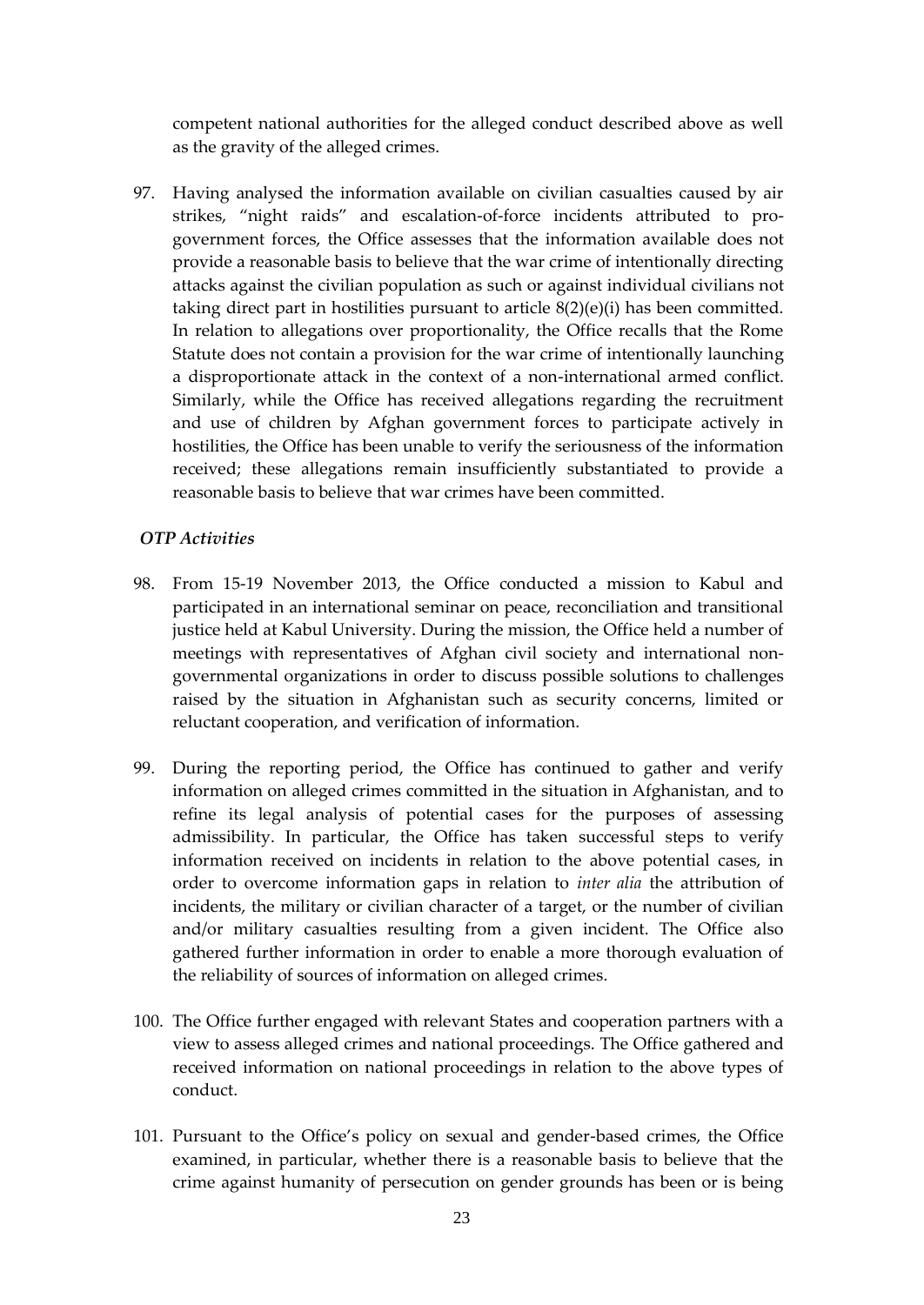committed in the situation in Afghanistan. The results of the Office's analysis are summarised above in the legal assessment.

## *Conclusion and Next Steps*

102. The Office will continue to analyse allegations of crimes committed in Afghanistan, and to assess the admissibility of the potential cases identified above in order to reach a decision on whether to seek authorization from the Pre-Trial Chamber to open an investigation of the situation in Afghanistan pursuant to article 15(3) of the Statute.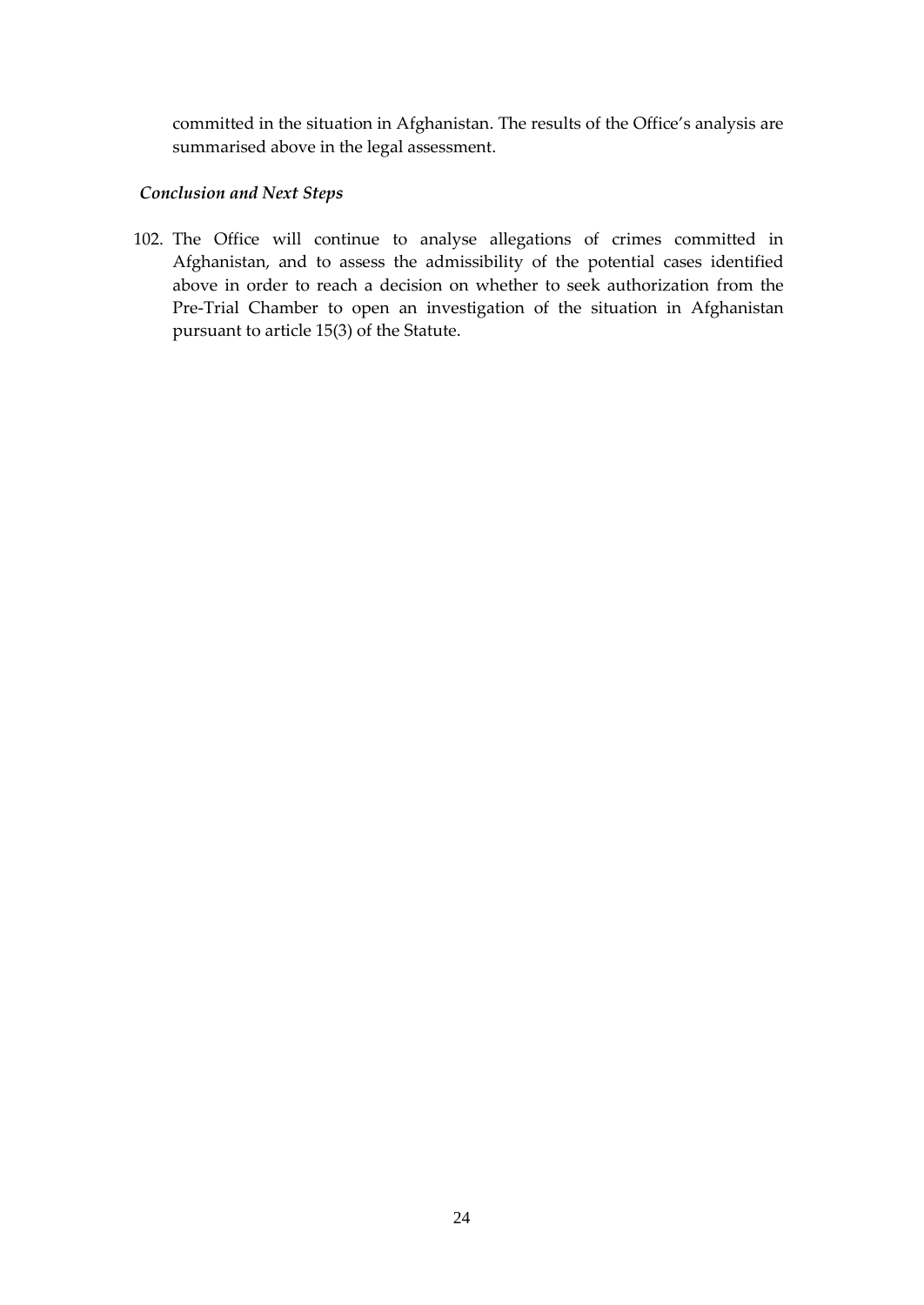#### **COLOMBIA**

### <span id="page-26-0"></span>*Procedural History*

- 103. The OTP has received 157 communications pursuant to article 15 in relation to the situation in Colombia. The situation in Colombia has been under preliminary examination since June 2004.
- 104. On 2 March 2005, the Prosecutor informed the Government of Colombia that he had received information on alleged crimes committed in Colombia that could fall within the jurisdiction of the Court. Since then, the Office of the Prosecutor has requested and received on an ongoing basis additional information on (i) crimes within the jurisdiction of the Court and (ii) the status of national proceedings.
- 105. In November 2012, the OTP published an Interim Report on the Situation in Colombia, which summarized the analysis undertaken in the course of the preliminary examination including the Office's findings with respect to jurisdiction and admissibility, and identified five areas of continuing focus: (i) follow-up on the Legal Framework for Peace and other relevant legislative developments, as well as jurisdictional aspects relating to the emergence of "new illegal armed groups"; (ii) proceedings relating to the promotion and expansion of paramilitary groups; (iii) proceedings relating to forced displacement; (iv) proceedings relating to sexual crimes; and, (v) *false positive* cases.

## *Preliminary Jurisdictional Issues*

106. The Court may exercise its jurisdiction over ICC crimes committed on the territory or by the nationals of Colombia since 1 November 2002, following Colombia's ratification of the Statute on 5 August 2002. However, the Court only has jurisdiction over war crimes committed since 1 November 2009, in accordance with Colombia's declaration pursuant to article 124 of the Rome Statute.

## *Contextual Background*

107. Colombia has experienced over 50 years of violent conflict between government forces, paramilitary armed groups and rebel armed groups, as well as amongst those groups. The most significant actors include the *Fuerzas Armadas Revolucionarias de Colombia – Ejército del Pueblo* (FARC) and the *Ejército de Liberación Nacional* (ELN); paramilitary armed groups; and the national armed forces and the police. In recent decades, the Government of Colombia has held several peace talks and negotiations with various armed groups, with differing degrees of success. The Justice and Peace Law (JPL) adopted in 2005 was designed to encourage paramilitary armed groups and others to demobilize and confess their crimes in exchange for reduced sentences. Recent years have seen the counter-insurgency activities of the paramilitaries diminish, including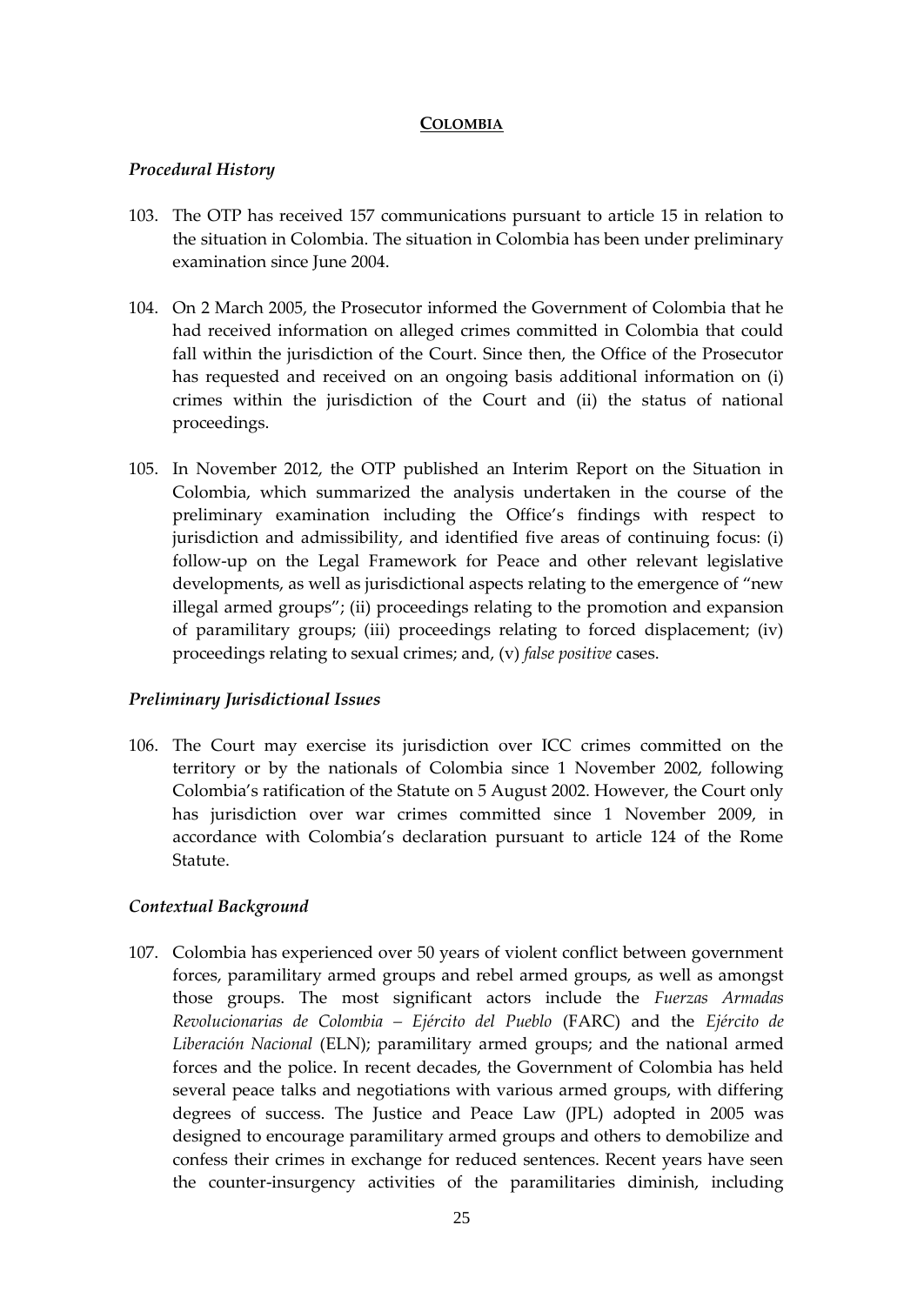through demobilization. Some demobilized fighters, however, have allegedly reconfigured into smaller and more autonomous units.

108. On 18 October 2012, peace talks between the Government of Colombia and the FARC began in Oslo, and then moved to Havana where they remain on-going. The six agenda items, as agreed to in the framework for the peace talks, are: (1) rural development and agrarian reform; (2) political participation; (3) disarmament and demobilization; (4) drug trafficking; (5) victims (human rights of victims and truth-telling); (6) implementation and verification mechanisms. Preliminary agreements were reached on the first, second and fourth agenda items in May and November 2013 and May 2014, respectively. In 2014, the Government of Colombia and the FARC initiated discussions on item 5, including a process of meetings with selected victims from all sides of the conflict.

## *Subject-Matter Jurisdiction*

- 109. As detailed in previous reporting, <sup>22</sup> the Office has determined that the information available provides a reasonable basis to believe that crimes against humanity under article 7 of the Statute have been committed in the situation in Colombia, since 1 November 2002, including murder under article 7(1)(a); forcible transfer of population under article 7(1)(d); imprisonment or other severe deprivation of physical liberty under article 7(1)(e); torture under article  $7(1)(f)$ ; rape and other forms of sexual violence under article  $7(1)(g)$ . There is also a reasonable basis to believe that war crimes under article 8 of the Statute have been committed in the situation in Colombia since 1 November 2009, including murder under article 8(2)(c)(i); attacks against civilians under article 8(2)(e)(i); torture and cruel treatment under article 8(2)(c)(i); outrages upon personal dignity under article  $8(2)(c)(ii)$ ; taking of hostages under article  $8(2)(c)(iii)$ ; rape and other forms of sexual violence under article  $8(2)(e)(vi)$ ; and conscripting, enlisting and using children to participate actively in hostilities under article 8(2)(e)(vii).
- 110. The Office continued to gather and receive information on alleged crimes committed during the reporting period, including alleged killings, abductions, forced displacement, and sexual and gender-based crimes.

## *Admissibility Assessment*

<u>.</u>

111. During the reporting period, the Office received 239 judgments from the Government of Colombia relating to members of the FARC and ELN armed groups, members of paramilitary armed groups, army officials and members of successor paramilitary armed groups (new illegal armed groups), of which 129 referred to events within the temporal jurisdiction of the ICC. The Office has continued to analyse the relevance of these decisions for the preliminary

<sup>22</sup> Se[e ICC-OTP, Situation in Colombia: Interim Report \(November 2012\)](http://www.icc-cpi.int/en_menus/icc/structure%20of%20the%20court/office%20of%20the%20prosecutor/comm%20and%20ref/Pages/Situation-in-Colombia-Interim-Report.aspx)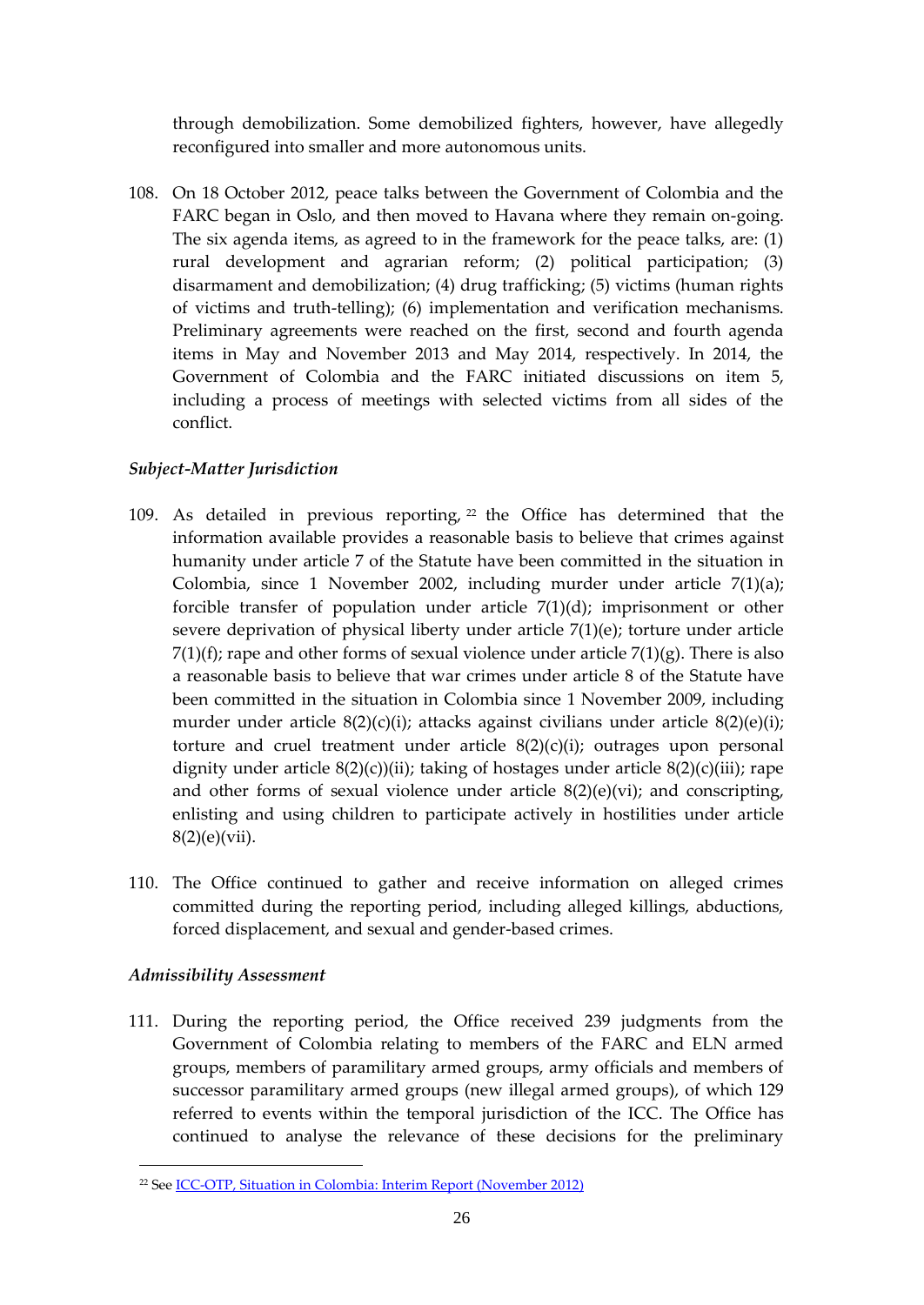examination, including whether those proceedings relate to potential cases being examined by the Office and in particular, whether the focus is on those most responsible for the most serious crimes committed. Where this is the case, the Office analyses whether those proceedings are vitiated by an unwillingness or inability to genuinely carry out the proceedings.

*(i) Legislative developments relevant to the preliminary examination*

## *Legal Framework for Peace*

- 112. On 18 December 2013, the Constitutional Court of Colombia published the full text of its judgment rejecting a challenge to the constitutionality of the Legal Framework for Peace (LFP). In addition to declaring the LFP to be constitutional, the Constitutional Court set forth nine parameters of interpretation that the Colombian Congress must observe when adopting LFP implementing legislation. One of the parameters states that "[t]he mechanism of total suspension of the execution of a sentence cannot be applied to those convicted as most responsible for crimes against humanity, genocide and war crimes committed in a systematic manner." The parameters outlined by the Constitutional Court appear to highlight its commitment to ensure the compatibility of national laws with Colombia's international obligations.
- 113. On 7 June 2014, the Government of Colombia and the FARC issued a joint statement of principles for the discussion of the agenda item on victims. The statement indicated that the discussion would be framed upon principles of, *inter alia*, recognition of victims, recognition of responsibility, elucidation of the truth, and satisfaction of victims' rights. The discussion of this agenda item remains on-going.
- 114. Pursuant to its positive approach to complementarity, the Office will continue to engage with relevant Colombian authorities regarding the admissibility standards set forth in the Statute in an effort to ensure that any eventual peace agreement, as well as legislation implementing the LFP, remain compatible with the Statute. In this respect, the Office has informed the Colombian authorities that a sentence that is grossly or manifestly inadequate, in light of the gravity of the crimes and the form of participation of the accused, would vitiate the genuineness of a national proceeding, even if all previous stages of the proceeding had been deemed genuine.

## *Military Justice Reform*

115. The Office has continued to monitor and analyse developments with a potential impact on the conduct of national proceedings for alleged killings by members of the armed forces, known in Colombia as *false positives*. The Office notes that during the reporting period, various pieces of draft legislation including constitutional reform bills have been brought before Congress, relating *inter alia* to the military criminal justice system; jurisdictional rules and terms for the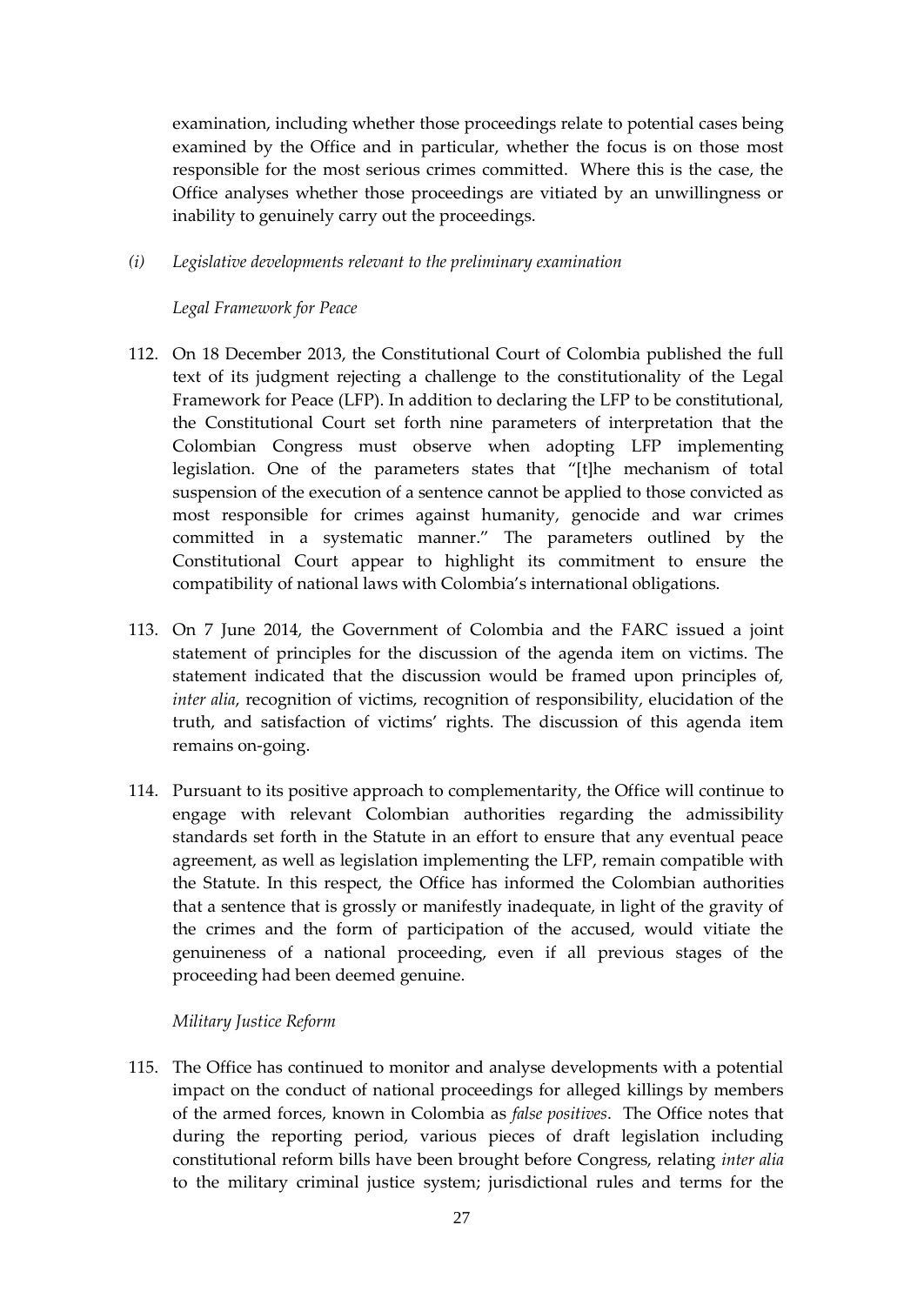investigation and prosecution of members of the security forces as well as the suspension, renunciation and review of criminal proceedings, and the reform or replacement of the judicial entity currently responsible for resolving jurisdictional conflicts.<sup>23</sup>

- 116. In common with the previous constitutional reform which was declared invalid on procedural grounds in 2013, the most recently proposed reform package would establish new definitions and rules of interpretation for the qualification of conduct and the application of modes of liability including in relation to the concepts of direct participation in hostilities, legitimate targets, command responsibility and superior orders. It also proposes that crimes against humanity, torture, forced displacement, sexual violence, genocide, enforced disappearances and extrajudicial killings be tried by civilian courts while all other violations of International Humanitarian Law be tried in military courts. On the basis of this demarcation, the draft bill requires the Attorney General to identify which current criminal proceedings against members of the security forces should remain under the jurisdiction of civilian courts within one year of the reforms' enactment. All other ongoing cases would be transferred to the military and police justice system.
- 117. The Office takes note of the views expressed by national civil society, international NGOs and international institutions, including the UN Office of the High Commissioner for Human Rights and twelve Special Procedure mandateholders of the UN Human Rights Council concerning the implications that the proposed reforms could have for the independent and impartial investigation and prosecution of crimes relevant to the OTP's preliminary examination.<sup>24</sup>
- 118. The Office will continue to assess these developments and proposals, and will seek further information and clarification from the Colombian authorities as part of the Office's assessment of the admissibility of potential cases.
- *(ii) Proceedings relating to the promotion and expansion of paramilitary groups*

1

119. With regard to national proceedings relating to the promotion and expansion of paramilitary groups, the Office has gathered information indicating that until July 2014, 1,124 cases against politicians, 1,023 cases against members of the armed forces and 393 cases against public authorities were transmitted by the Justice and Peace Law Chambers, on the basis of testimonies given in the course of JPL hearings, to the Office of the Attorney General (*Fiscalía General de la Nación*) for investigation under ordinary laws. The Office will seek further information from the Colombian authorities on these investigations with a view

<sup>23</sup> Including Ordinary Bill 085/2013 Senate – 210/2014 Chamber of Representatives; Constitutional Bills 017/2014, 018/2014, 019/2014, 22/2014 and Ordinary Bill 129/2014.

<sup>&</sup>lt;sup>24</sup> UN OHCHR, Observaciones a los proyectos de acto legislativo n° 010 y 022 de 2014 senado, 28 October 2014; [Open letter by Special procedures mandate-holders of the United Nations Human Rights](http://www.ohchr.org/en/NewsEvents/Pages/DisplayNews.aspx?NewsID=15116&LangID=E)  [Council to the Government and the Congress of the Republic of Colombia,](http://www.ohchr.org/en/NewsEvents/Pages/DisplayNews.aspx?NewsID=15116&LangID=E) 29 September 2014.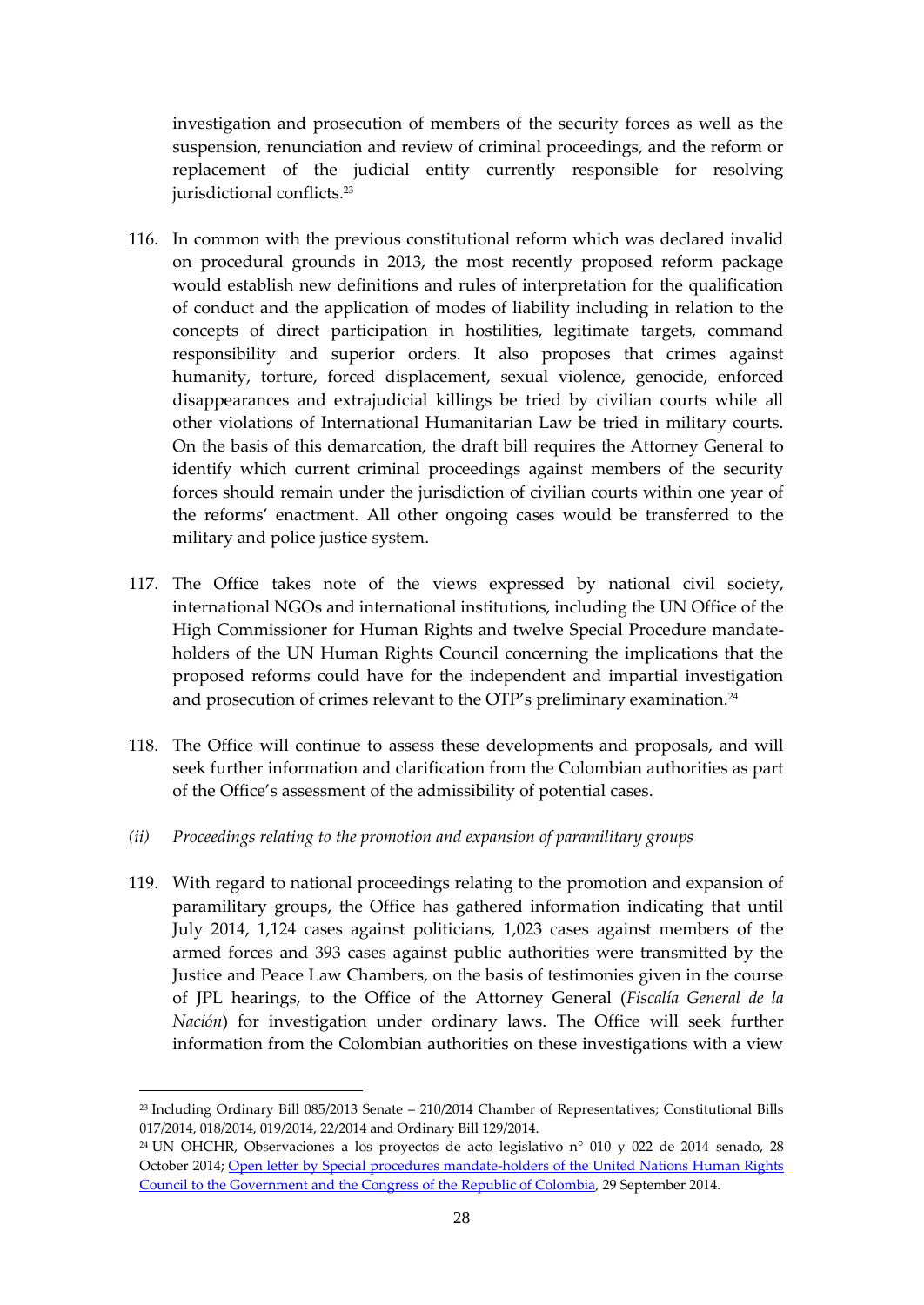to assessing whether they are directed at uncovering the political, military and economic support network of paramilitary armed groups.

- *(iii) Proceedings relating to forced displacement*
- 120. Over the reporting period, the Office received from the Government of Colombia information on 16 cases of forced displacement within the ICC's temporal jurisdiction, with convictions against nine individuals in the ordinary justice system. The Office notes that, of these, seven were against members of paramilitary armed groups, one against a guerrilla commander, and one against a member of another illegal armed group. Since 2013, the Unit against Crimes of Forced Disappearance and Forced Displacement, in the Office of the Attorney General, is investigating two additional cases against paramilitary groups for forced displacement.
- 121. Furthermore, the Office has received additional information from the JPL Unit in the Office of the Attorney General about 16 on-going "macro-investigations" against 13 paramilitary commanders and two mid-level FARC commanders. All of these proceedings include, *inter alia*, charges of forced displacement affecting around 200,000 victims in 23 departments of Colombia. Until February 2014, one conviction of first instance has been issued against a commander of a paramilitary group. In addition, the Working Group on FARC within the Directorate of National Analysis and Context (*Dirección Nacional de Análisis y Contextos*, DINAC) is investigating five "situations" comprising 37 assigned cases that include, *inter alia*, charges of forced displacement committed against indigenous communities. The Office will continue to follow up on the investigations conducted by this working group, as well as by the Uraba Working Group, which focuses on the contextual analysis of violence related to forced displacement in the Uraba region, for the purpose of assessing their relevance and genuineness.
- 122. The Colombian Constitutional Court's Working Group on Forced Displacement (*Sala Especial de Seguimiento a la Sentencia T-025*) also issued its Auto 173 on 6 June 2014 to follow up on the situation of displaced persons living with disabilities.In this decision, the Chamber noted that the "unconstitutional state of affairs in relation to the fundamental rights of the displaced population" persists and raised its concern on the close link existing between disability and vulnerability to sexual violence, in particular in the context of forced displacement.
- *(iv) Proceedings relating to sexual crimes*
- 123. Despite the scale of the phenomenon, the number of proceedings concerning rape and other forms of sexual violence committed in the armed conflict remains limited. During the reporting period, the Office received from the Government of Colombia information on one conviction for rape against a member of the armed forces. Furthermore, with regard to the the 183 conflict-related cases of sexual violence which the Constitutional Court ordered the AGO to investigate and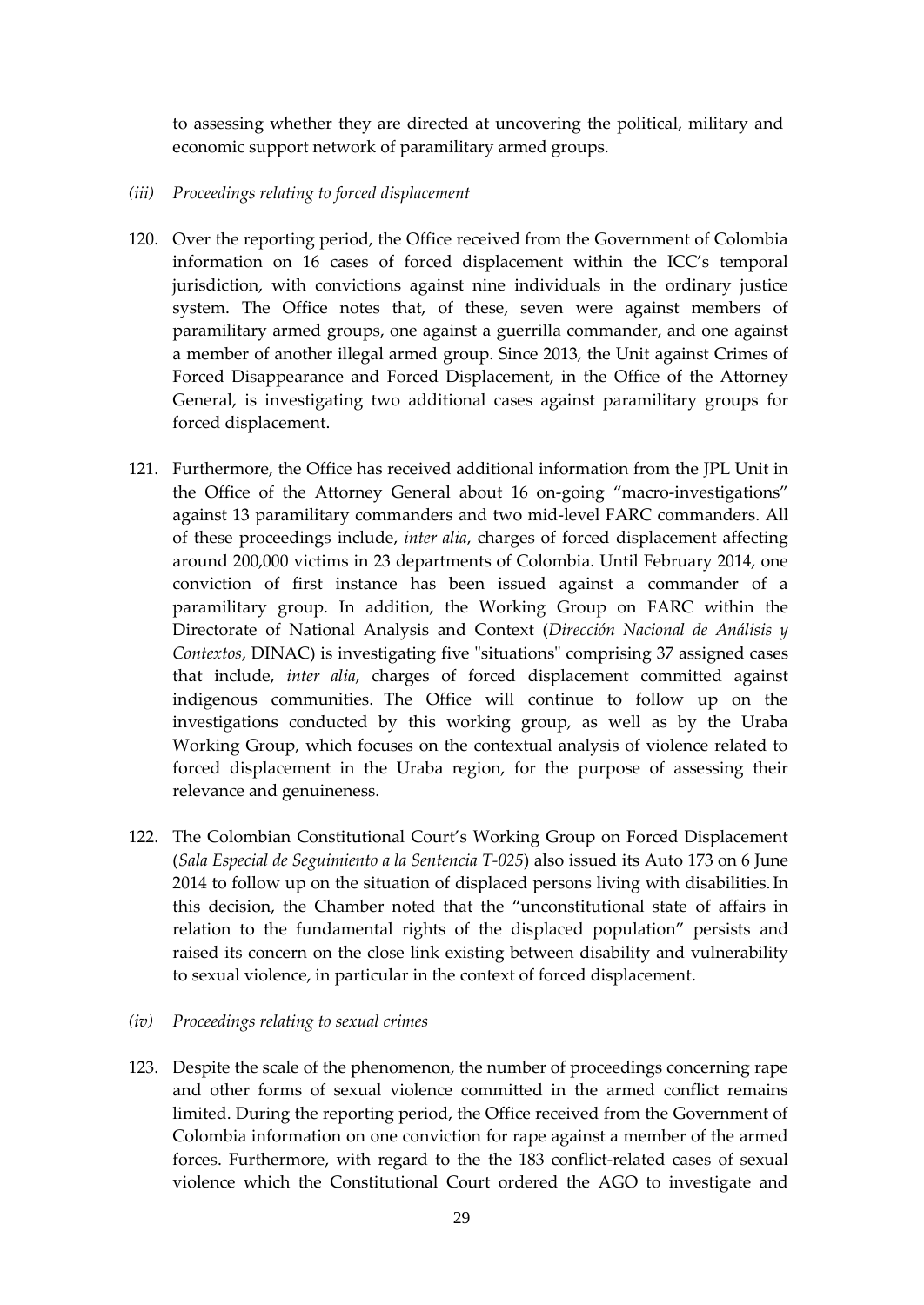accelerate legal procedures, the working group in charge of monitoring its implementation notes that, as of March 2013, only five convictions and one acquittal for acts of sexual violence have been issued, while 95 cases remain at the preliminary stage of investigation, 16 were in the investigation phase, four were terminated at the investigation phase, 26 were inactive and five have resulted in indictments.<sup>25</sup>

- 124. Regarding the 16 "macro-investigations" conducted by the Attorney General's JPL Unit, the Office notes that 15 cases include charges of sexual crimes affecting 2,906 victims. In parallel, the five "situations" comprising 37 cases currently being investigated by the DINAC's Working Group on FARC also include charges of sexual violence in the context of the armed conflict. This working group has also identified five additional "situations" that could potentially comprise new cases including charges of sexual violence. DINAC's Montes de María Region Working Group is also investigating one case of sexual violence affecting 9 victims. The Office will continue to follow-up on the investigations conducted by these working groups, as well as by the working group in charge of investigating cases of gender-based violence.
- 125. The Office notes that in June 2014, the President approved new legislation on access to justice for victims of sexual violence in the context of the armed conflict, <sup>26</sup> which provides for, *inter alia*, the elimination of any statutes of limitation for sexual crimes; it includes additional sexual crimes in the Colombian Penal Code, such as forced sterilization, forced pregnancy, forced nudity, and forced abortion; precludes the investigation of sexual crimes by military courts; and considers that acts of sexual violence in armed conflict may constitute crimes within the jurisdiction of the ICC. The adoption of the new legislation is a positive step taken by Colombian authorities to investigate and prosecute crimes of sexual violence. The Office will follow-up closely on concrete progress in terms of national proceedings.
- *(v) "False positives" cases*
- 126. Over the reporting period, the Office has been in communication with the Colombian authorities to follow-up on the progress of national proceedings concerning alleged *false positives* cases. During its November 2013 mission, the OTP met with the Office of the Attorney General and received information relating to a mapping of *false positives* cases on the basis of completed national proceedings conducted for the purpose of identifying the military units that were involved in the alleged crimes. The outcome of this mapping effort appears to be partly consistent with information analysed by the OTP regarding the military units allegedly involved in the crimes across the country.

<sup>&</sup>lt;sup>25</sup> As noted by the Working Group to monitor compliance with Auto 092 of 2008 of the Colombian Constitutional Court, confidential annex in its [fifth follow-up report of October 2013,](http://www.abcolombia.org.uk/downloads/English_WOMEN_WEB_(2).pdf) figures presented do not cover the 183 cases listed in the confidential annex and include other cases not listed.

<sup>26</sup> Law 1719 adopted on 18 June 2014.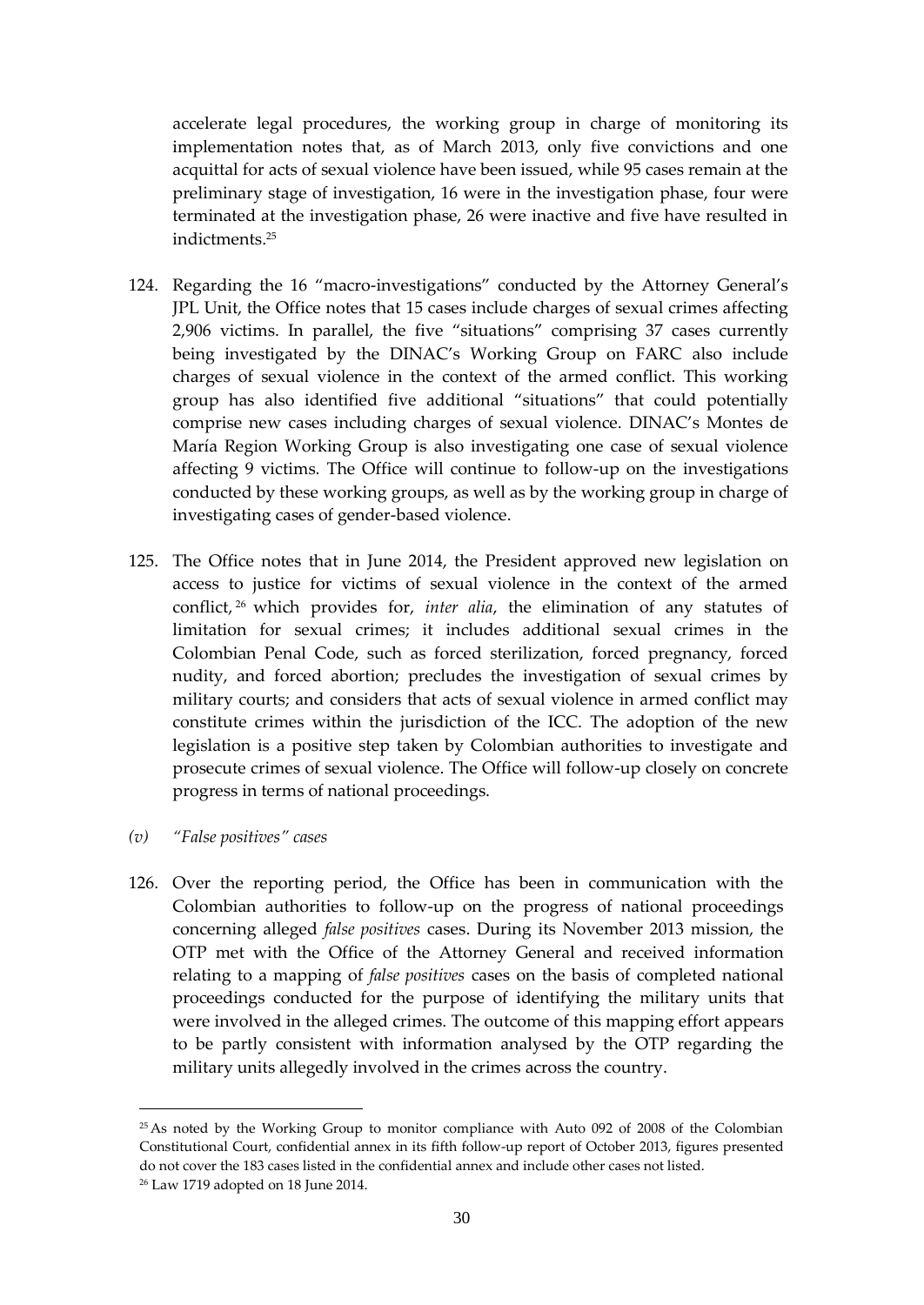127. The information received by the OTP also indicates that, on the basis of the Attorney General's findings, some of the most serious cases have been prioritized for investigation. The OTP will continue analysing information relating to these proceedings as part of its admissibility assessment, and will continue to engage with the Colombian authorities and other actors to follow-up on the progress of these cases.

### *OTP Activities*

- 128. During the reporting period, the Office has continued to consult with the Colombian authorities on issues relevant to the preliminary examination. The Office conducted a mission to Bogota from 11 to 16 November 2013, gathered additional information on the areas of focus of the preliminary examination, analysed information submitted through article 15 communications, and held numerous meetings with international organizations, international NGOs and Colombian civil society. During the mission, the OTP met with senior officials from the Office of the Attorney General, national civil society, international NGOs and international organizations. On 14 and 15 November 2013, the Office participated in the conference on "*Strengthening the Attorney General's Office on Transitional Justice*" organized by the Attorney General's Office and the Colombian current affairs magazine *Semana*. The Government of Colombia facilitated the mission. In addition, the Office conducted a mission to Göttingen on 7 January 2014 to participate as observers in the seminar "*Analysis of the decision of the Constitutional Court relating to the Legal Framework for Peace,*" organized by the Center of Studies of Latin-American Substantive and Procedural Criminal Law and the Rule of Law Program for Latin America of the Konrad Adenauer Foundation.
- 129. The Office also agreed with the Colombian Government to perform a new mission to Colombia in the early 2015 in order to follow-up with the relevant Colombian authorities and other actors on national proceedings relevant to the preliminary examination of the situation in Colombia.

#### *Conclusion and Next Steps*

- 130. During the reporting period, the Colombian authorities took steps to prioritize investigations and prosecutions of those most responsible for conduct relevant to the preliminary examination. The Colombian authorities appear to have made some progress in their investigations for *false positives* cases relevant to the preliminary examination. However, the Office is concerned with the limited progress relating to sexual crimes, although the creation of a working group in charge of investigating cases of gender-based violence within the DINAC could constitute a positive step.
- 131. During the coming year, the Office will continue engaging with the Colombian authorities to assess whether genuine national proceedings are carried out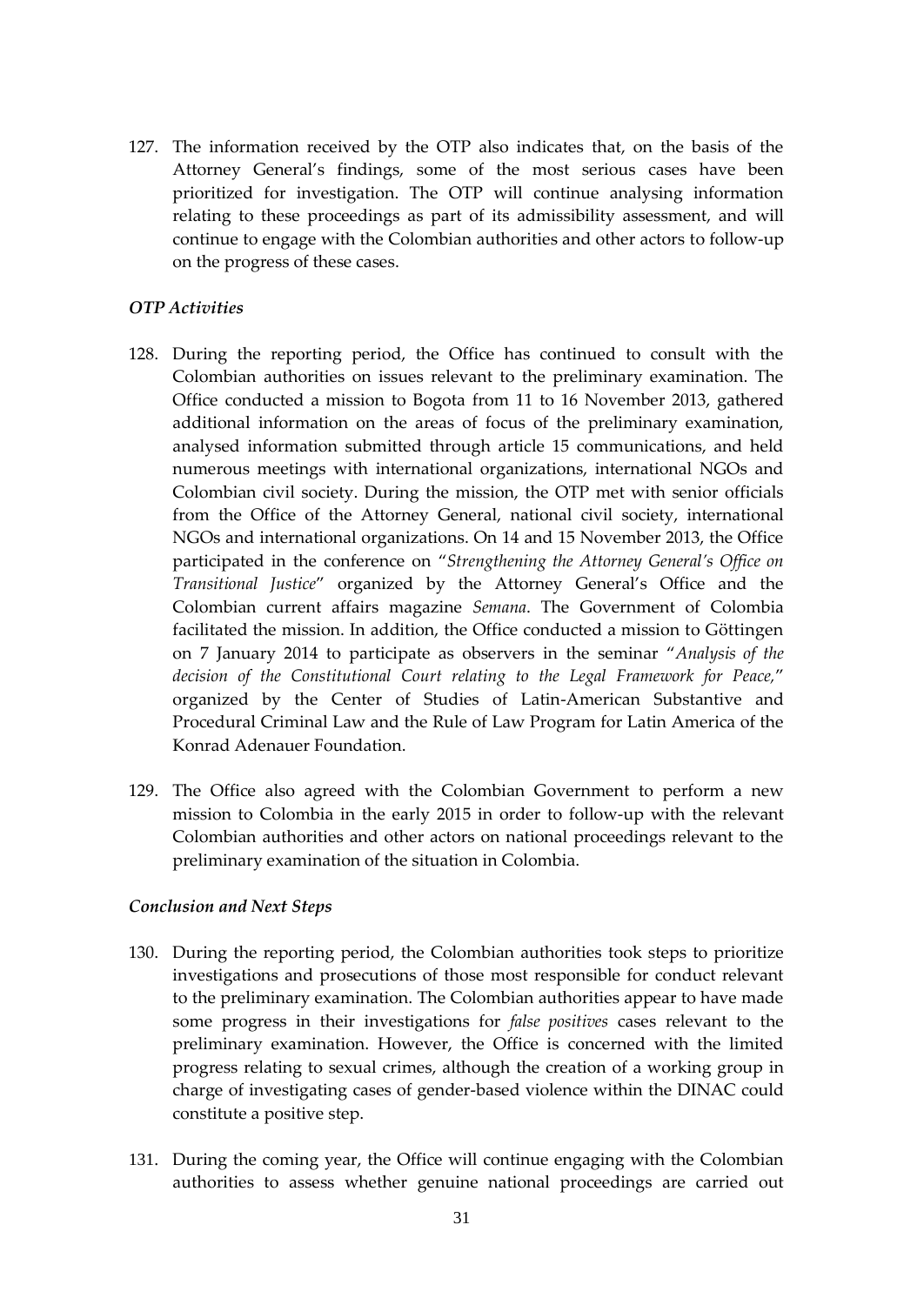against those most responsible for the most serious crimes in order to reach determinations on admissibility. The Office will also continue to monitor and analyse the implementation of the Legal Framework for Peace and legislative and other developments regarding the investigation and prosecution of *false positive* cases as part of its assessment of the conduct of national proceedings relating to crimes under ICC jurisdiction.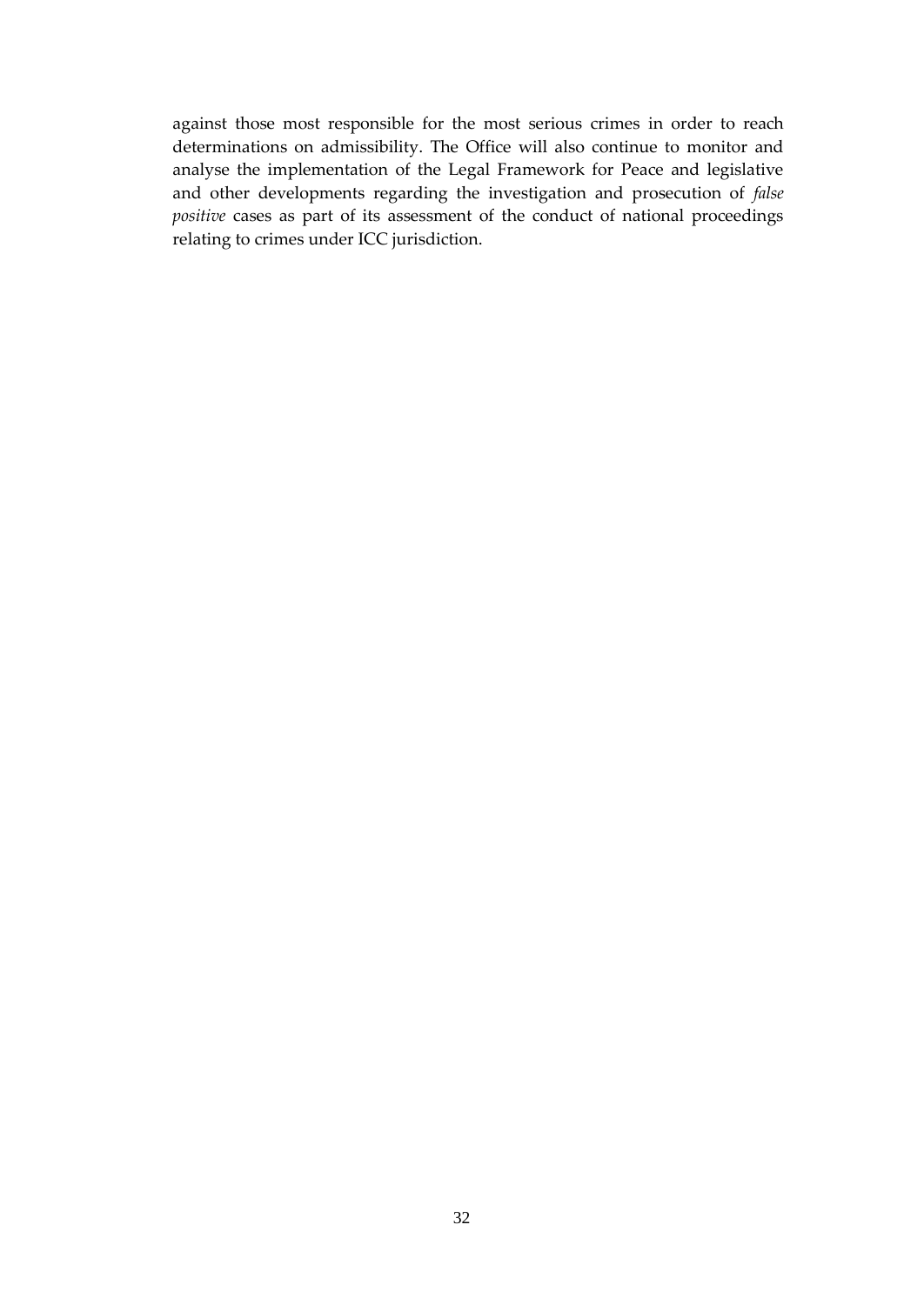## **GEORGIA**

## <span id="page-34-0"></span>*Procedural History*

132. The OTP has received 3,854 communications pursuant to article 15 in relation to the situation in Georgia. The preliminary examination of the situation in Georgia was made public on 14 August 2008.

## *Preliminary Jurisdictional issues*

133. Georgia deposited its instrument of ratification to the Rome Statute on 5 September 2003. The ICC therefore has jurisdiction over Rome Statute crimes committed on the territory of Georgia or by its nationals from 1 December 2003 onwards.

## *Contextual Background*

- 134. The armed conflict that occurred in Georgia in August 2008 has its roots in the dismantling of the Soviet Union. A first conflict over South Ossetia, Georgia's northern autonomous entity, took place between 1990 and 1992. The conflict ended with the peace agreement signed on 24 June 1992 in Sochi by the then Georgian President Eduard Shevardnadze and Russian President Boris Yeltsin, which provided for *inter alia* the deployment of a joint peacekeeping force.
- 135. For 12 years there was no serious military confrontation, until skirmishes between South Ossetian forces and the Georgian army degenerated, on 7 August 2008, into an armed conflict, which was rendered international by Russia's involvement. On 12 August 2008, under the auspices of the EU, a six-point ceasefire plan was reached calling all parties to the conflict to end hostilities indefinitely. Alleged crimes however continued to be committed thereafter.

## *Subject-Matter Jurisdiction*

- 136. Following a thorough legal assessment of the information available on alleged crimes gathered in the process of the preliminary examination, the Office has focused on potential cases in the situation in Georgia falling within the jurisdiction of the Court.
- 137. The selection of potential cases is without prejudice to any further findings on subject-matter jurisdiction to be made pursuant to additional information that the Office could receive at a later stage of analysis. In addition, the legal characterisation of these cases and any alleged crimes may be revisited at a later stage of analysis.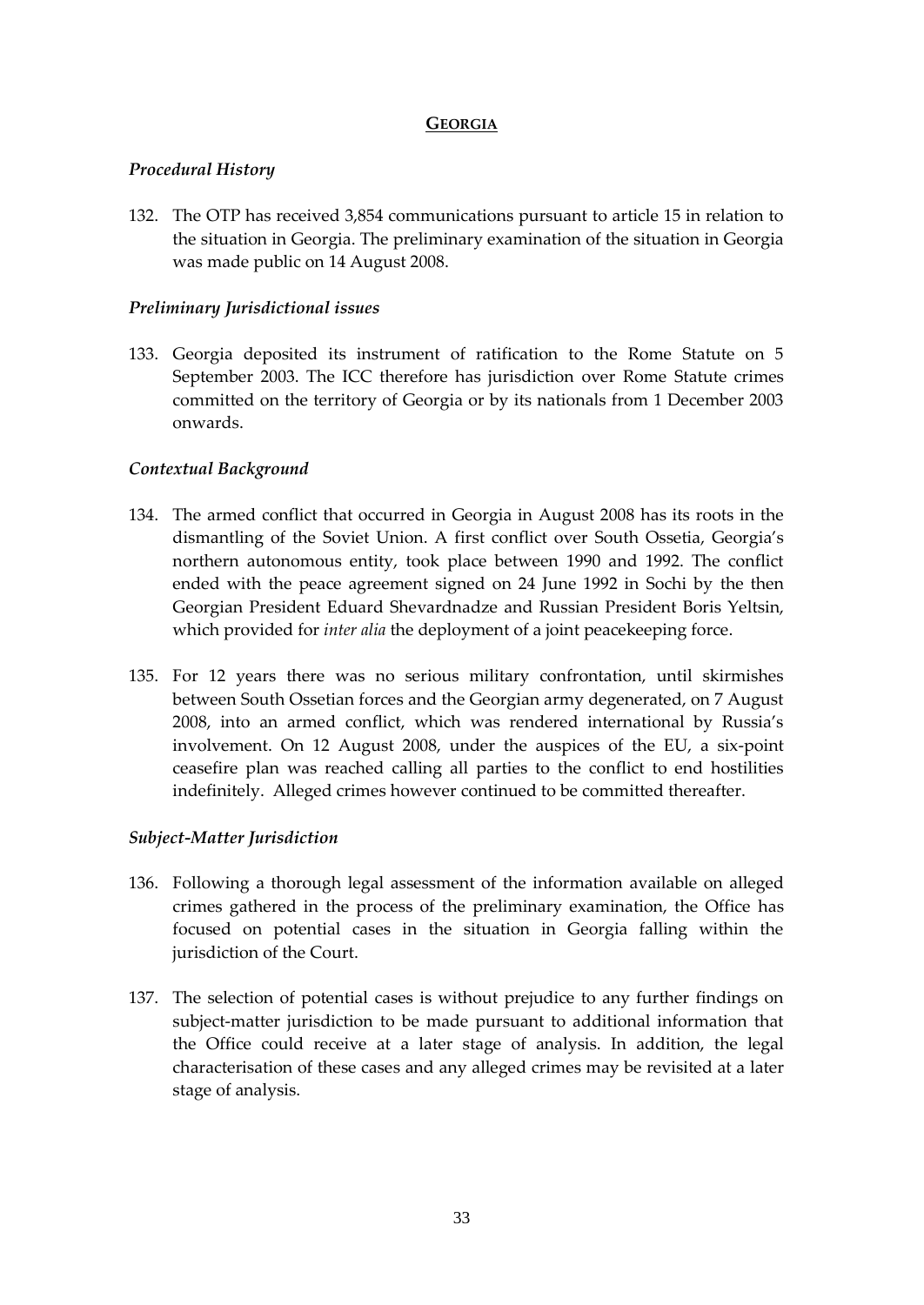#### *Alleged forcible transfer of ethnic Georgians*

- 138. The available information indicates that more than 138,000 ethnic Georgians were displaced from South Ossetia and adjacent areas in the context of the August 2008 armed conflict. Most of those internally displaced people (IDPs) from the "buffer zone", i.e. around 108,000 persons, were able to return after the withdrawal of Russian armed forces behind the administrative border between Georgia and South Ossetia on 10 October 2008. By May 2009, however, some 30,000 IDPs remained displaced. Of these, the UN High Commissioner for Refugees (UNHCR) estimated that some 18,500 displaced people from South Ossetia were unlikely to return in the short term,<sup>27</sup> because their villages had been practically destroyed and the South Ossetian authorities openly opposed their return.<sup>28</sup>
- 139. Reportedly, in the period from at least August 2008 through the end of October 2008, South Ossetian forces have been responsible for systematically beating, killing and intimidating ethnic Georgians, and for pillaging, burning and destroying their houses with the aim to forcibly transfer this part of the population from South Ossetian territory to areas under the control of the Georgian government. These forces looted and burnt houses of ethnic Georgians and harassed the local population in villages such as Akhalgori, Pkhvenisi, Karaleti, Tkviavi, Tirdznisi, Brotsleti, Adzvi, Abisi, Atotsi, Dvani, Ditsi, Megvrekisi, Zardiantkari, Mereti and Koshka. The South Ossetian leadership indicated in a number of public statements that Georgian civilians were not allowed to return to South Ossetia. 29
- 140. Based on the information available, the Office concluded that there is a reasonable basis to believe that South Ossetian forces carried out a widespread and systematic attack against the ethnic Georgian civilian population in South Ossetia and adjacent areas in the context of the armed conflict in the period from August 2008 through October 2008 that amounted to the crime against humanity of forcible transfer of ethnic Georgians under article 7(1)(d). There is a reasonable basis to believe that these forces also committed war crimes of pillaging under  $8(2)(b)(xvi)$  and/or article  $8(2)(e)(v)$  and destroying civilian property belonging to ethnic Georgians under article 8(2)(a)(iv) and/or article  $8(2)(e)(xii)$  in the same period.

## *Alleged attacks on Russian peacekeepers*

1

141. The alleged attack on Russian peacekeepers occurred in the night between 7 and 8 August 2008. Georgian and Russian authorities gave contradicting accounts of the events that happened just before and right after 7 August as well as during

<sup>29</sup> Korrospondent.net, "[Kokoity: Georgians face no threat of discrimination in South Ossetia](http://korrespondent.net/world/562867-kokojty-v-yuzhnoj-osetii-gruzinam-diskriminaciya-ne-grozit)", 23 August 2008; Komersant, "[Eduard Kokoity: We have practically cleaned all out there](http://www.kommersant.ru/doc/1011783)", 15 August 2008.

<sup>27</sup> UNHCR, "Displacement Figures and Estimates - August 2008 Conflict".

<sup>&</sup>lt;sup>28</sup> NGO Memorial, [Humanitarian consequences of the armed conflict in the South Caucasus.](http://www.memo.ru/2008/11/05/0511081.htm)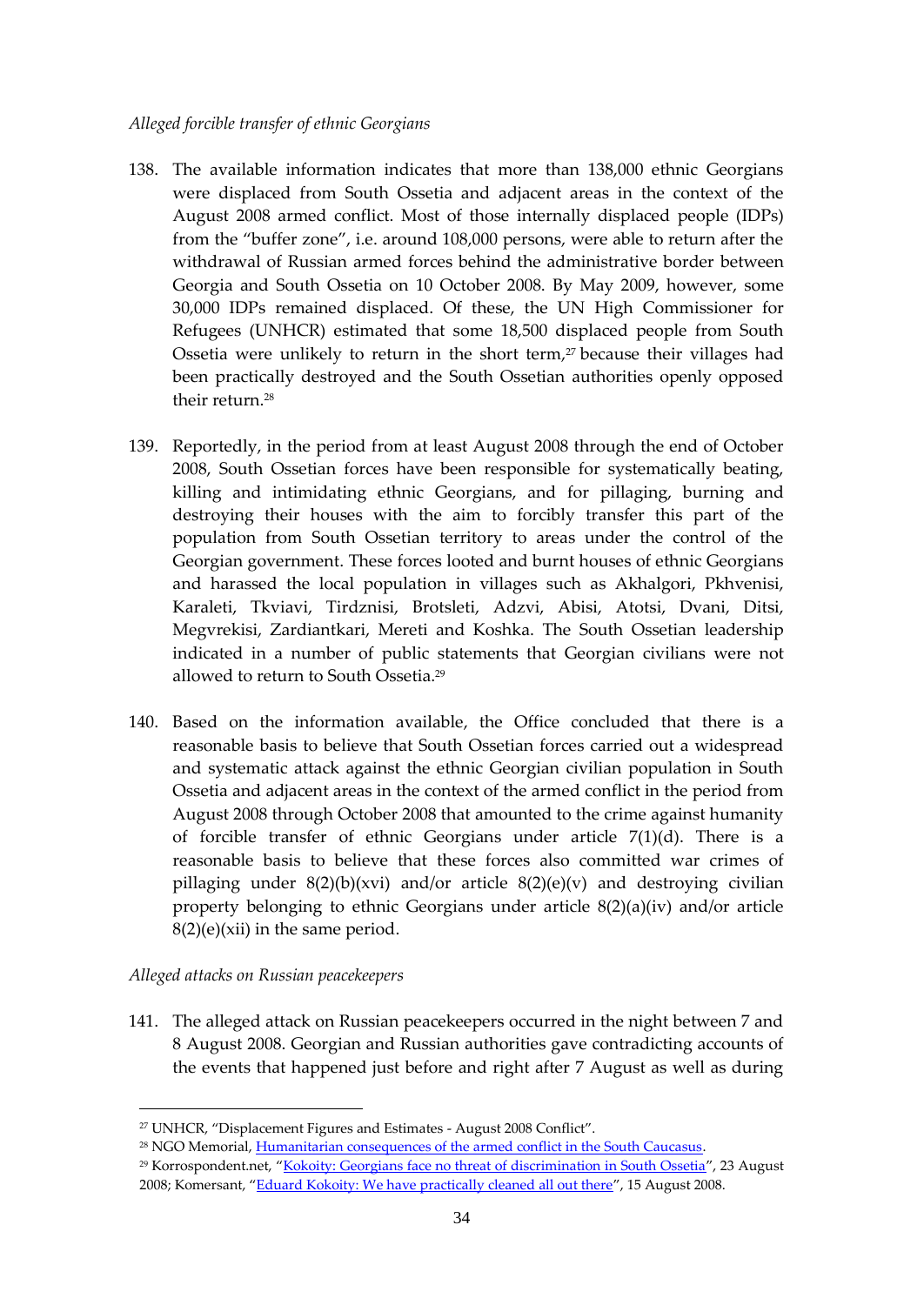the subsequent aerial and ground offensive. The Independent International Fact-Finding Mission on the Conflict in Georgia as well as international NGOs such as Amnesty International and Human Rights Watch were unable to corroborate claims by either side in their reports.

- 142. According to Russian authorities, Georgian armed forces deliberately attacked the headquarters of the Joint Peacekeeping Forces (JPKF) as well as the compound and 12 other observation posts of the Russian Peacekeeping Battalion (RPKB) located in different areas in South Ossetia at the moment when the Russian peacekeepers were implementing the mandate of the joint peacekeeping mission. Ten peacekeepers belonging to the RPKB were killed while 30 of them were wounded as a result of the alleged attack.
- 143. Georgia claimed that the Georgian Central Front forces reacted in response to heavy shelling and sniper fire that originated from the outskirts of the RPKB compound. Georgia also alleged that Russian peacekeepers directly participated in hostilities prior to the alleged attack and in that way became legitimate military targets.
- 144. The information available on the alleged attack remains inconclusive.

## *Admissibility Assessment*

- 145. According to the information available at this stage, both Georgia and Russia are still conducting national investigations into the crimes allegedly committed during the armed conflict of August 2008.
- 146. *National proceedings in Georgia:* The Office of the Chief Prosecutor of Georgia (OCP) is the principal national authority responsible for conducting the investigation into alleged crimes committed in the context of the August 2008 armed conflict. The investigation was officially opened immediately after the end of active hostilities in August 2008 with more than 100 investigators deployed under the supervision of the Chief Prosecutor of Georgia. The authorities have been investigating the alleged forcible transfer of ethnic Georgians from South Ossetia as well as allegations against members of Georgian armed forces, in particular with respect to the alleged attack on Russian peacekeepers.
- 147. The Georgian investigation has however been hampered by several obstacles, including the lack of access to South Ossetia and lack of mutual legal assistance with Russia. In addition, the work of investigative bodies was halted by three successive changes in the OCP leadership in 2013. In the course of 2014, the Georgian authorities informed the Office that investigative activities had been focused on overcoming the said obstacles with a view to taking concrete and identifiable steps that would lead to possible prosecutions.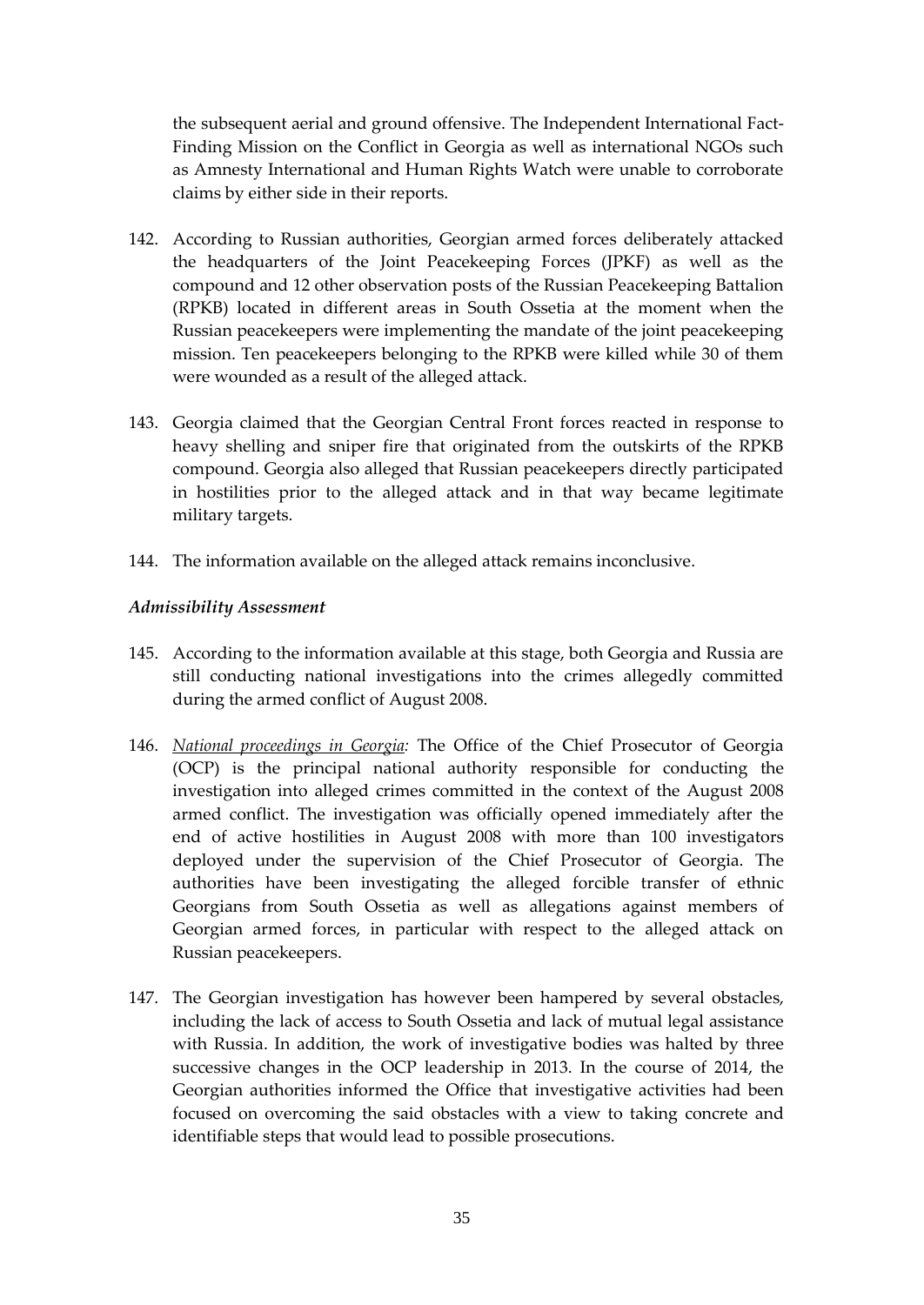- 148. *National proceedings in Russia:* The national investigation of alleged crimes related to the August 2008 armed conflict in the Russian Federation is carried out by the Investigative Committee of the Russian Federation. The investigation has been focused on the alleged attacks against Russian civilians and peacekeepers by Georgian armed forces and the verification of allegations against Russian servicemen. Alleged crimes attributed to South Ossetian forces fall outside of the scope of this investigation. In the course of its work, the investigative committee claims to have collected a vast amount of evidentiary material, including witness statements, photo and video material, forensic evidence, expert reports, etc.
- 149. During the Office's mission to Moscow on 22-24 January 2014, the Russian authorities informed the Office that the lack of cooperation from Georgia and the issues related to the immunity of foreign officials no longer constituted obstacles to the progress of their investigation.

## *OTP Activities*

- 150. As was the case during previous reporting periods, the Office continued to assess relevant national proceedings in Georgia and Russia.
- 151. On 22-24 January 2014, the Office paid its third visit to Moscow in the context of the Office's admissibility assessment. The Office held consultations with the Russian Ministry of Justice, the Ministry of Foreign Affairs, the Ministry of Defence and in particular with members of the Investigative Committee of the Russian Federation. As a result, the Office was provided with an update on investigative steps that relevant Russian authorities have taken since June 2012.
- 152. The Office also conducted its fifth mission to Georgia on 29 April-1 May 2014, in order to receive updated information on ongoing national proceedings from the Office of the Chief Prosecutor. On 6 June 2014, the Office sent a letter to the Georgian authorities requesting information on concrete, tangible and pertinent evidence that would demonstrate that genuine national investigations or prosecutions are ongoing against those who appear to bear the greatest responsibility for the most serious crimes arising from the armed conflict of August 2008. The Office of the Chief Prosecutor provided some of the information requested in the form of a progress report submitted to the Office on 6 November 2014.
- 153. In the process of seeking additional information related to both the alleged crimes and the relevant national proceedings, the Office received support and continuous cooperation from other relevant stakeholders, including civil society organizations, the Parliamentary Assembly of the Council of Europe, and the European Court of Human Rights.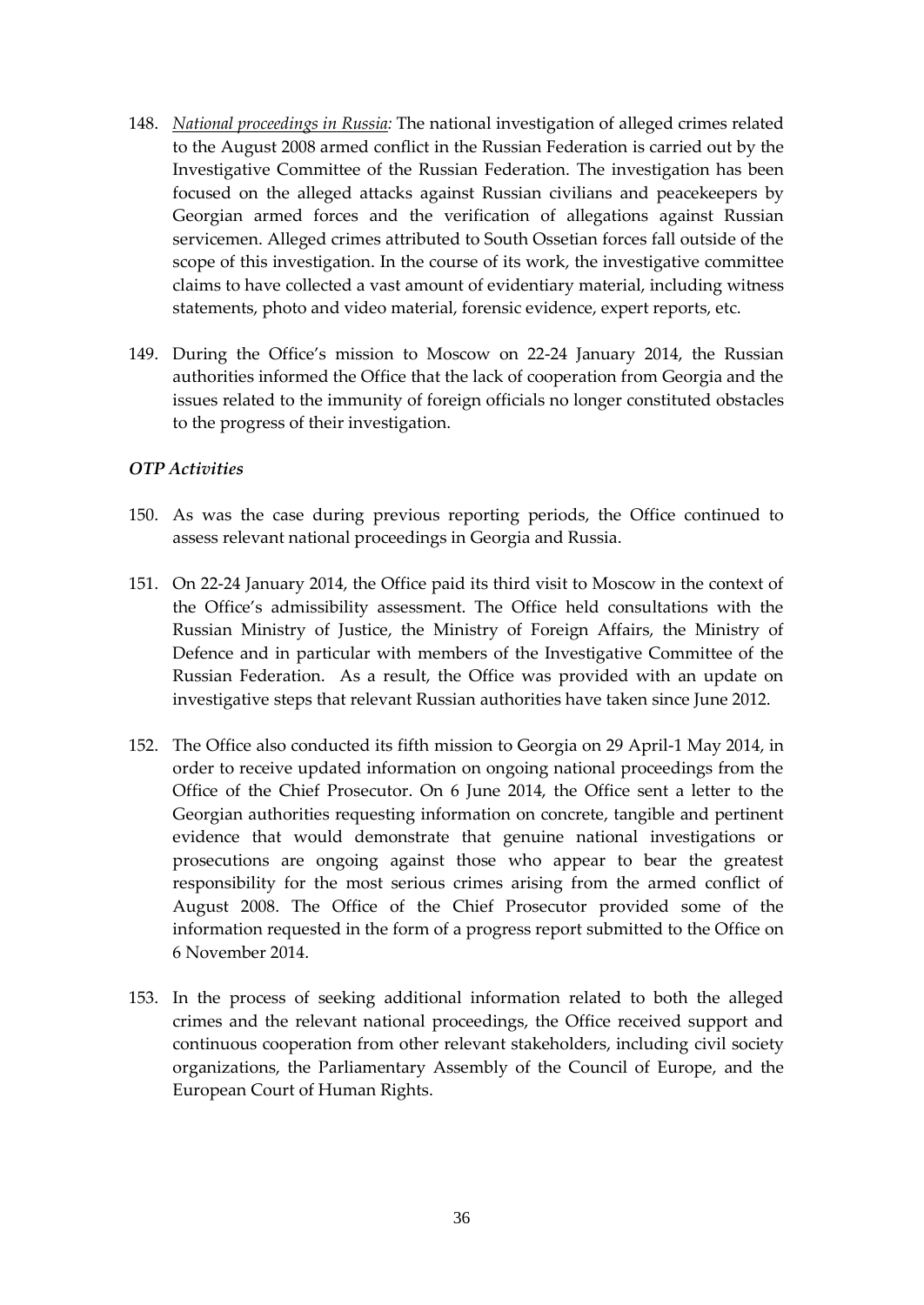### *Conclusion and Next Steps*

154. While national investigations for the alleged crimes described above remain ongoing in both Georgia and Russia, both sets of investigations have suffered from significant delays, as documented in this report and in previous annual reports from the Office. Progress in these investigations appears limited, and more than six years after the end of the armed conflict, no alleged perpetrator has been prosecuted, nor has there been any decision not to prosecute the persons concerned as a result of these investigations. The Office will therefore analyse the updated information received on national proceedings in order to reach a decision in the near future on whether to seek authorization from the Pre-Trial Chamber to open an investigation of the situation in Georgia pursuant to article 15(3) of the Statute.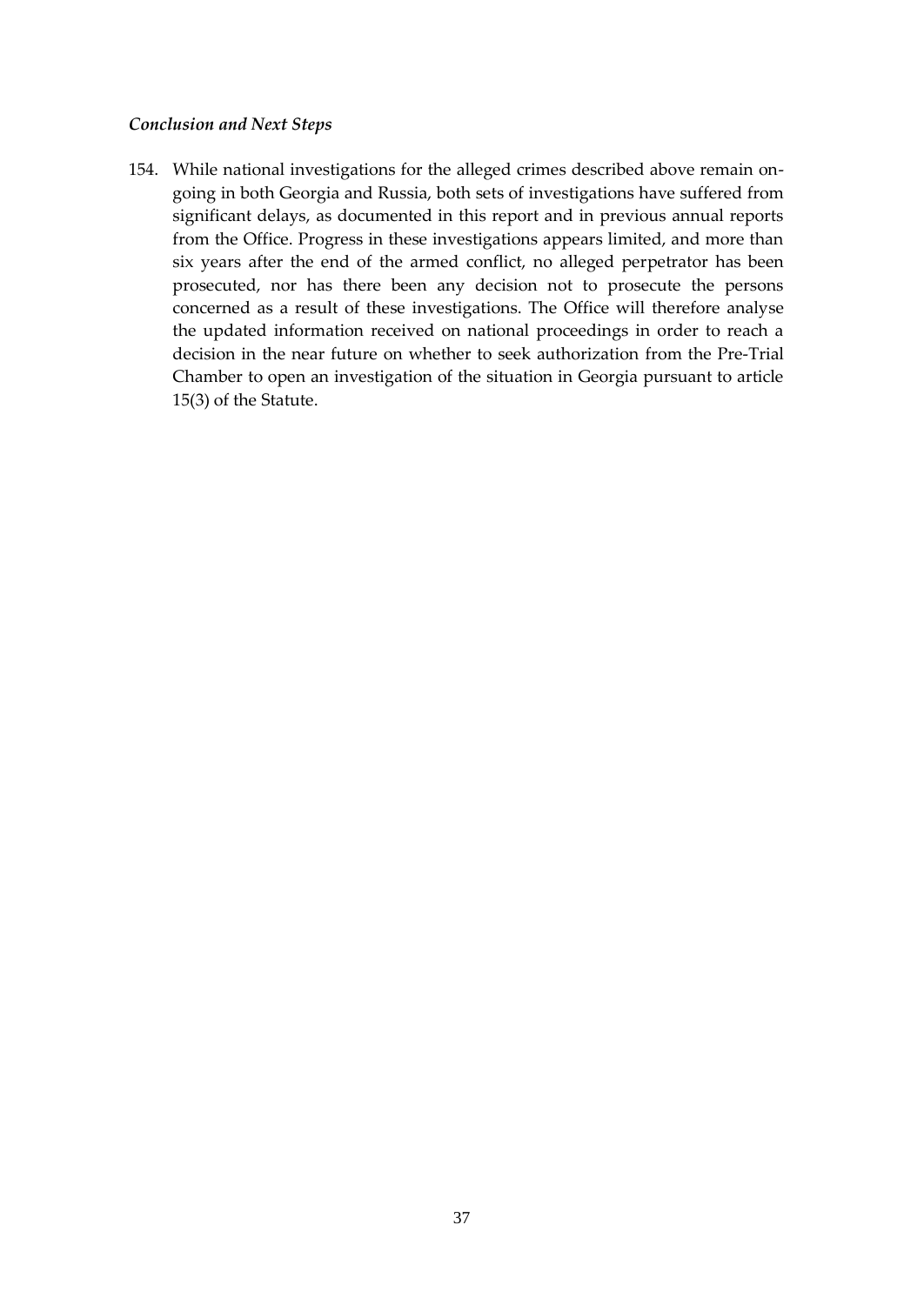### **GUINEA**

### <span id="page-39-0"></span>*Procedural History*

155. The Office has received 32 communications pursuant to article 15 in relation to the situation in Guinea. The preliminary examination of the situation in Guinea was made public on 14 October 2009.

### *Preliminary Jurisdictional Issues*

156. Guinea ratified the Rome Statute on 14 July 2003. The ICC therefore has jurisdiction over Rome Statute crimes committed on the territory of Guinea or by its nationals from 1 October 2003 onwards.

## *Contextual Background*

157. In December 2008, after the death of President Lansana Conté, who had ruled Guinea since 1984, Captain Moussa Dadis Camara led a group of army officers who seized power in a military coup. Dadis Camara became the Head of State, established a military junta, the *Conseil national pour la démocratie et le développement* (CNDD), and promised that the CNDD would hand over power to a civilian president upon the holding of presidential and parliamentary elections. However, subsequent statements that appeared to suggest that Dadis Camara might run for president led to protests by opposition and civil society groups. On 28 September 2009, the Independence Day of Guinea, an opposition gathering at the national stadium in Conakry was violently suppressed by the security forces, leading to what became known as the "28 September massacre".

## *Subject-Matter Jurisdiction*

- 158. In October 2009, the United Nations established an international Commission of Inquiry ("UN Commission") to, *inter alia*, investigate the alleged gross human rights violations that took place on 28 September 2009 and, where possible, identify those responsible. In its report of 13 January 2010, the Commission confirmed that at least 156 persons were killed or disappeared, and at least 109 women were victims of rape and other forms of sexual violence, including sexual mutilations and sexual slavery. Cases of torture and cruel, inhuman or degrading treatment during arrests and arbitrary detentions, and attacks against civilians based on their perceived ethnic and/or political affiliation were also confirmed. The Commission considered that there was a strong presumption that crimes against humanity were committed and determined, where it could, possible individual responsibilities.
- 159. The *Commission nationale d'enquête indépendante* (CNEI), set up by the Guinean authorities, confirmed in its report issued in January 2010 that killings, rapes and enforced disappearances took place, although in slightly lower numbers than documented by the UN Commission.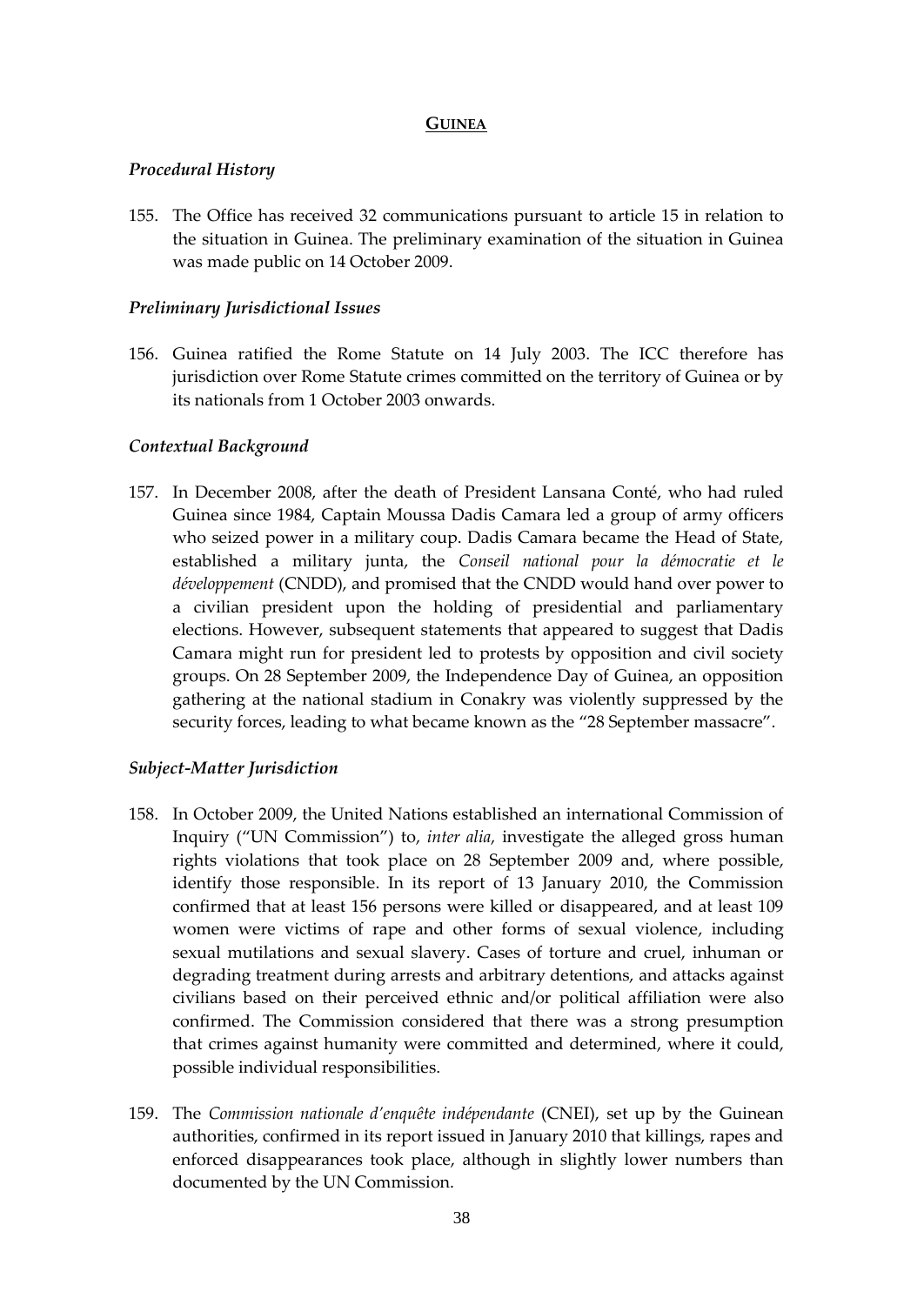- 160. The 28 September 2009 events in the Conakry stadium can be characterised as a widespread and systematic attack directed against a civilian population, namely the demonstrators present at the stadium, in furtherance of the CNDD's policy to prevent political opponents from, and punish them for, challenging Dadis' intention to keep his group and himself in power.<sup>30</sup>
- 161. The Office has concluded that the information available provides a reasonable basis to believe that the following crimes against humanity were committed in the national stadium in Conakry on 28 September 2009 and in their immediate aftermath: murder under article 7(1)(a); imprisonment or other severe deprivation of liberty under article 7(1)(e); torture under article 7(1)(f); rape and other forms of sexual violence under article  $7(1)(g)$ ; persecution under article 7(1)(h); and enforced disappearance of persons under article 7(1)(i).

#### *Admissibility Assessment*

<u>.</u>

- 162. Since 8 February 2010, a panel of Guinean investigative judges ("Panel of Judges"), appointed by the Guinean General Prosecutor, has been conducting a national investigation into the 28 September 2009 events. Accordingly, the Office has focused its admissibility assessment on whether the national authorities are unwilling or unable genuinely to carry out the proceedings, including within a reasonable delay.
- 163. During the reporting period, the national investigation has been hampered by several factors, including security concerns for the judges and for the victims and administrative hurdles causing delays in the transmission of national and international requests for judicial assistance. The Panel of Judges has, however, benefitted from advice and logistical support from the judicial expert assigned by the Team of Experts on the Rule of Law and Sexual Violence in Conflict ("UN Judicial Expert"), as well as from the political support of the newly-appointed Minister of Justice.
- 164. At the time of writing, the national investigation remains at the investigation stage; however, the Panel of Judges has taken an important number of investigative steps, such as interviewing victims (over 450 victims have been heard since the commencement of the investigation, including approximately 200 victims of sexual violence and over 80 witnesses of enforced disappearance); seeking to locate alleged mass graves; summoning high-level government

 $30$  As Chambers of the Court have found, "an attack in a small geographical area, but directed against a large number of civilians" may meet the requirement of a widespread attack. Situation in the Democratic Republic of the Congo, *the Prosecutor v. Germain Katanga and Mathieu Ngudjolo Chui*, "Decision on the confirmation of charges", para. 395; Situation in the Central African Republic, *the Prosecutor v. Jean-Pierre Bemba Gombo*, "Decision pursuant to Article 61(7)(a) and (b) of the Rome Statute on the Charges of the Prosecutor Against Jean-Pierre Bemba Gombo", para. 83.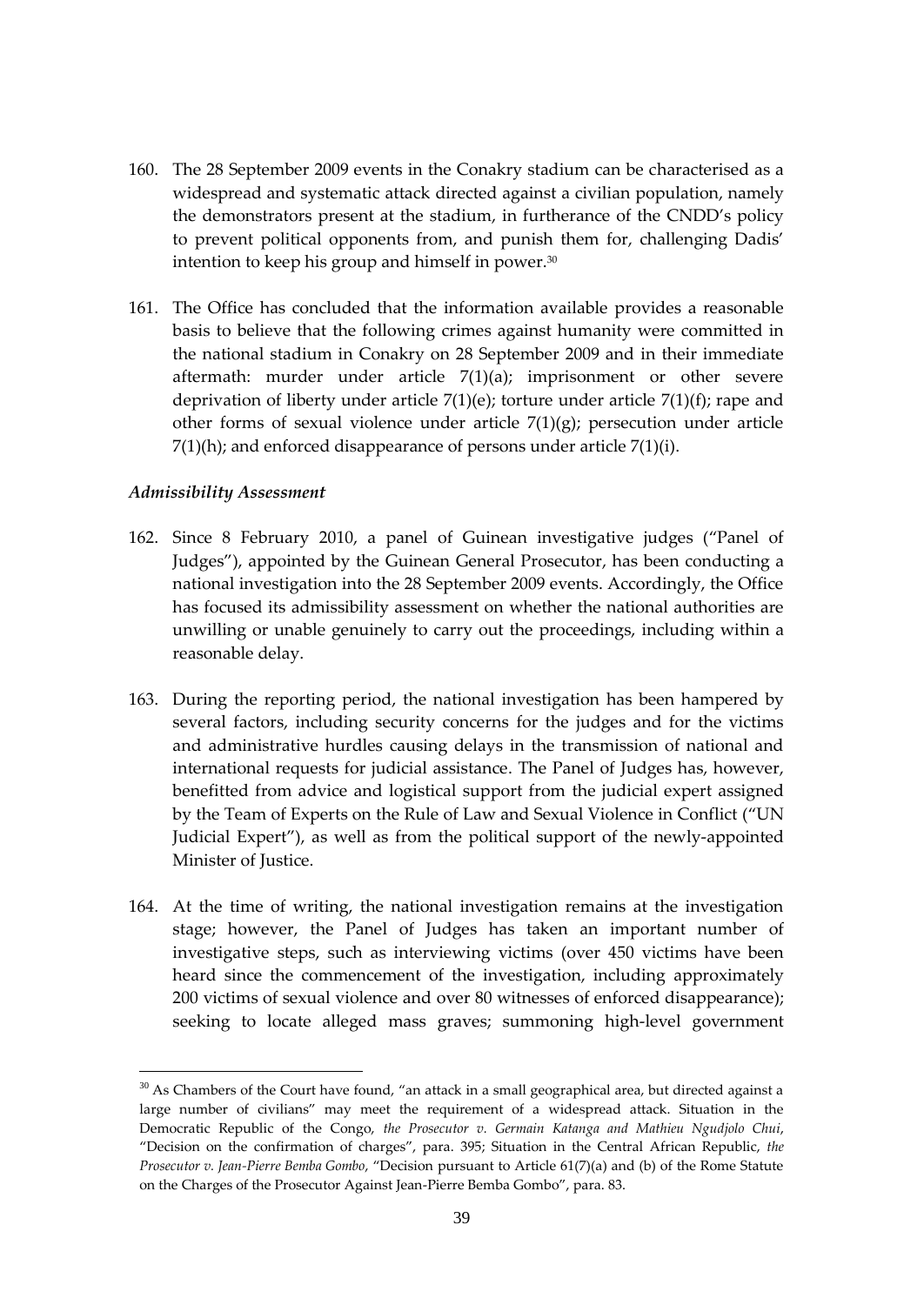officials and high-ranking military officers for interview; and conducting proceedings relating to individuals residing abroad.

## *OTP Activities*

- 165. In February 2014, the Office conducted its ninth mission to Guinea to follow-up on the investigative steps undertaken by the national authorities; identify any gap or shortfall; and to assess the prospects for a domestic trial in the near future. During the mission, the Office held extensive consultations with the Panel of investigative judges in charge of the case, the Guinean judicial and political authorities, victims' representatives, as well as relevant international actors. The Office has also maintained contact with international NGOs monitoring or assisting the victims in the proceeding, including the *Fédération internationale des ligues des droits de l'Homme* (FIDH) and Human Rights Watch.
- 166. During the Global Summit to End Sexual Violence in Conflict, organized by the Preventing Sexual Violence Initiative, held in London in June 2014, the Office met with the Panel of Judges and the UN Judicial Expert to follow up on concrete investigative steps taken in relation to the national investigation. The Office also discussed potential areas for technical assistance, including medical and forensic expertise and investigation and prosecution of sexual and genderbased crimes.
- 167. On 26 September 2014, ICC Prosecutor Fatou Bensouda issued a statement, on the occasion of the fifth anniversary of the 28 September 2009 events, encouraging the Guinean authorities to continue their efforts to ensure that justice is done for the victims as swiftly as possible and to pay particular attention to the commission of sexual and gender-based crimes.
- 168. In October 2014, the Office held a series of meetings with the UN Judicial Expert supporting the Panel of Judges, in The Hague, to follow up in detail on the progress of the investigation and discuss issues relating to sexual crimes and the protection of victims and witnesses.
- 169. Lastly, over the reporting period, the Prosecutor held meetings at the seat of the Court with Guinean officials interested in the case, including the former Interim President, General Sékouba Konaté.

## *Conclusion and Next Steps*

170. The national investigation into the events of 28 September 2009 is underway and although the case remains at the investigation stage, significant steps have been taken by Guinean judicial authorities, including over the reporting period. Several persons who may be amongst those most responsible for the crimes committed have been charged and hundreds of victims have been heard. The Office will continue to encourage the Guinean authorities to pursue their efforts and to pay particular attention to the commission of sexual and gender-based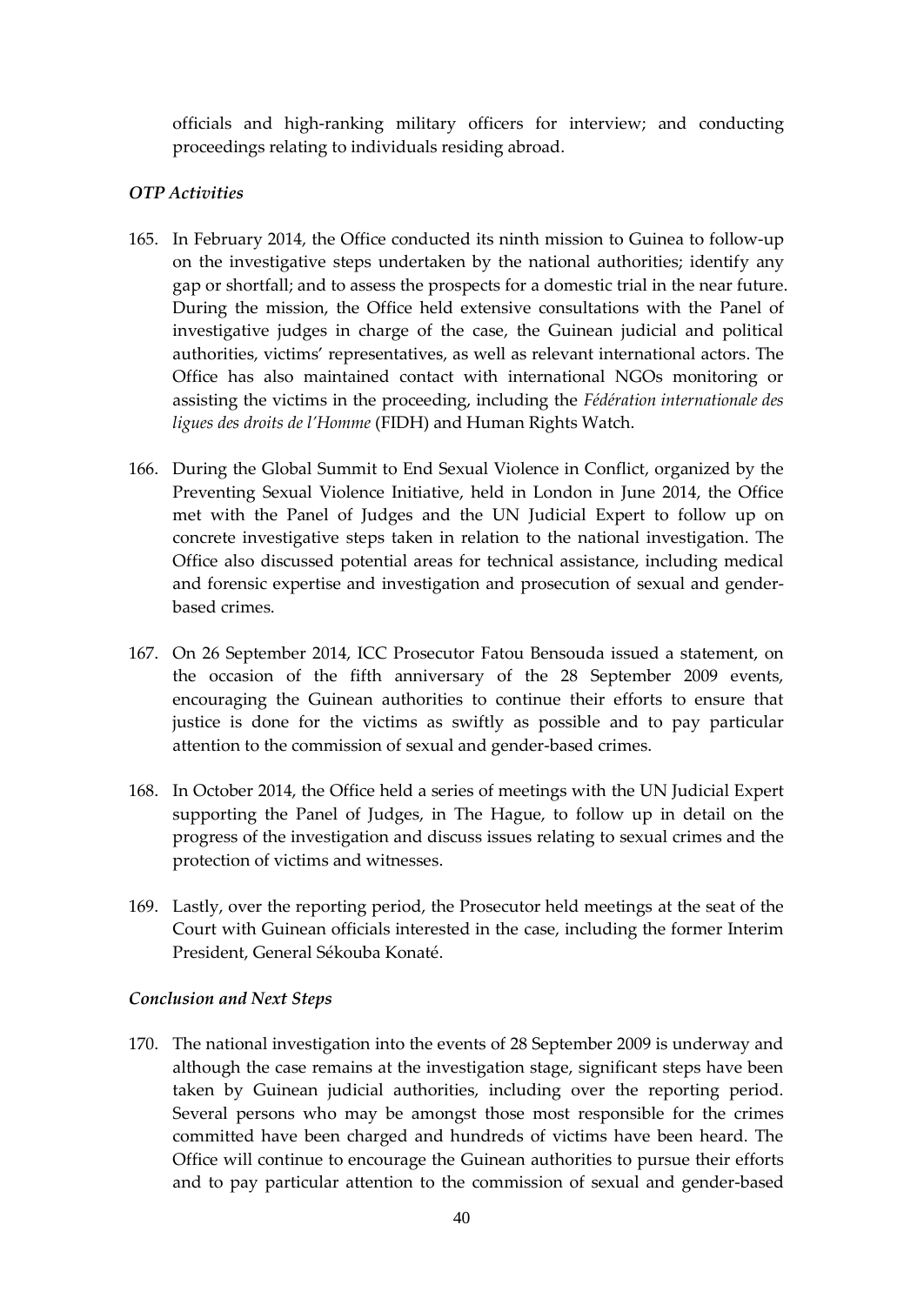crimes. Considering the aspirations and anxiety of the victims five years after the facts, the Office expects that the investigation will soon be terminated and those responsible for the crimes committed on 28 September 2009 will be brought to account without further delay.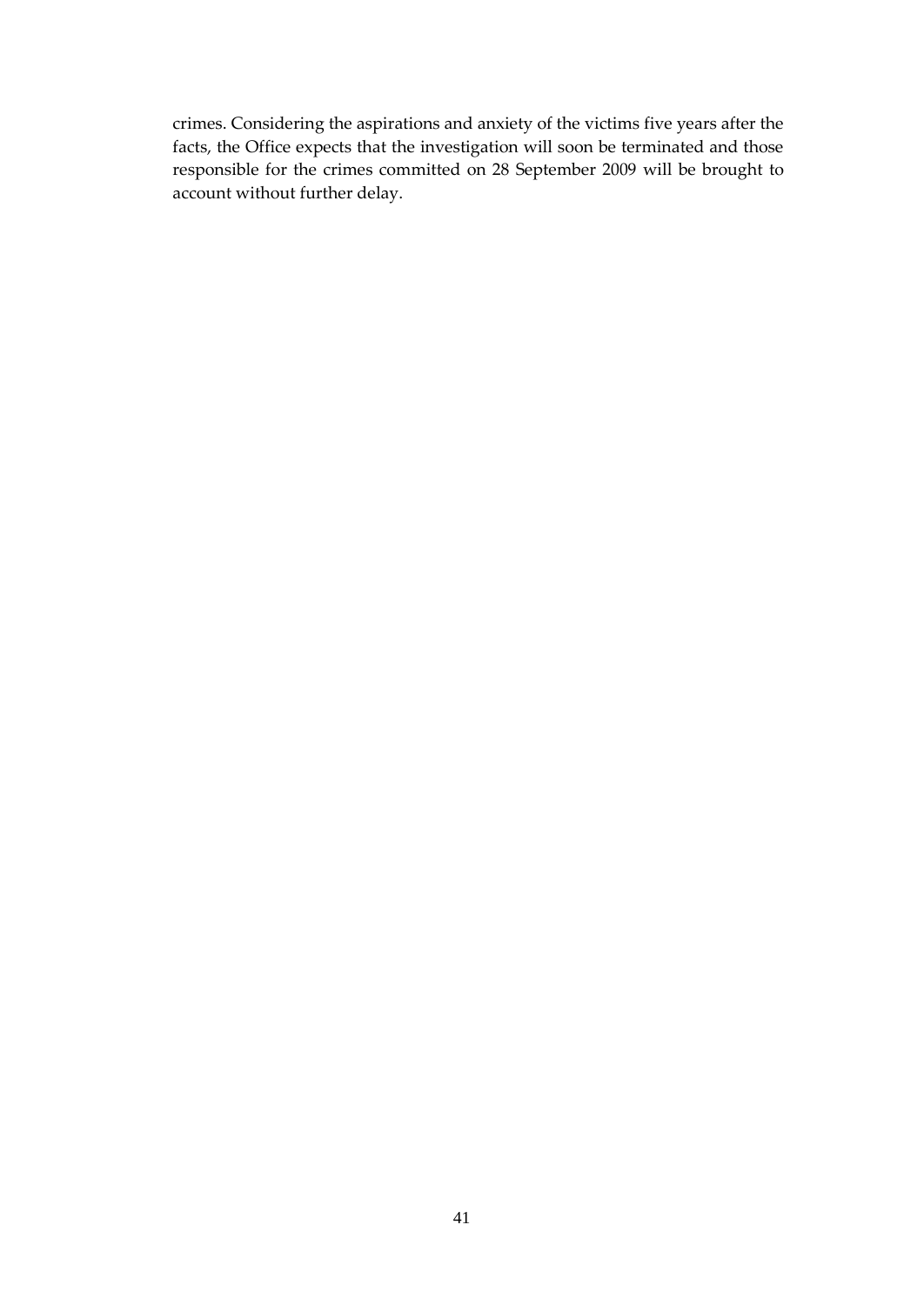## **NIGERIA**

## <span id="page-43-0"></span>*Procedural History*

- 171. The Office has received 73 communications pursuant to article 15 in relation to the situation in Nigeria. The preliminary examination of the situation in Nigeria was made public on 18 November 2010.
- 172. On 5 August 2013, the Office published the Article 5 report on the Situation in Nigeria, presenting its preliminary findings on jurisdictional issues.<sup>31</sup>

# *Preliminary Jurisdictional Issues*

173. Nigeria deposited its instrument of ratification to the Rome Statute on 27 September 2001. The ICC therefore has jurisdiction over Rome Statute crimes committed on the territory of Nigeria or by its nationals from 1 July 2002 onwards.

# *Contextual Background*

- 174. During the course of its preliminary examination, the Office has analysed information relating to a wide and disparate series of allegations against different groups and forces at different times throughout the various regions of the country. This includes inter-communal, political and sectarian violence in central and northern parts of Nigeria as well as violence among ethnically-based gangs and militias and/or between such groups and the national armed forces in the Niger Delta. During the reporting period the Office has focused on alleged crimes arising from the activities of Boko Haram, a militant Islamist group that operates mainly in north-eastern Nigeria and the counter-insurgency operations by the Nigerian security forces against Boko Haram.
- 175. Hostilities between security forces and Boko Haram have increased in the period under review. Upon request of President Jonathan, the Nigerian Senate twice prolonged the state of emergency in Borno, Yobe and Adamawa States, each time for six months. The state of emergency enables the Federal Government to deploy security forces in military operations against Boko Haram in these States.

# *Subject-Matter Jurisdiction*

<u>.</u>

176. In its article 5 report on the situation in Nigeria, published on 5 August 2013, the Office concluded that there is a reasonable basis to believe that, since July 2009, Boko Haram has committed the crimes of (i) murder constituting a crime against humanity under article  $7(1)(a)$  of the Statute, and (ii)

<sup>31</sup> ICC-OTP, [Situation in Nigeria: Article 5 Report,](http://www.icc-cpi.int/iccdocs/PIDS/docs/SAS%20-%20NGA%20-%20Public%20version%20Article%205%20Report%20-%2005%20August%202013.PDF) 5 August 2013.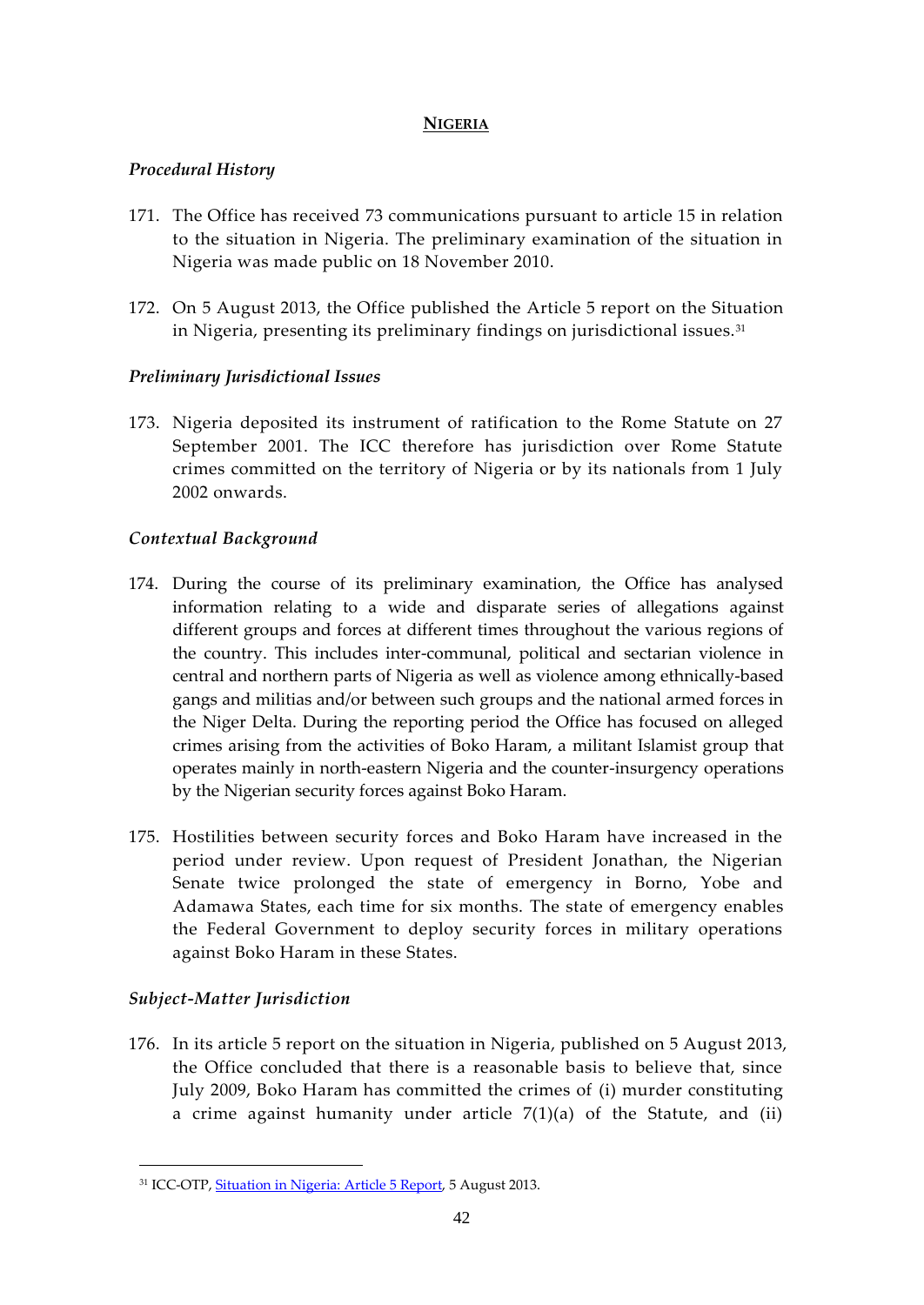persecution constituting a crime against humanity under article 7(1)(h) of the Statute.<sup>32</sup>

- 177. Since the Office's last activity report, Boko Haram has intensified its attacks on civilians in Nigeria. According to Human Rights Watch, the group killed more than 2,000 civilians in an estimated 95 attacks during the first six months of 2014. <sup>33</sup> Most of the attacks took place in northern Nigeria, in particular in Borno, Yobe and Adamawa States. The bombings of a business area in Jos, Plateau State on 20 May 2014, for which Boko Haram claimed responsibility, reportedly killed at least 118 persons and wounded 45 others. Boko Haram leader Abubakar Shekau has also claimed responsibility for bomb attacks in the capital of Abuja on 14 April 2014 (killing at least 75 persons and injuring over 100 others), on 1 May 2014 (killing at least 19 persons and injuring approximately 60 others) and on 25 June 2014 (killing at least 21 persons and injuring approximately 21 others). Attacks were also carried out in other regions of Nigeria. The abduction by the group of over 200 girls from a government primary school in Chibok, Borno State on 14-15 April 2014 has drawn unprecedented international attention to the Boko Haram insurgency.
- 178. In its 2013 Report on Preliminary Examination Activities, the Office further determined that since at least May 2013, the situation in Nigeria relating to the activities of Boko Haram and the counter-insurgency response by the Nigerian authorities constitutes a non-international armed conflict; allegations of crimes occurring in this context should therefore be considered within the scope of articles 8(2)(c) and (e) of the Statute.
- 179. In the period under review the Office has thus conducted an assessment of subject-matter jurisdiction with respect to alleged war crimes committed by all parties to the conflict. Acts of murder allegedly committed by Boko Haram constituting crimes against humanity may also qualify as war crimes if committed in the context of the armed conflict. This includes for example the above mentioned killing of civilians during the May 2014 bombings in Jos as well as the bombings in Abuja in April, May and June 2014.
- 180. During the reporting period, the Office continued to receive and analyse reports about alleged crimes committed by Nigerian security forces in the context of the armed conflict. This includes reports of the alleged summary executions of more than 600 people in Maiduguri, Borno State, following an attack by Boko Haram on the main military barracks in the city on 14 March 2014.<sup>34</sup>

1

<sup>34</sup> Amnesty International, Nigeria: More than 1,500 killed in armed conflict in North-Eastern Nigeria in [early 2014,](http://www.amnesty.org/en/library/info/AFR44/004/2014/en) 31 March 2014; Amnesty International, [Nigeria: Gruesome footage implicates military in war](http://www.amnesty.org/en/for-media/press-releases/nigeria-gruesome-footage-implicates-military-war-crimes-2014-08-04)  [crimes,](http://www.amnesty.org/en/for-media/press-releases/nigeria-gruesome-footage-implicates-military-war-crimes-2014-08-04) 5 August 2014.

<sup>&</sup>lt;sup>32</sup> ICC-OTP, **Situation in Nigeria: Article 5 Report**, 5 August 2013.

<sup>33</sup> HRW[, Nigeria: Boko Haram kills 2,053 Civilian in 6 Months,](http://www.hrw.org/news/2014/07/15/nigeria-boko-haram-kills-2053-civilians-6-months) 15 July 2014.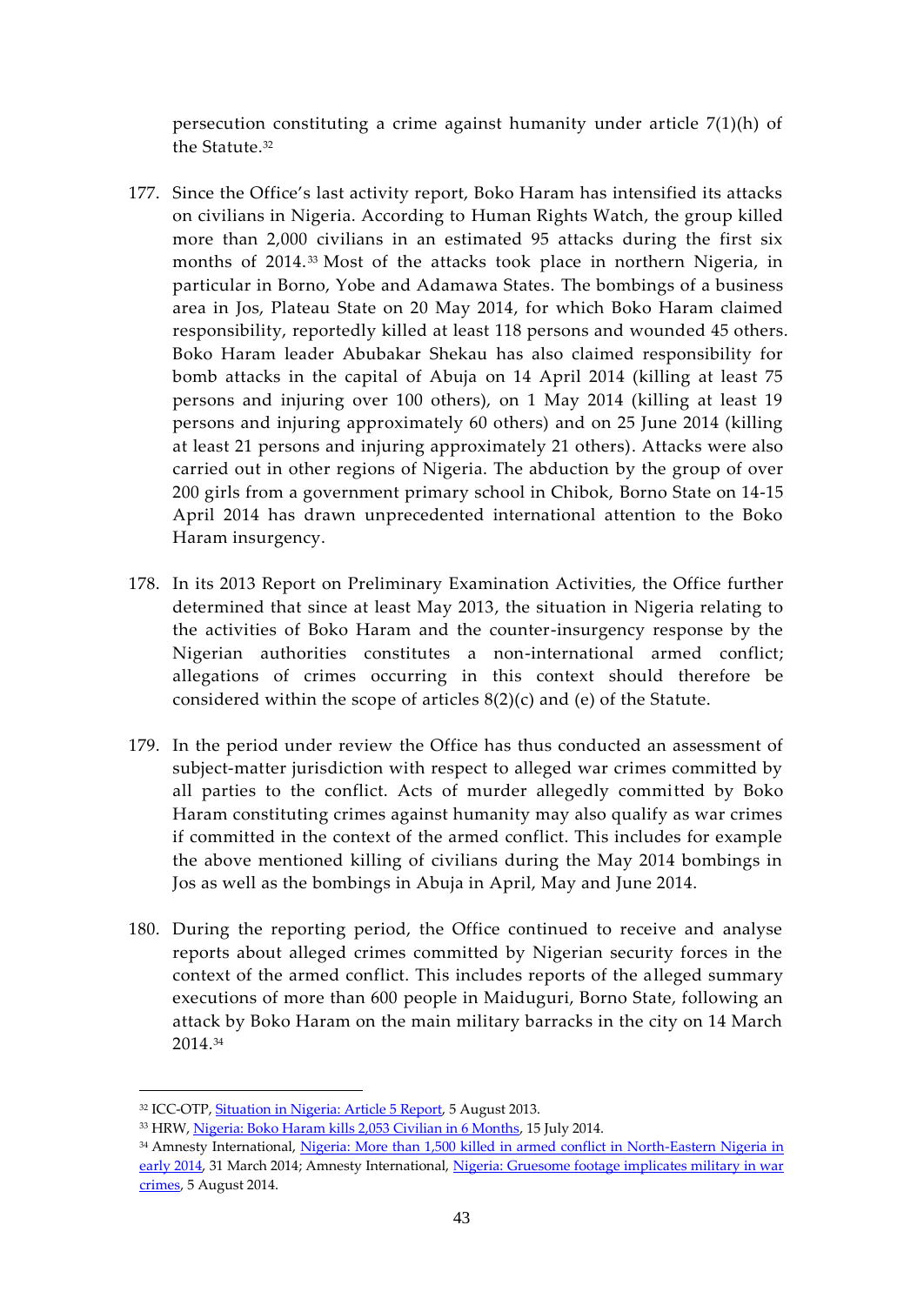181. The Office is also analysing information alleging acts of torture inflicted by security forces on suspected Boko Haram members or supporters in the context of the armed conflict.

## *Admissibility Assessment*

- 182. Nigerian authorities have been conducting proceedings against members of Boko Haram for conduct which could constitute crimes under the Rome Statute. In response to the Office's requests for information, the Nigerian authorities have twice provided information on national proceedings in the reporting period, which the Office analysed as part of its admissibility assessment. This includes the submission of copies of 20 judgments issued by the Federal High Court of Nigeria against a total of 83 defendants and one judgment by the Court of Appeal of Nigeria against 13 defendants. The decisions were issued between December 2010 and October 2013.
- 183. There remains however a discrepancy between information available on a high number of more recently arrested persons associated with Boko Haram and information available on legal proceedings against Boko Haram suspects within the reporting period. It remains to be seen whether the implementation of new legislation providing Nigerian Courts further tools to prosecute crimes that could fall under the ICC's jurisdiction, such as the Terrorism (Prevention) (Amendment) Act 2013, will remedy this situation.
- 184. The Office is analyzing whether the proceedings being conducted by the Nigerian authorities are substantially the same as those that would likely arise from an investigation into the situation by the Office. In line with its prosecutorial strategy, the Office's assessment seeks to establish whether those most responsible for the most serious crimes are being brought to justice. The Office is expecting further information from the Nigerian authorities on national proceedings including, but not limited to, those most responsible for alleged crimes by Boko Haram.

## *OTP Activities*

- 185. During the reporting period, the Office has been in contact with Nigerian authorities, international NGOs, and diplomatic actors on issues regarding all aspects of the preliminary examination.
- 186. On 23-25 February 2014, the Prosecutor responded to the invitation extended by the Attorney General of the Federation and Minister of Justice, Mohammed Bello Adoke to speak at the *International Seminar on the Imperatives of the Observance of Human Rights and International Humanitarian Law Norms in Internal Security Operations*, held in Abuja. The seminar took place following the Office's determination regarding the existence of a noninternational armed conflict in Nigeria. During her visit to Nigeria, the Prosecutor also met with Nigerian President Johnathan. President Jonathan,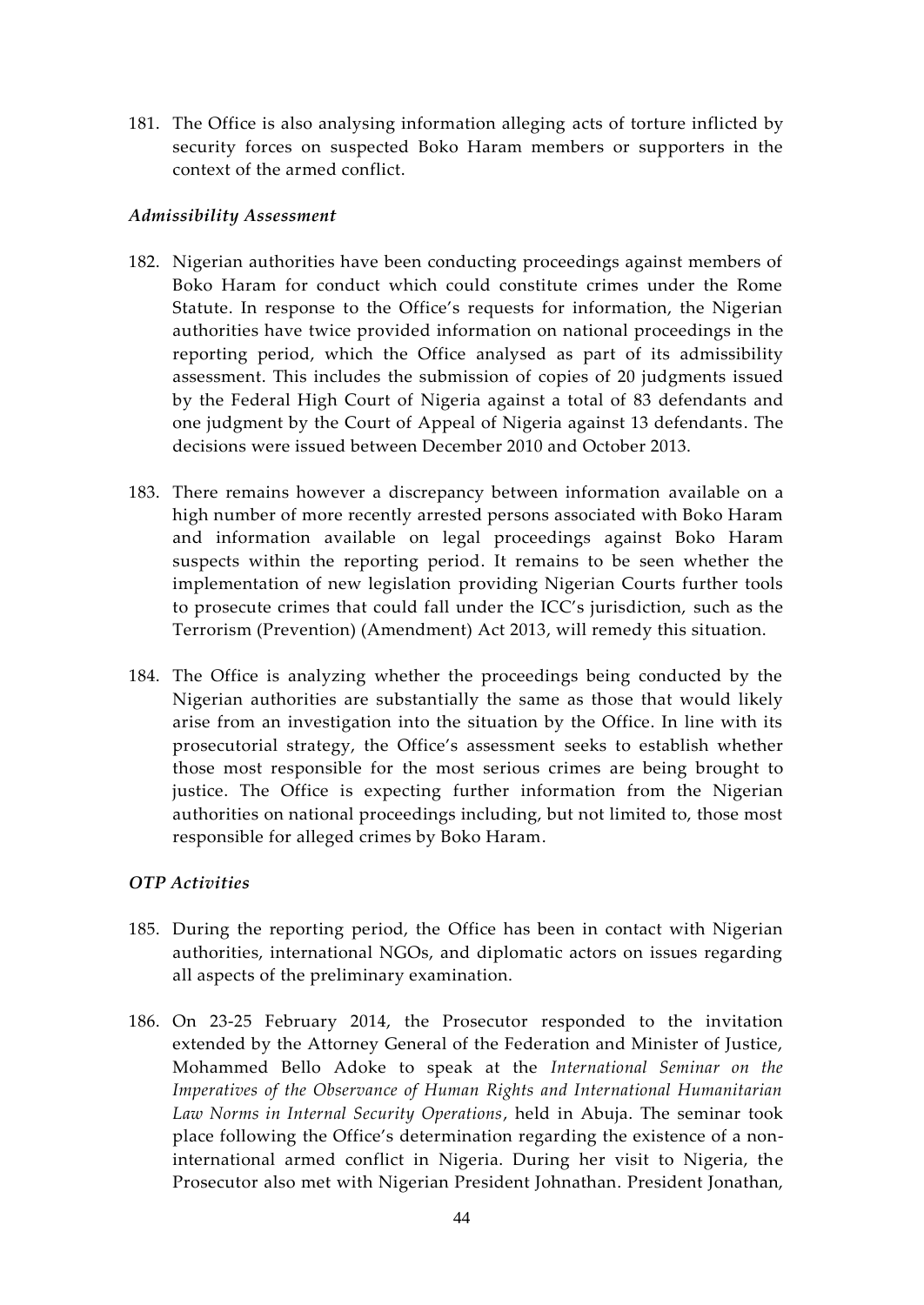as well as other civilian and military leaders, stressed that either Nigerian judicial authorities or the ICC would investigate and prosecute alleged violations of international humanitarian law committed in the course of internal security operations.

187. On 8 May 2014, the Prosecutor publicly condemned the abduction of over 200 school girls in Borno State, reminding that such acts, which shock the conscience of humanity, could constitute crimes that fall within the jurisdiction of the ICC and that those responsible should be brought to justice either in Nigeria or at the ICC.<sup>35</sup>

## *Conclusion and Next Steps*

- 188. In the period under review, the Office has received additional information from the Nigerian authorities relevant to the admissibility assessment. However, information gaps remain with respect to national proceedings, in particular regarding the high discrepancy between the reported number of arrests of persons associated with Boko Haram and information on relevant legal proceedings. The Office will request further information on and continue to analyze the relevance and genuineness of national proceedings by the competent national authorities.
- 189. In addition, the Office will continue its analysis of alleged war crimes committed by Boko Haram and by the Nigerian security forces in the context of the armed conflict in Nigeria, in order to refine its identification of potential cases for purposes of the Office's admissibility assessment.

<sup>35</sup> ICC-OTP, [Statement of the Prosecutor of the International Criminal Court, Fatou Bensouda, on the](http://www.icc-cpi.int/en_menus/icc/press%20and%20media/press%20releases/pages/otp-statement-08-05-2014.aspx)  [abduction of schoolgirls in Nigeria,](http://www.icc-cpi.int/en_menus/icc/press%20and%20media/press%20releases/pages/otp-statement-08-05-2014.aspx) 8 May 2014.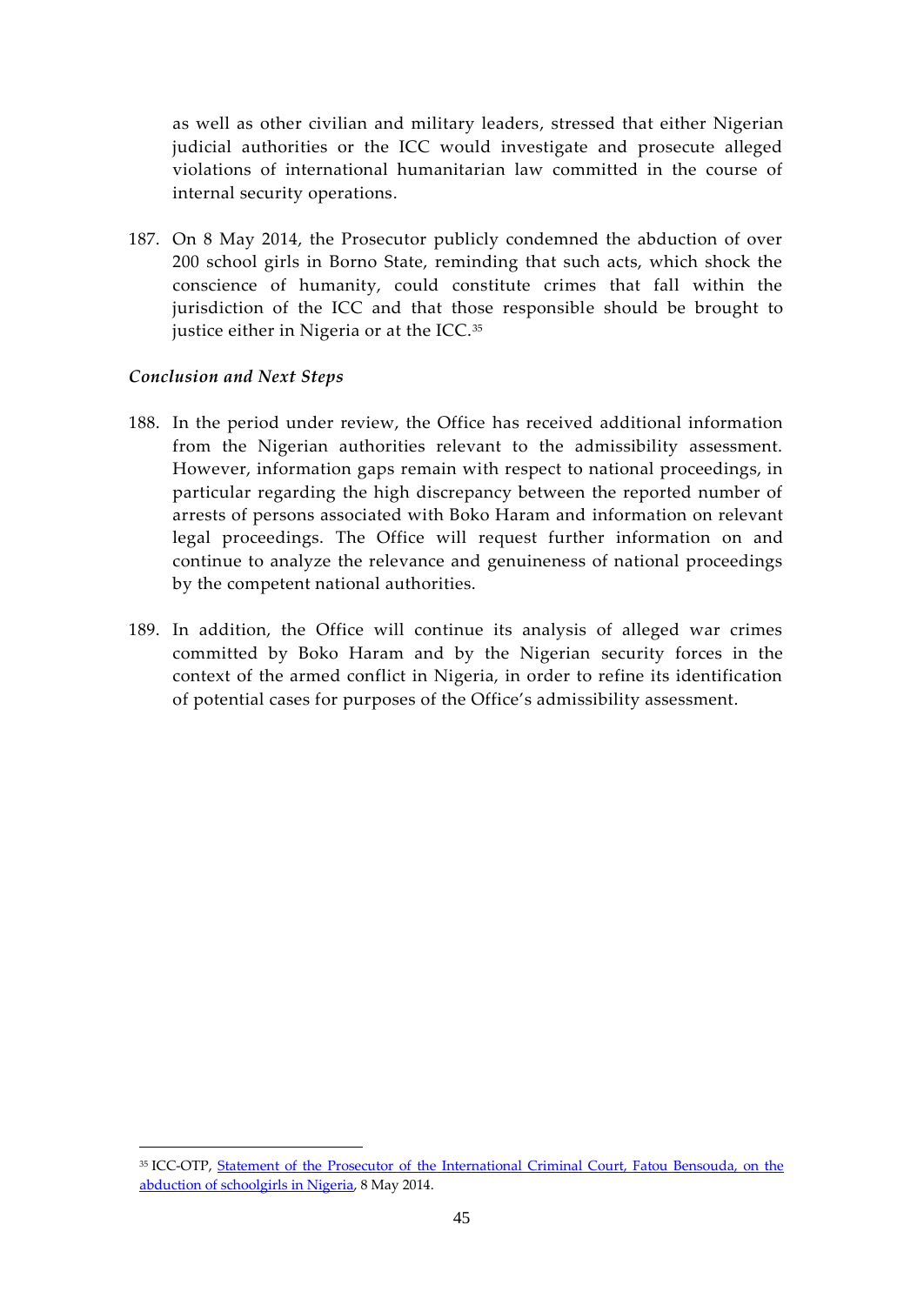#### <span id="page-47-0"></span>**IV. COMPLETED PRELIMINARY EXAMINATIONS**

#### **CENTRAL AFRICAN REPUBLIC**

#### <span id="page-47-1"></span>*Procedural History*

- 190. The Office has been analysing the recent situation in the Central African Republic (CAR) since the end of 2012.
- 191. On 30 May 2014, the transitional government of the CAR referred to the Prosecutor pursuant to article 14 of the Statute "*la situation qui prévaut sur le territoire de la République Centrafricaine depuis le 1er août 2012*" ("the situation on the territory of the Central African Republic since 1 August 2012"). <sup>36</sup>
- 192. On 18 June 2014, the Presidency assigned the Situation in the Central African Republic II to Pre-Trial Chamber II.<sup>37</sup>
- 193. On 24 September 2014, the Office published its Article 53(1) Report concluding its preliminary examination of the situation in the Central African Republic II.<sup>38</sup> The same day, the Prosecutor announced the opening of a new investigation in the CAR.<sup>39</sup>
- 194. In the reporting period, the Office received seven communications pursuant to article 15 in relation to the situation in the Central African Republic II.

#### *Preliminary Jurisdictional Issues*

- 195. The CAR deposited its instrument of ratification on 3 October 2001. The ICC therefore has jurisdiction over Rome Statute crimes committed on the territory of the CAR or by its nationals since 1 July 2002.
- 196. On 30 May 2014, the CAR authorities referred the situation in the CAR to the ICC with respect to alleged crimes committed "since 1 August 2012" with no end date. The Office may therefore investigate on the basis of the referral any alleged crimes within the jurisdiction of the Court committed in the context of the situation in the CAR since 1 August 2012. <sup>40</sup> The CAR authorities furthermore referred the situation with no limitations on the

<sup>&</sup>lt;sup>36</sup> See referral of the Central African Republic, [annexed](http://www.icc-cpi.int/iccdocs/doc/doc1790494.pdf) to the [Decision](http://www.icc-cpi.int/iccdocs/doc/doc1790493.pdf) Assigning the Situation in the Central African Republic II to Pre-Trial Chamber II, ICC-01/14-1-Anx1, 18 June 2014. See also ICC OTP, [Statement by the ICC Prosecutor, Fatou Bensouda, on the referral of the situation since 1](http://www.icc-cpi.int/en_menus/icc/press%20and%20media/press%20releases/Pages/otp-statement-12-06-2014.aspx) August 2012 in [the Central African Republic,](http://www.icc-cpi.int/en_menus/icc/press%20and%20media/press%20releases/Pages/otp-statement-12-06-2014.aspx) 12 June 2014.

<sup>&</sup>lt;sup>37</sup> [Decision](http://www.icc-cpi.int/iccdocs/doc/doc1790493.pdf) Assigning the Situation in the Central African Republic II to Pre-Trial Chamber II, ICC-01/14-1, 18 June 2014.

<sup>38</sup> ICC OTP[, Situation in the Central African Republic II:](http://www.icc-cpi.int/EN_Menus/icc/structure%20of%20the%20court/office%20of%20the%20prosecutor/reports%20and%20statements/statement/pages/sit-car-art53-1.aspx) Article 53(1) Report, 24 September 2014.

<sup>&</sup>lt;sup>39</sup> ICC OTP, Statement of the Prosecutor of the International Criminal Court, Fatou Bensouda, on [opening a second investigation in the Central African Republic,](http://www.icc-cpi.int/en_menus/icc/structure%20of%20the%20court/office%20of%20the%20prosecutor/reports%20and%20statements/statement/Pages/Statement-open-CARII.aspx) 24 September 2014.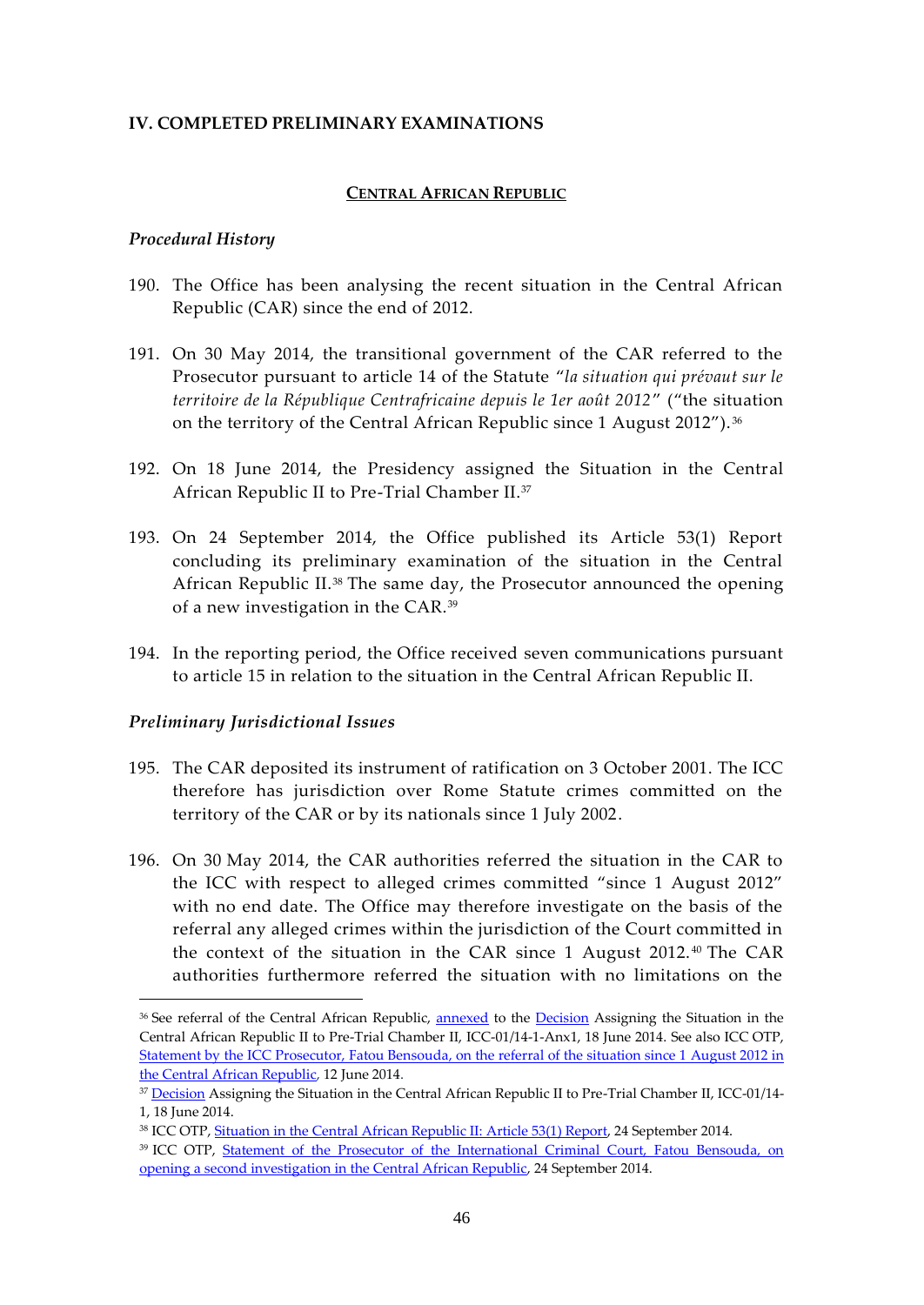scope of the territorial jurisdiction of the Court. <sup>41</sup> The Court may therefore exercise jurisdiction with respect to any crimes committed anywhere on the territory of the CAR in the context of this situation if warranted. It may also exercise its jurisdiction if the person accused of the crime committed in the context of this situation is a national of a State Party or a State accepting jurisdiction of the Court under article 12(3).

## *Contextual Background*

- 197. The Central African Republic is a landlocked country in central Africa sharing borders with Chad, Sudan, South Sudan, the Democratic Republic of the Congo, the Republic of Congo and Cameroon. It is one of the poorest countries in the world. Prior to the conflict, 15% of the population (estimated at 5,277,959) was reportedly Muslim, 25% Roman Catholic, 25% Protestant and 35% followers of indigenous beliefs.
- 198. Political instability and armed conflict have plagued the country since 2001. President François BOZIZÉ, who ousted President PATASSÉ from power in 2003, dominated the political landscape for several years. In August 2012, the armed, organized rebel movement Séléka (meaning "alliance" in Sango) emerged as a coalition of militant political and armed groups representing Muslims in the north-east and other groups dissatisfied with President BOZIZÉ, including some of his former close associates. A number of Sudanese and Chadian nationals also joined Séléka.
- 199. Séléka launched a major military offensive on 10 December 2012. Facing little resistance from the Central African Armed Forces ("FACA"), the group advanced quickly until they were stopped close to Bangui by forces from Chad and from the Mission for the Consolidation of Peace in the CAR ("MICOPAX") of the Economic Community of Central African States ("ECCAS"). ECCAS-facilitated negotiations resulting in the Libreville Agreements of 11 January 2013 prevented an imminent coup but ultimately failed to bring lasting peace. Séléka resumed its offensive, took Bangui and, on 24 March 2013, seized power. President BOZIZÉ was forced into exile and Séléka leader Michel DJOTODIA was appointed as President.
- 200. Following the *coup d'état*, Séléka forces continued to expand their control over CAR territory and sought to suppress resistance, in particular in regions associated with former President BOZIZÉ and his (Gbaya) ethnic group. Civilians in those regions were reportedly frequently subjected to attacks by Séléka fighters, involving mass looting, destruction of property, killings, wounding and sexual violence. In the face of criticism over the conduct of the group, President DJOTODIA declared in September 2013 the dissolution of Séléka, while several thousand "former Séléka" members were integrated into the FACA by decree. However, Séléka continued to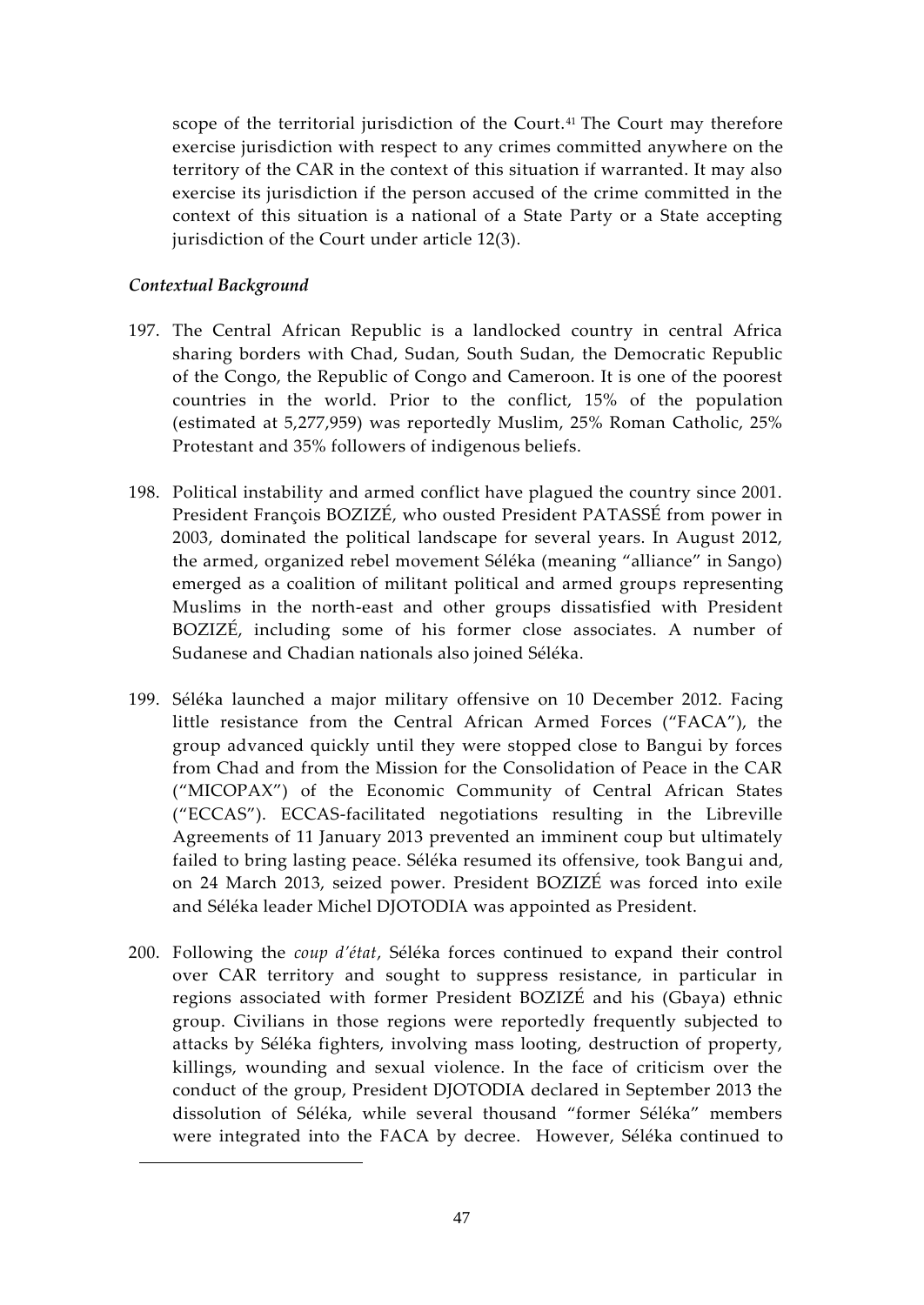exist *de facto* and allegedly continued to commit crimes, particularly as "anti-balaka" groups started to generate armed resistance to Séléka's rule.

- 201. Anti-balaka began to engage Séléka forces militarily from June 2013 but became more organized over the following weeks and months, apparently with the integration of numerous former FACA members.
- 202. As the conflict between Séléka and anti-balaka escalated, the violence also became more sectarian. Anti-balaka attacks allegedly targeted Muslim civilians, associating them with Séléka on the basis of their religion, while Séléka targeted non-Muslims in return, in particular those of the Gbaya ethnic group or those associated with former President BOZIZÉ.
- 203. The majority of the (minority) Muslim population of Bangui fled, either towards neighbouring countries or perceived safe areas such as Bangui airport, mosques, and the bases of international forces. Some non-Muslims also sought safety in displacement sites. Similar attacks and counter-attacks by both armed groups spread throughout the country. Séléka forces largely retreated from Bangui towards the east of the country, leaving Muslim civilians in Bangui and western CAR vulnerable to anti-balaka attacks which included rapes, killings, and the mutilation of victims' bodies. The country broadly became divided in two, with some on the Séléka side reportedly calling for a permanent partition. Anti-Muslim hate speech by some anti-balaka elements was reported, with some describing anti-balaka attacks against Muslim civilians as "cleansing" operations.

#### *Subject-Matter Jurisdiction*

204. The information available provides a reasonable basis to believe that Séléka has committed the following war crimes (at the latest from December 2012 onwards) and crimes against humanity (at the latest from February 2013 onwards): murder as a war crime under article  $8(2)(c)(i)$  and as a crime against humanity under article 7(1)(a); mutilation, cruel treatment and torture as war crimes under article  $8(2)(c)(i)$  and torture and/or other inhumane acts as crimes against humanity under articles  $7(1)(f)$  and  $(k)$ ; intentionally directing attacks against the civilian population as such under article 8(2)(e)(i); attacking personnel or objects involved in a humanitarian assistance mission under article  $8(2)(e)(iii)$ ; intentionally directing attacks against protected objects under article 8(2)(e)(iv); pillaging under article  $8(2)(e)(v)$ ; rape as a war crime under article  $8(2)(e)(vi)$  and as a crime against humanity under article  $7(1)(g)$ ; conscripting or enlisting children under the age of fifteen years into armed groups or using them to participate actively in hostilities under article 8(2)(e)(vii); and persecution in connection with the above-mentioned alleged crimes of murder, rape, torture and/or other inhumane acts under article 7(1)(h).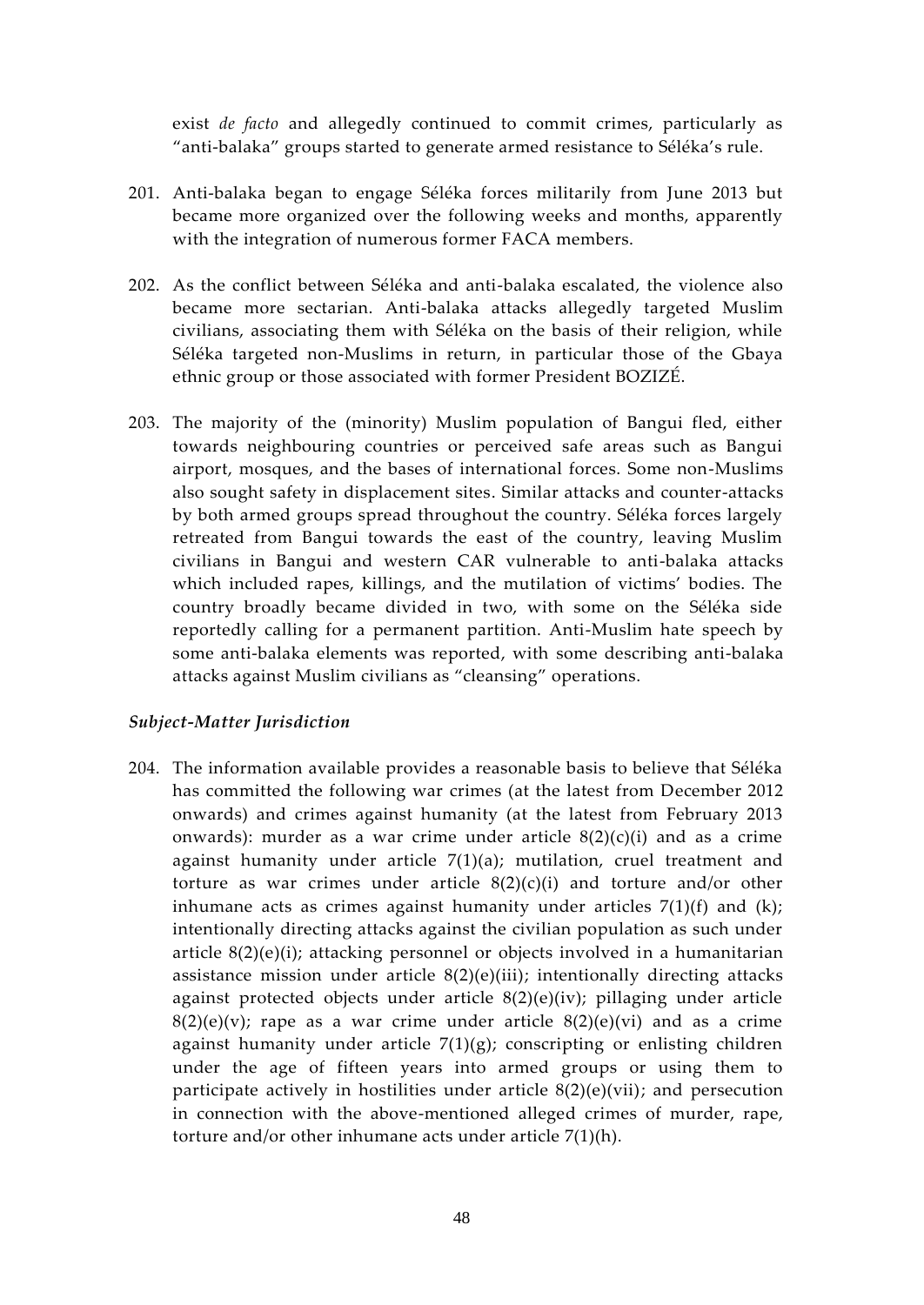- 205. The information available also provides a reasonable basis to believe that anti-balaka have committed the following war crimes (at the latest from June 2013 onwards) and crimes against humanity (at the latest from September 2013 onwards): murder as a war crime under article 8(2)(c)(i) and as a crime against humanity under article 7(1)(a); committing outrages upon personal dignity under article  $8(2)(c)(ii)$ ; intentionally directing attacks against the civilian population as such under article  $8(2)(e)(i)$ ; attacking personnel or objects involved in a humanitarian assistance mission under article 8(2)(e)(iii); intentionally directing attacks against protected objects under article  $8(2)(e)(iv)$ ; pillaging under article  $8(2)(e)(v)$ ; rape as a war crime under article  $8(2)(e)(vi)$  and as a crime against humanity under article  $7(1)(g)$ ; conscripting or enlisting children under the age of fifteen years into armed groups or using them to participate actively in hostilities under article  $8(2)(e)(vii)$ ; deportation or forcible transfer of population under article  $7(1)(d)$ ; and persecution in connection with the abovementioned alleged crimes of murder, rape and deportation or forcible transfer of population under article 7(1)(h).
- 206. While there is some information about alleged crimes committed by members of the FACA, in particular the Presidential Guard of former President BOZIZÉ, between at least 1 January and 23 March 2013, there is insufficient information at this stage to reach a determination on whether such alleged crimes constitute war crimes under article 8 of the Statute.

## *Admissibility Assessment*

- 207. *Complementarity:* To date, a limited number of proceedings have been launched in the CAR in relation to crimes within the jurisdiction of the ICC. Some of these proceedings relate to groups of persons and conduct which could potentially be the subject of investigations by the Office. Existing proceedings remain, however, at the preliminary stage and the Office understands that the prosecutors and police generally lack the capacity and security to conduct investigations and apprehend and detain suspects.
- 208. Furthermore, the referral from the CAR authorities indicated that the national judicial system is not able to conduct the necessary investigations and prosecutions successfully.<sup>42</sup>
- 209. The information currently available indicates that no other State with jurisdiction is conducting or has conducted national proceedings in relation to crimes allegedly committed in the context of the Situation in the CAR II.

<sup>42</sup> "*Les juridictions centrafricaines […] ne sont pas en mesure de mener à bien les enquêtes et les poursuites nécessaires sur ces crimes*". See referral of the Central African Republic, [annexed](http://www.icc-cpi.int/iccdocs/doc/doc1790494.pdf) to the [Decision](http://www.icc-cpi.int/iccdocs/doc/doc1790493.pdf) Assigning the Situation in the Central African Republic II to Pre-Trial Chamber II, ICC-01/14-1-Anx1, 18 June 2014.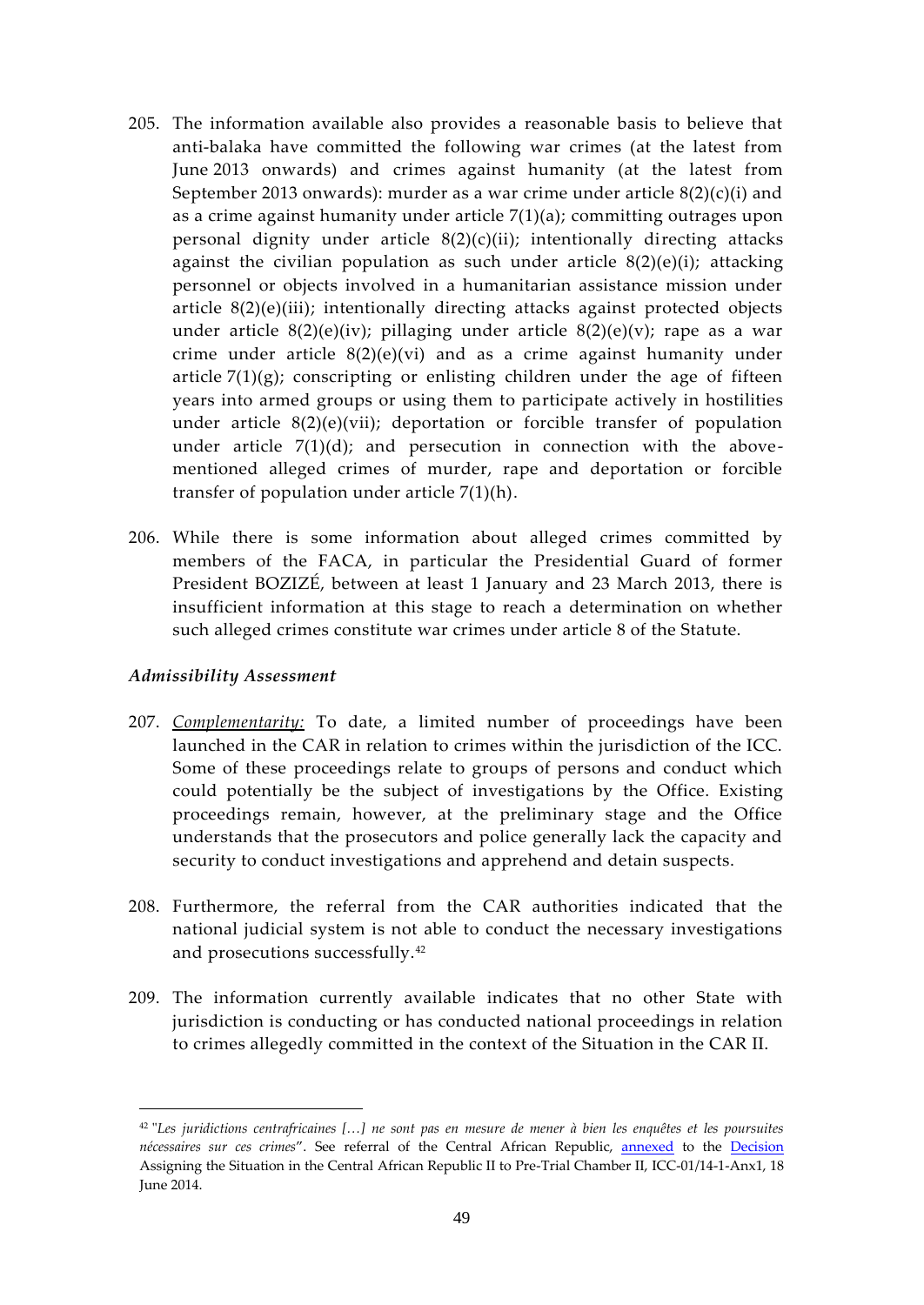- 210. *Gravity*: On the basis of the information available, the allegations identified in the Article 53(1) report indicate that potential cases identified for investigation by the Office would be of sufficient gravity to justify further action by the Court, based on an assessment of the scale, nature, manner of commission and impact of the alleged crimes.
- 211. Accordingly, the potential cases that would likely arise from an investigation of the situation would be admissible pursuant to article  $53(1)(b)$ .

## *Interests of Justice*

212. Based on the available information, there are no substantial reasons to believe that an investigation into the Situation in the CAR II would not serve the interests of justice.

## *OTP Activities*

- 213. On 9 December 2013, the Prosecutor expressed her concerns over the unfolding events in the CAR, in particular over reports of serious ongoing crimes. The Prosecutor called upon all parties involved in the conflict (including Séléka elements and other militia groups, such as anti-balaka) to stop attacking civilians and committing crimes or to risk being investigated and prosecuted by the Office.<sup>43</sup>
- 214. On 7 February 2014, the Prosecutor announced that the incidents and serious allegations of crimes potentially falling within the jurisdiction of the ICC constituted a new situation unrelated to the situation previously referred to the ICC by the CAR authorities in December 2004. The Prosecutor therefore decided to open a preliminary examination into this new situation.<sup>44</sup>
- 215. From 6-13 May 2014, the Office conducted a mission to Bangui to verify the seriousness of the information received and collected by the Office on alleged crimes committed in the CAR since 2012 and to gather additional information as necessary for the purpose of the preliminary examination. During the mission, the Office established contacts with the new transitional authorities and national and international partners.

<sup>43</sup> ICC-OTP, Statement of the Prosecutor of the International Criminal Court, Fatou Bensouda, in relation [to the escalating violence in the Central African Republic,](http://www.icc-cpi.int/en_menus/icc/press%20and%20media/press%20releases/Pages/otp-statement-09-12-2013.aspx) 9 December 2013.

<sup>44</sup> ICC-OTP, [Statement of the Prosecutor of the International Criminal Court, Fatou Bensouda, on](http://www.icc-cpi.int/en_menus/icc/structure%20of%20the%20court/office%20of%20the%20prosecutor/reports%20and%20statements/statement/Pages/otp-statement-07-02-2014.aspx)  [opening a new Preliminary Examination in the Central African Republic,](http://www.icc-cpi.int/en_menus/icc/structure%20of%20the%20court/office%20of%20the%20prosecutor/reports%20and%20statements/statement/Pages/otp-statement-07-02-2014.aspx) 7 February 2014.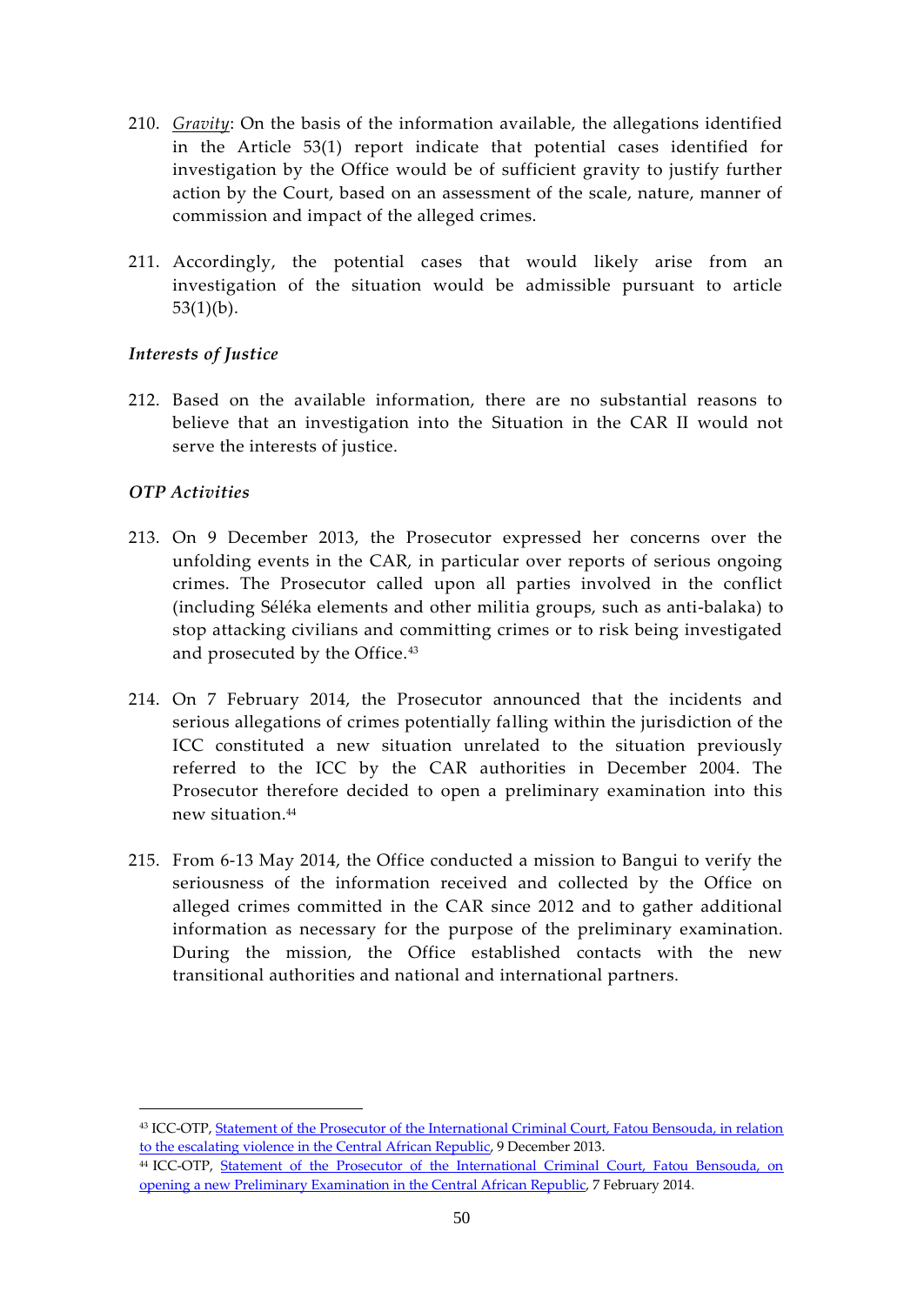### *Conclusion*

- 216. On 24 September 2014, the Office published its Article 53(1) report, concluding that there is a reasonable basis to proceed with an investigation into the Situation in the Central African Republic II, <sup>45</sup> and announced the opening a new investigation in the Central African Republic. <sup>46</sup>
- 217. The Office will now undertake parallel investigations to directly collect criminal evidence with a view to identifying and prosecuting those responsible for the most serious crimes on both sides of the conflict. As the investigation moves forward, the Office will continue to record any new crime committed in situation of the CAR and that might fall under the Court's jurisdiction.

<sup>&</sup>lt;sup>45</sup> ICC OTP[, Situation in the Central African Republic II:](http://www.icc-cpi.int/EN_Menus/icc/structure%20of%20the%20court/office%20of%20the%20prosecutor/reports%20and%20statements/statement/pages/sit-car-art53-1.aspx) Article 53(1) Report, 24 September 2014. <sup>46</sup> ICC OTP, [Statement of the Prosecutor of the International Criminal Court, Fatou Bensouda, on](http://www.icc-cpi.int/en_menus/icc/structure%20of%20the%20court/office%20of%20the%20prosecutor/reports%20and%20statements/statement/Pages/Statement-open-CARII.aspx)  [opening a second investigation in the Central African Republic,](http://www.icc-cpi.int/en_menus/icc/structure%20of%20the%20court/office%20of%20the%20prosecutor/reports%20and%20statements/statement/Pages/Statement-open-CARII.aspx) 24 September 2014.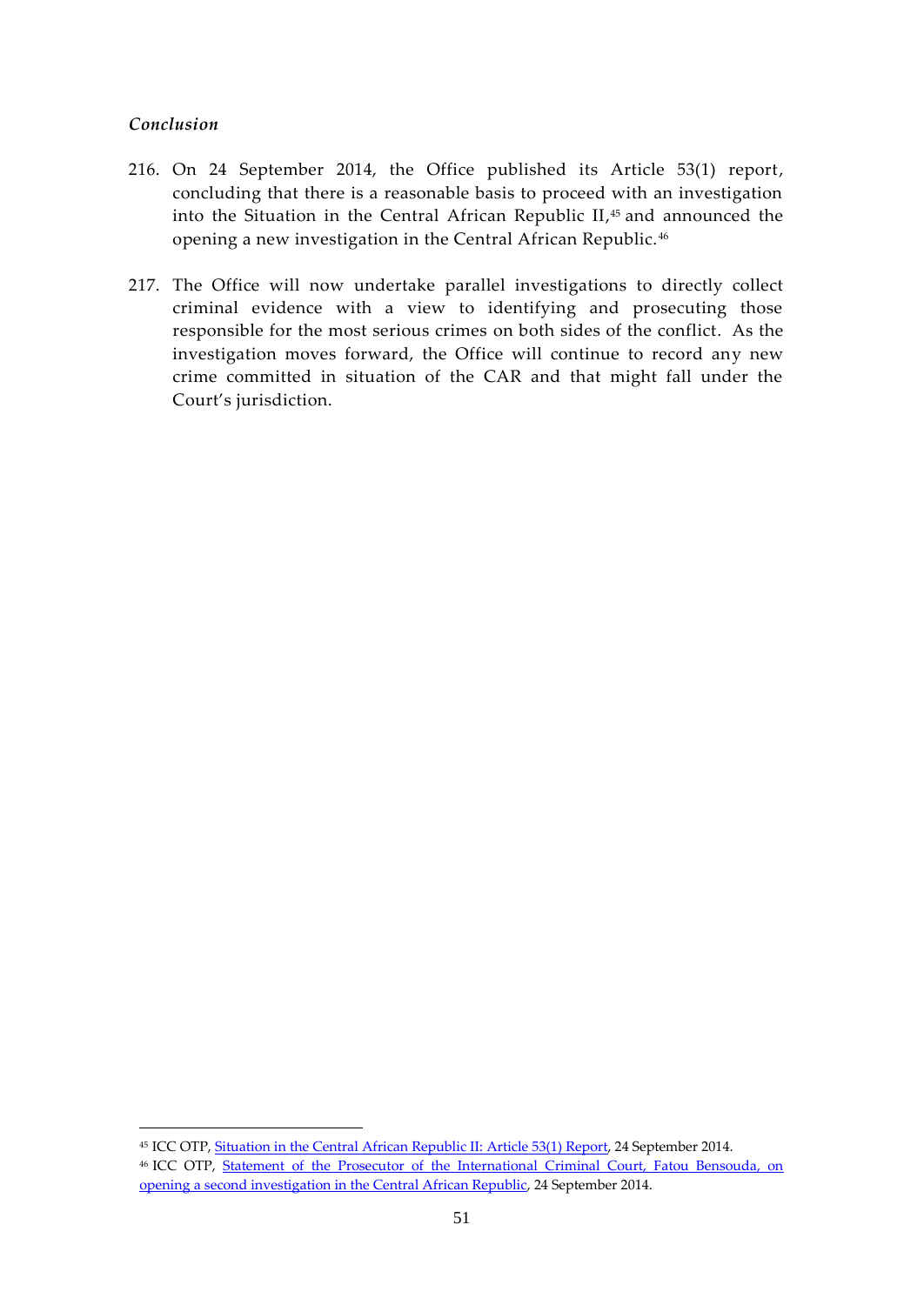#### **REPUBLIC OF KOREA**

## <span id="page-53-0"></span>*Procedural History*

- 218. On 6 December 2010, the Office of the Prosecutor announced that it had opened a preliminary examination to evaluate whether two incidents that occurred in 2010 in the Yellow Sea, namely the sinking of a South Korean warship, the *Cheonan*, on 26 March 2010 and the shelling of South Korea's Yeonpyeong Island on 23 November 2010, could amount to war crimes under the jurisdiction of the Court.
- 219. On 23 June 2014, the Prosecutor concluded that the Statute requirements to seek authorization to initiate an investigation of the situation in the Republic of Korea have not been satisfied, based on a thorough legal and factual analysis of the information available.<sup>47</sup> A detailed report has been issued by the Prosecutor presenting the Office's findings with respect to jurisdictional matters.<sup>48</sup>
- 220. In accordance with article 15, the Office sought and obtained additional information on the two incidents from multiple sources. The Government of the Republic of Korea ("ROK" or "South Korea") provided information to the Office on multiple occasions in response to the OTP's requests for information of 7 January 2011 and 13 July 2011. The Government of the Democratic People's Republic of Korea ("DPRK" or "North Korea") has not responded to or acknowledged the request for information of 25 April 2012 sent by OTP. The Prosecutor expresses her appreciation for the full cooperation her office received from the Government of the ROK.

## *Preliminary Jurisdictional Issues*

221. The Republic of Korea is a State Party to the Rome Statute since 13 November 2002. The Court may therefore exercise jurisdiction over conduct occurring on the territory of ROK or on vessels and aircraft registered in the ROK on or after 1 February 2003. The attack on Yeonpyeong Island was launched from the Democratic People's Republic of Korea and it is therefore likely that the perpetrators were DPRK nationals. The DPRK is not a state party. However, because the territorial requirement has been met, the Court may exercise its jurisdiction over the perpetrators. The same applies to the nationals of any non-State Party involved in the alleged attack against the *Cheonan*.

## *Contextual Background*

1

222. Since the armistice agreement was signed at the end of the Korean War (1953), both South and North Korea have acknowledged and respected the Northern

<sup>47</sup> ICC-OTP, [Statement of the Prosecutor of the International Criminal Court, Fatou Bensouda, on the](http://www.icc-cpi.int/en_menus/icc/structure%20of%20the%20court/office%20of%20the%20prosecutor/comm%20and%20ref/pe-cdnp/korea/Pages/pr1019.aspx)  [conclusion of the preliminary examination of the situation in the Republic of Korea,](http://www.icc-cpi.int/en_menus/icc/structure%20of%20the%20court/office%20of%20the%20prosecutor/comm%20and%20ref/pe-cdnp/korea/Pages/pr1019.aspx) 23 June 2014. <sup>48</sup> ICC-OTP, **Situation in the Republic of Korea: Article 5 Report**, June 2014.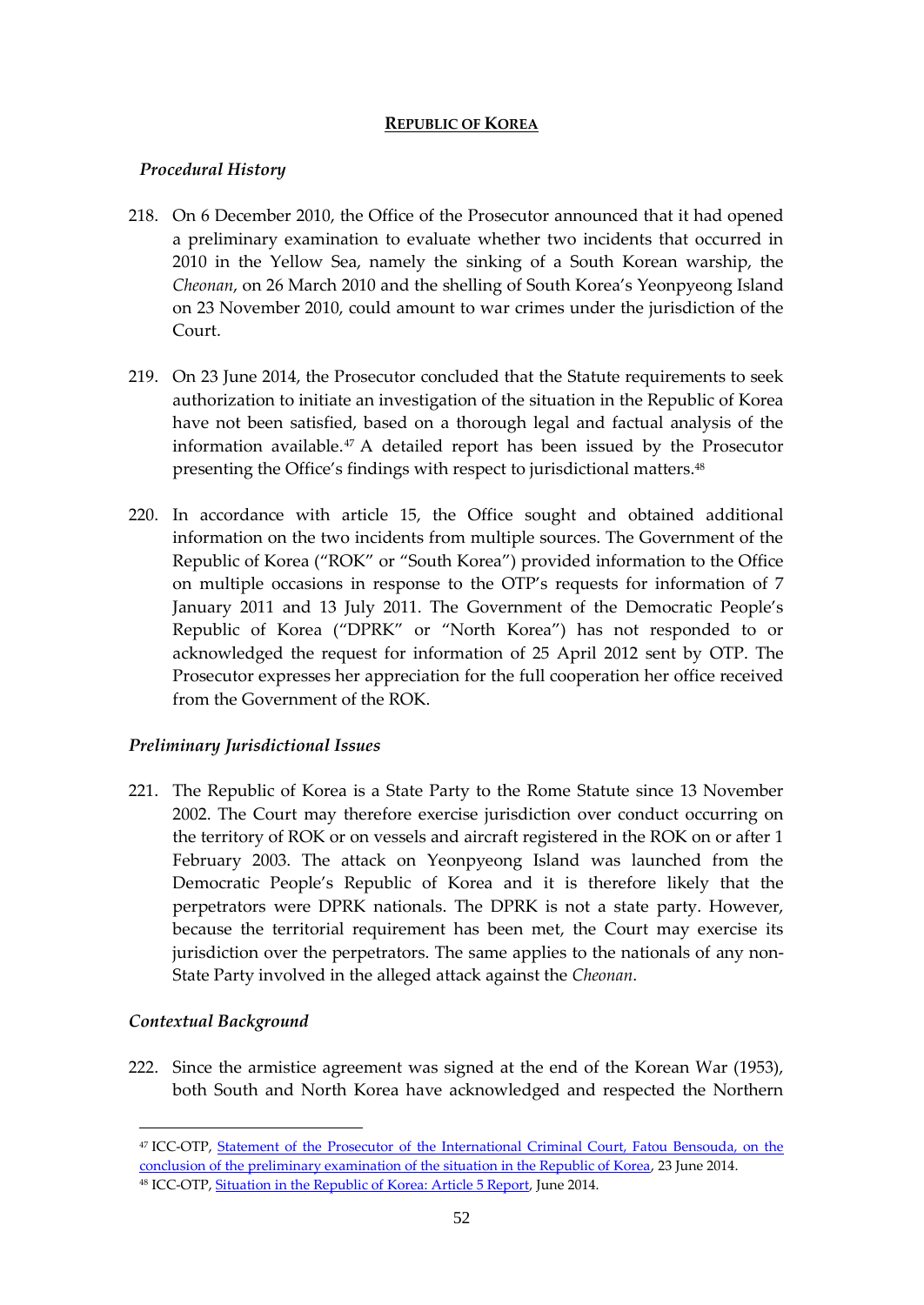Limit Line as a practical maritime demarcation in the Yellow Sea (West Sea) and reconfirmed its validity as the maritime demarcation in the Basic Agreement between South and North Korea in 1991 and its Protocol on Non-Aggression in 1992. However, in 1999 North Korea proclaimed the so-called "Chosun Sea Military Declaration Line," unilaterally modifying the previously agreed Northern Limit Line.

- 223. The shelling of Yeonpyeong Island occurred after military exercises with prior notification by the ROK Marine Corps stationed on the island, including an artillery firing exercise. Such exercises have been conducted annually since 1974. The shelling by the DPRK on 23 November 2010 came in two waves, the first between 14h33 and 14h46, and the second between 15h11 and 15h29. It resulted in the killing of four people (two civilians and two military), the injuring of sixty-six people (fifty civilians and sixteen military) and the destruction of military and civilian facilities on a large scale, estimated to cost \$4.3 million. In addition to the military base in the southwestern part of the island and other marine positions, several civilian installations were hit, including the History Museum, locations close to Yeonpyeong Police Station and the Maritime Police Guard Post, the township office, a hotel, a health center and other civilian structures in the town of Saemaeul. As to the total number of artillery shells and rockets fired by the DPRK, the report of the U.N. Command<sup>49</sup> states that a total of 170 rounds were fired, of which 90 landed in the water surrounding Yeonpyeong Island. The ROK Government indicated that 230 rounds were fired, of which 50 landed in the surrounding waters. The DPRK publicly acknowledged responsibility for the shelling.
- 224. In contrast, the DPRK denied responsibility for the sinking of the *Cheonan*, a Patrol Combat Corvette of the ROK Navy's Second Fleet. At 21h22 on 26 March 2010, the *Cheonan* was hit by an explosion, broke in half and sank, resulting in the deaths of 46 ROK Navy sailors. A Joint Investigation Group led by the ROK with participation from the US, UK, Australia, Canada and Sweden concluded that an underwater explosion from a torpedo manufactured by North Korea caused the sinking. Furthermore, the Multinational Combined Intelligence Task Force (MCITF), composed of South Korea, the US, Australia, Canada and the UK found that the torpedo was launched from a North Korean submarine. The U.N. Command Military Armistice Commission also established a Special Investigation Team that reached the same conclusion and found that the evidence was "so overwhelming as to meet the … standard of beyond reasonable doubt."<sup>50</sup>

<sup>49</sup> Special investigation into the Korean People's Army attack on Yeonpyeong-Do and the Republic of Korea Marine Corps response on 23 November 2010, U.N. Doc. S/2010/648, 19 December 2010.

<sup>50</sup> Letter dated 23 July 2010 from the Permanent Representative of the United States of America to the United Nations addressed to the President of the Security Council, U.N. Doc. S/2010/398, p.7.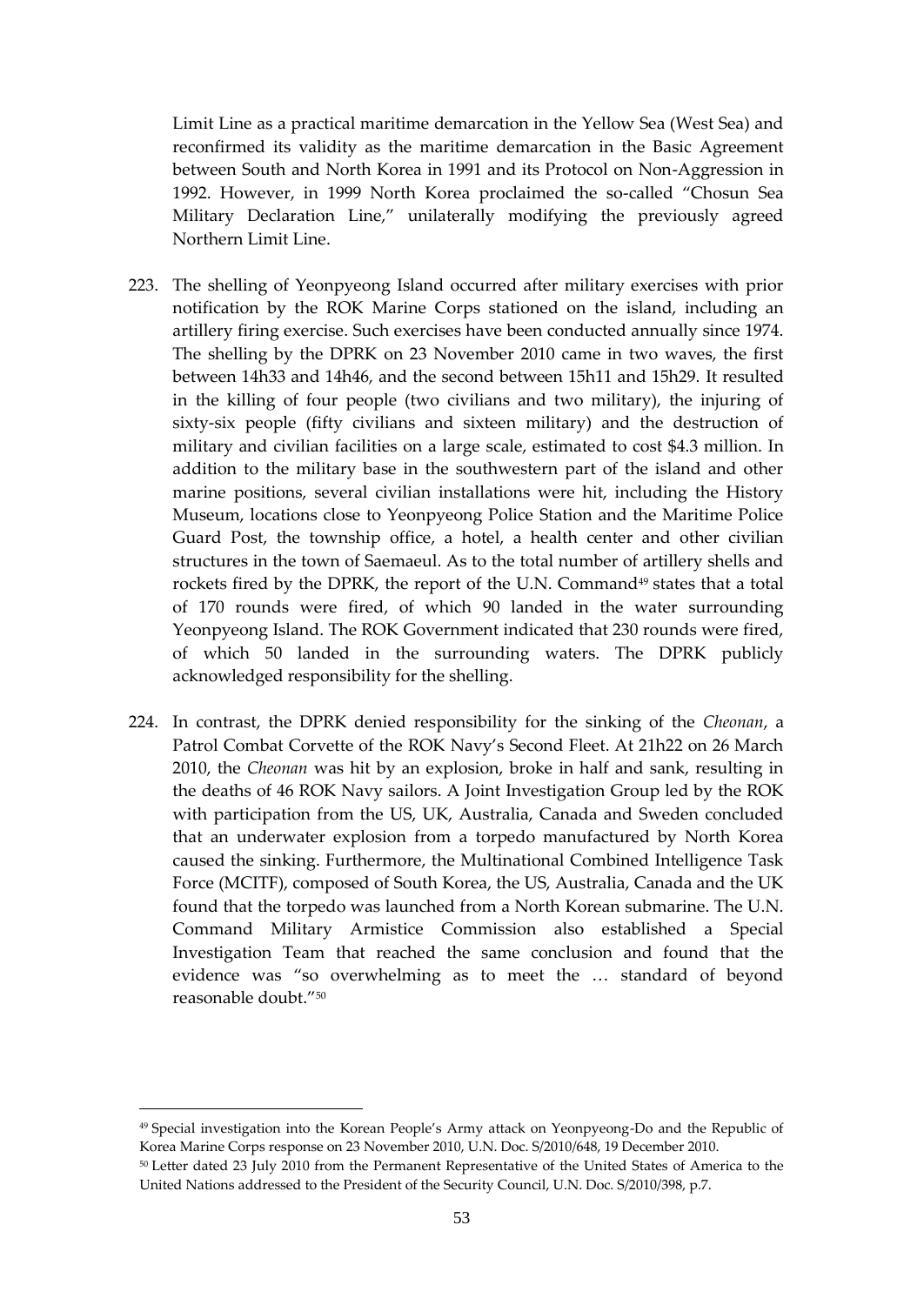#### *Subject-Matter Jurisdiction*

- 225. *Contextual Elements*: The fundamental contextual element needed to establish the commission of a war crime is the existence of an armed conflict. There are two possible bases for the existence of an international armed conflict between the ROK and the DPRK. The first is that the two countries are technically still at war; the Armistice Agreement of 1953 is merely a ceasefire agreement and the parties are yet to negotiate the peace agreement expected to formally conclude the 1950-53 conflict. The second is that the 'resort to armed force between States' in the form of the alleged launching of a torpedo into the *Cheonan* or the launching of shells into Yeonpyeong, created an international armed conflict under customary international law.
- 226. The classic position adopted by many authorities, including the ICRC, is that no element of scale is necessary to the application of the definition of international armed conflict so long as there is a resort to armed force between states. According to this position, the contextual requirement of the existence of an international armed conflict is met in the present situation, as the alleged launching of a torpedo into the *Cheonan* and the launching of artillery shells into Yeonpyeong created an international armed conflict.
- 227. Whether the technical state of war between the DPRK and ROK is sufficient to establish an international armed conflict would impact upon an assessment of whether the alleged acts by the DPRK constitute acts of aggression and breaches of Article 2(4) of the UN Charter. However, as resort to armed force creates an international armed conflict, for the present purposes, it is unnecessary to determine this issue. Because the fundamental contextual element to establish the commission of a war crime appears to be met, the OTP further examined the two incidents in question.
- 228. The incidents in question were analyzed only from the perspective of the *jus in bello* (law in war; international humanitarian law), and not for their conformity with the *jus ad bellum* (law on the use of force), as the ICC does not have jurisdiction over the crime of aggression until 2017 at the earliest.
- 229. *Underlying acts – sinking of the Cheonan:* The *Cheonan* was a naval vessel and all those on board who drowned in the sinking were military personnel. In general, it is not a war crime to attack military objectives including naval ships or to kill enemy military personnel including sailors on a naval ship. If this incident was a result of a military attack, it was not a violation of any of the provisions in Article 8 of the Rome Statute.
- 230. However, if it could be found that the sinking of the *Cheonan* itself precipitated a state of international armed conflict between the parties, which were until that point governed by the Armistice Agreement, then, and to the extent that the sinking may be attributed to the DPRK, the war crime of killing or wounding treacherously (article  $8(2)(b)(xi)$ ) may require further examination. Specifically, if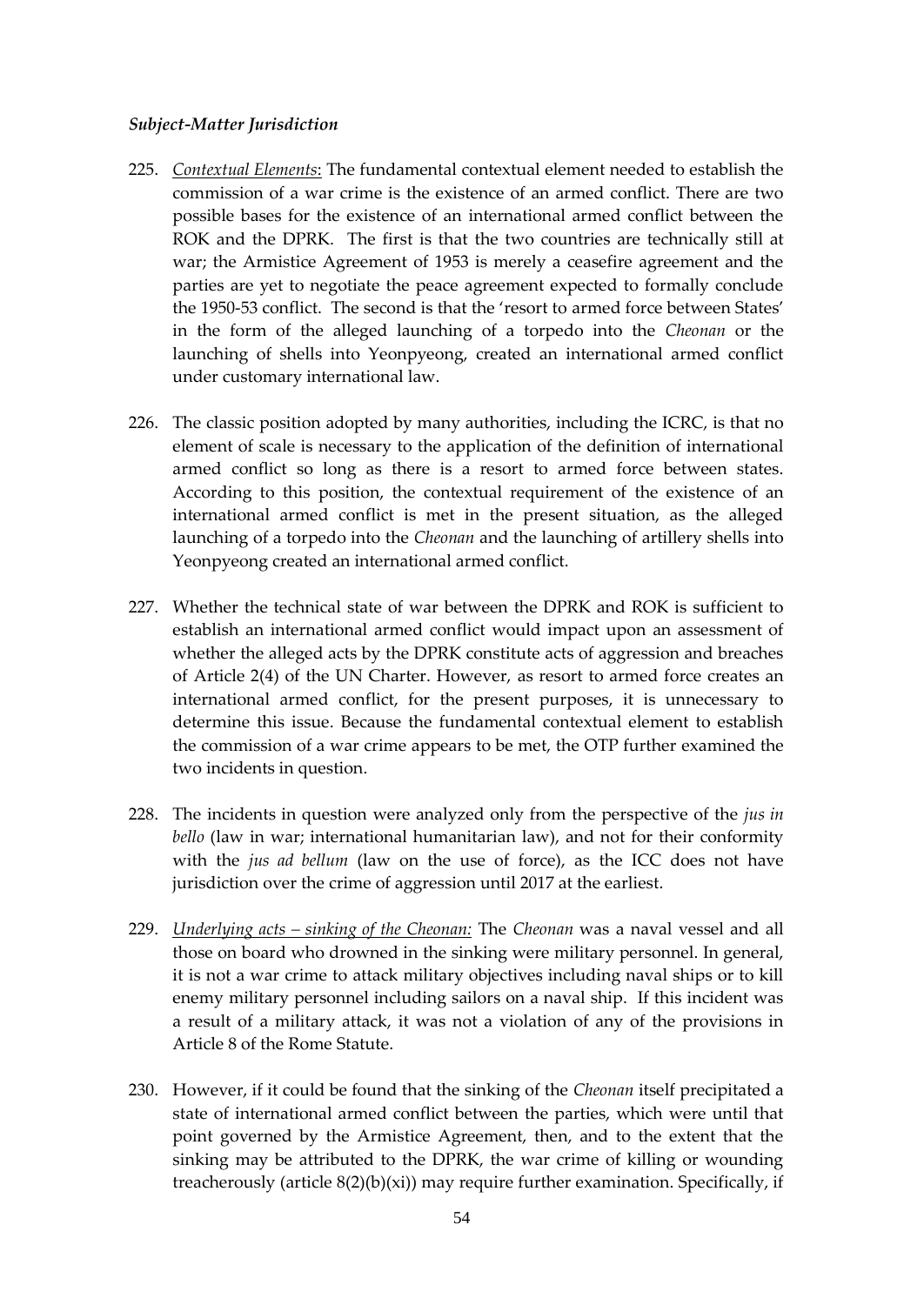ROK forces were invited to believe that they were entitled to the protections of the Armistice Agreement, and the DPRK intentionally betrayed the ROK's confidence that the Armistice was still in effect, then the question arises as to whether the attack might be considered as "killing or wounding treacherously."

- 231. The conclusion of an agreement to suspend combat with the intention of attacking by surprise the adversary relying on it is, in itself, considered a violation of customary international humanitarian law and has been set forth in numerous military manuals. However, this prohibition is not listed as such as a war crime in the Rome Statute and customary law is unclear on whether this violation can be considered as a form of perfidy, generally understood to include several categories of conduct in which a combatant feigns protected status, such as "simulating surrender or an intent to negotiate under the white flag".<sup>51</sup> More importantly, in the case at hand, it would need to be shown that the DPRK entered into an armistice agreement in 1953 with the specific intent to conduct surprise attacks, such as the alleged attack on the *Cheonan* of 2010.
- 232. Therefore, based on the current internationally accepted definition of the war crime of killing or wounding treacherously under article 8(2)(b)(xi) and the specific circumstances of the incident in question, the OTP is unable to conclude that the alleged attack on the *Cheonan* would meet the definition of this war crime.
- 233. *Underlying acts – shelling of Yeonpyeong Island*: The shells fired onto Yeonpyeong hit both military and civilian objects. The targeting of the military base, the killing of two ROK Marines and the wounding of a number of ROK Marines do not constitute war crimes, as such objects and persons are legitimate military targets. However, with respect to the civilian impact, it is necessary to inquire whether there was intentional targeting (articles  $8(2)(b)(i)$  or (ii)) or excessive incidental death, injury or damage (article 8(2)(b)(iv)).
- 234. Although the attack resulted in injury to civilians and damage to civilian objects, it is not clear that they were the objects of the attack. There are other possible explanations for the striking of civilian objects other than intentional targeting. The fact that military objectives, including the military base on the southwestern part of Yeonpyeong island, were attacked eliminates any reasonable basis to believe that civilians or civilian objects were the *sole* object of the attack.
- 235. Furthermore, the DPRK had apparent targeting difficulties. According to most sources, including the U.N. Command's report on the incident, of the 170 rounds fired only 80 rounds landed on the island and approximately 90 rounds landed in waters surrounding the island.<sup>52</sup> Approximately 40-50 shells, the majority of those that landed on the island, directly hit military targets. A significant

<sup>&</sup>lt;sup>51</sup> International Committee of the Red Cross, [Customary IHL Database, Rule 65](http://www.icrc.org/customary-ihl/eng/docs/v1_rul_rule65) "Perfidy."

<sup>&</sup>lt;sup>52</sup> Special investigation into the Korean People's Army attack on Yeonpyeong-Do and the Republic of Korea Marine Corps response on 23 November 2010 (U.N. Doc. S/2010/648; 19 December 2010), pp.6-7.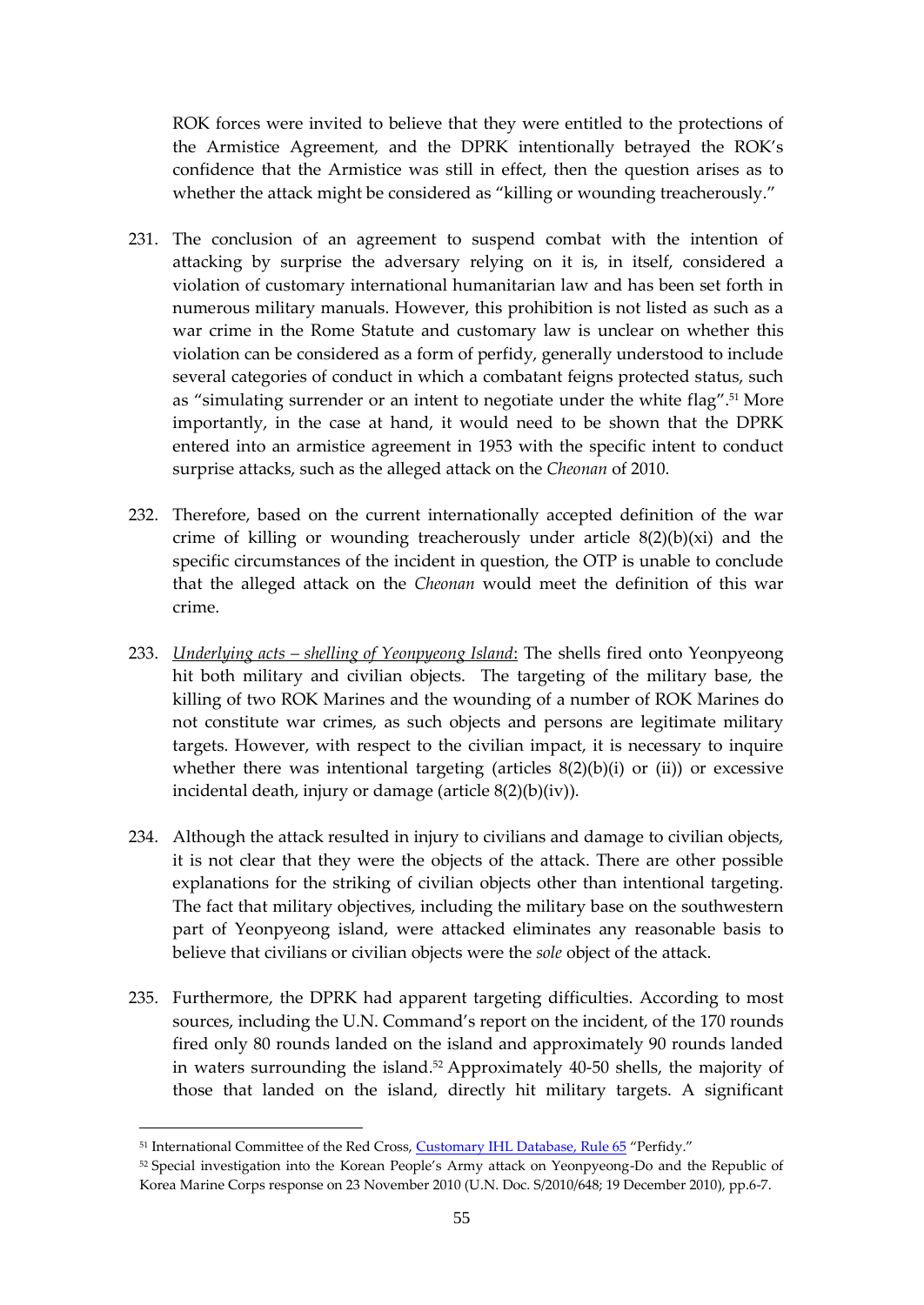number landed in the area immediately surrounding those targets. According to information provided by the ROK Government, 230 rounds were fired, of which approximately 180 rounds landed on the island and 50 in the surrounding waters. Out of 180 rounds, approximately 150 landed in and around 8 different military areas in various locations on the island and 30 on the civilian area immediately surrounding.

- 236. On balance, the available information does not provide a reasonable basis to believe that the DPRK intentionally targeted the civilian population or civilian objects. The fact that civilian objects were damaged may in some cases, without more, provide a reasonable basis to believe that there was an intention to damage civilian objects. However, in this case, the majority of the attack was directed towards military objectives, the majority of the impact was upon military objectives and there are alternative explanations for the civilian impact (targeting accuracy of artillery weapons). An argument that the DPRK had knowledge that the targets were civilian and they deliberately targeted them nonetheless would, without more information, be based on speculation or suspicion rather than reasonable grounds.
- 237. The war crime of excessive incidental death, injury or damage requires an assessment of: (a) the anticipated civilian damage or injury; (b) the anticipated military advantage; and, (c) whether (a) was "clearly excessive" in relation to (b). The difficulties of calculating anticipated civilian losses and anticipated military advantage and the lack of a common unit of measurement with which to compare the two make this assessment difficult to apply, both in military decision making and in any *ex post facto* assessment of the legality of that action.
- 238. In assessing the *anticipated* civilian damage or injury, a number of factors are relevant. The DPRK had access to maps of Yeonpyeong island and thus would have been aware of the proximity of the civilian areas to the military objects. The DPRK allegedly conducted a firing drill near the Northern Limit Line in January 2010 using the same 'time on target' method used in the Yeonpyeong attack. <sup>53</sup> If the DPRK equipment did have low targeting accuracy, leading to the incidental civilian impact, one can presume that the DPRK was aware of this and of the likelihood of the subsequent civilian impact after the January drill.
- 239. However, the island is a total  $7.3 \text{km}^2$  and at the time of the attack had a civilian population of 1,361. Thus, while the DPRK could have anticipated a likely civilian impact from its attack, it does not appear that a reasonably wellinformed person in the circumstances of the actual perpetrator would have expected such civilian impact to be very high. The civilian population on the island (1,361) was concentrated in one area near the island's main port; this population does not appear to have been the intended object of the attack, for the reasons described above. The size of the island and its civilian areas meant that

<sup>53</sup> Korea Joongang Daily, "N. Korea fired thermobaric bombs", 26 November 2010.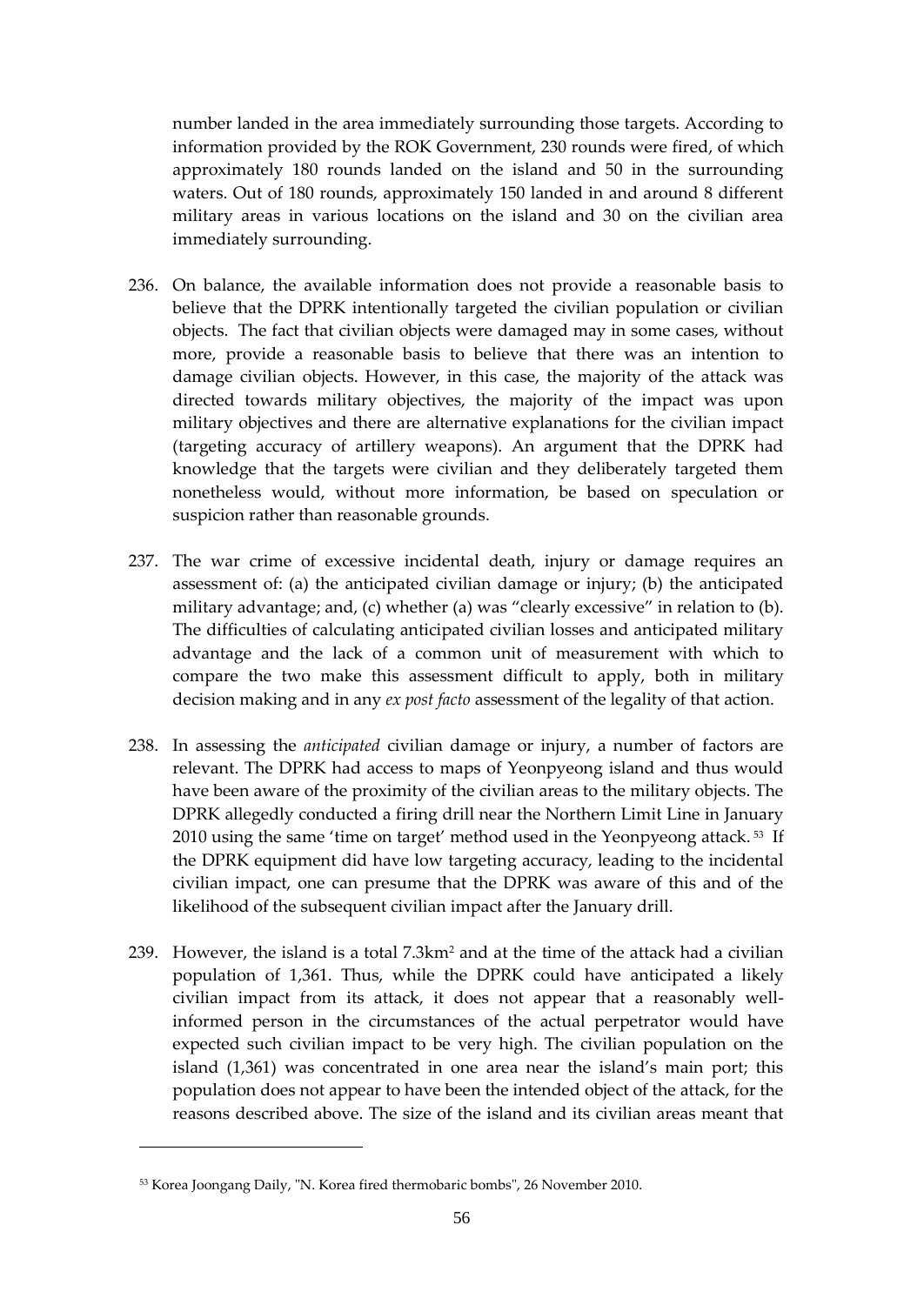many of the shells that missed their targets would fall in uninhabited areas of the island or in the surrounding waters (rather than on civilian areas) – in fact, of the 230 shells fired, 50 landed in the surrounding waters and approximately 30 fell on civilian objects.

- 240. While it has been suggested that the attack was motivated by internal North Korean politics, <sup>54</sup> this does not mean that there was no perceived military advantage to the attack. Given the context of the attack, principally the DPRK fashioning it as a response to South Korean military activity,<sup>55</sup> one may surmise that the perceived *military* advantage of the attack was a reassertion of DPRK territorial control of particular waters and a demonstration of its military power in the area.<sup>56</sup>
- 241. Ultimately, the attack resulted in two military personnel killed and 16 injured, as compared to two civilians killed and 52 injured. In terms of damage to property and military and civilian objects, the U.N. Command's report of the incident indicated that "considerable damage was suffered by military facilities and destruction of civilian homes."<sup>57</sup>
- 242. While a reasonably well-informed person in the circumstances of the actual perpetrator would have expected some degree of civilian casualties and damage to result from the attack given the relative proximity of military and civilian objects, the information available is insufficient to provide a reasonable basis to believe that the anticipated civilian impact would have been *clearly excessive* in relation to the anticipated military advantage of the attack, considering the size and population of the island, and the fact that military targets appeared to be the primary object of the attack. Nonetheless, the loss of human life that resulted from the attack is to be greatly regretted.

## *OTP Activities*

<u>.</u>

243. During the reporting period, additional information was received from the ROK on 19 March 2014 which was analysed by the Office. The Office finalized its analysis of whether there is a reasonable basis to believe that a crime within the jurisdiction of the Court has been committed, and announced its conclusions on 23 June 2014. A detailed report has been issued by the Prosecutor presenting the Office's findings with respect to jurisdictional matters.<sup>58</sup>

<sup>54</sup> International Crisis Group, North Korea: The Risks of War in the Yellow Sea, Asia Report No. 198 (23 December 2010), p.1.

<sup>55</sup> Special investigation into the Korean People's Army attack on Yeonpyeong-Do and the Republic of Korea Marine Corps response on 23 November 2010 (U.N. Doc. S/2010/648; 19 December 2010), p.6.

<sup>56</sup> See International Crisis Group, 'North Korea: The Risks of War in the Yellow Sea', Asia Report No. 198 (23 December 2010), pp.27, 29-31.

<sup>57</sup> Special investigation into the Korean People's Army attack on Yeonpyeong-Do and the Republic of Korea Marine Corps response on 23 November 2010 (U.N. Doc. S/2010/648; 19 December 2010), p.7

<sup>&</sup>lt;sup>58</sup> ICC-OTP[, Situation in the Republic of Korea: Article 5 Report,](http://www.icc-cpi.int/en_menus/icc/structure%20of%20the%20court/office%20of%20the%20prosecutor/comm%20and%20ref/pe-cdnp/korea/Pages/article-5-report.aspx) June 2014.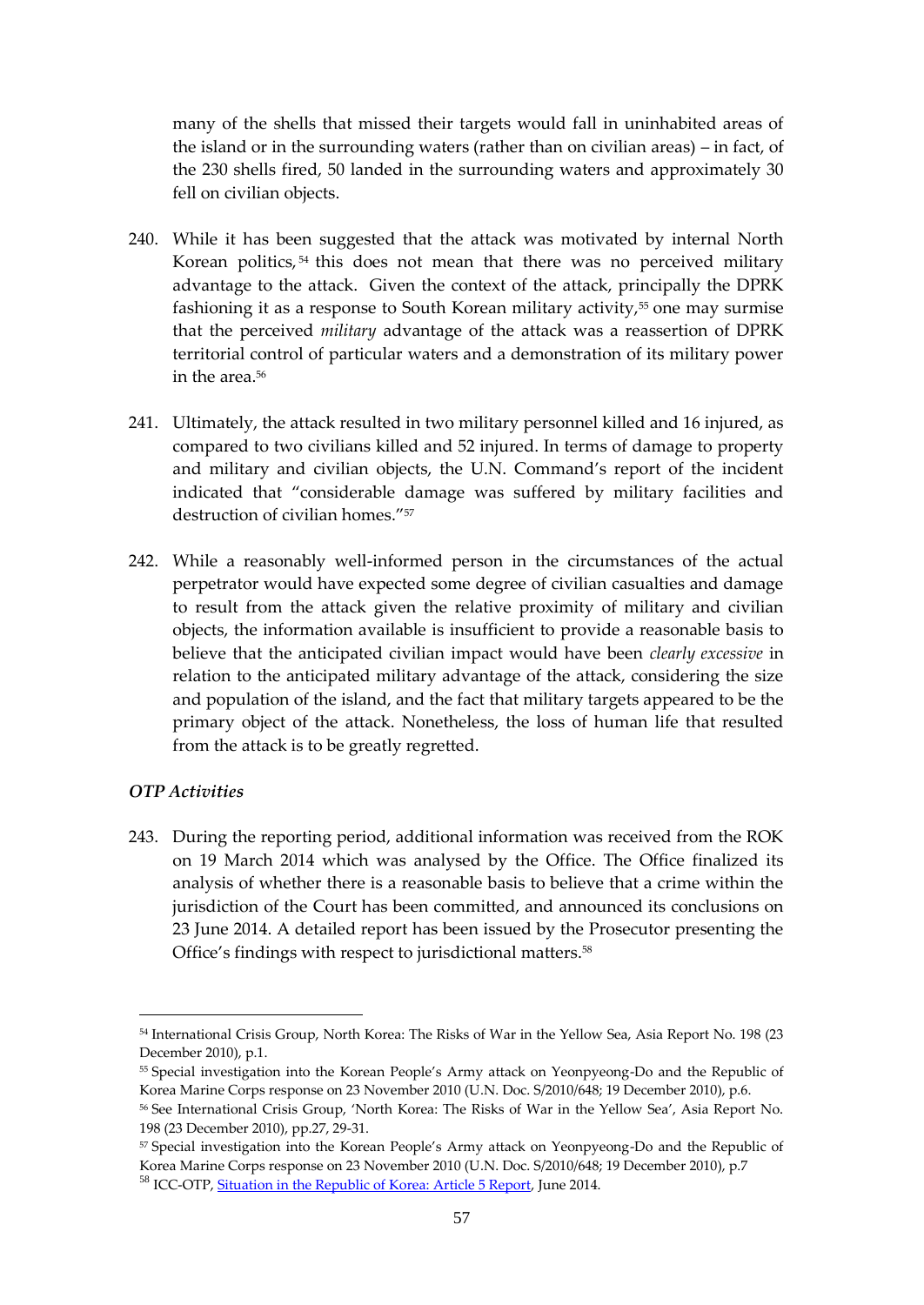## *Conclusion*

- 244. Following a thorough factual and legal assessment of the alleged crimes, the Office has reached the conclusion that, based on the information available, it currently lacks a reasonable basis to believe that either incident constitutes a crime within the jurisdiction of the Court. Accordingly, the Office lacks a reasonable basis to proceed with an investigation.
- 245. Should further information become available in the future which would lead the Office to reconsider these conclusions in the light of new facts or evidence, the preliminary examination of these two incidents could be re-opened.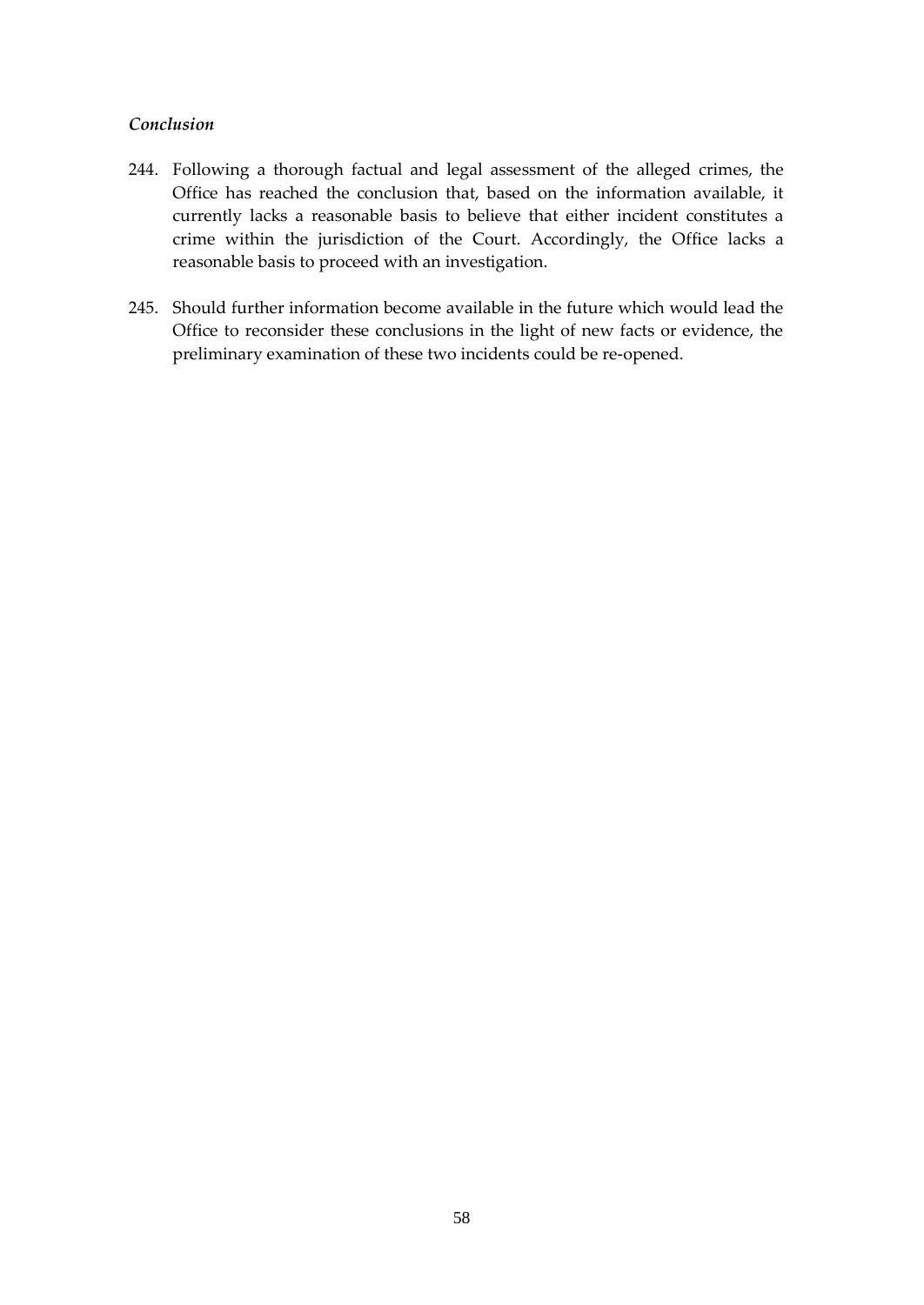#### **REGISTERED VESSELS OF COMOROS, GREECE AND CAMBODIA**

### <span id="page-60-0"></span>*Procedural History*

- 246. On 14 May 2013, the Office of the Prosecutor received a referral on behalf of the authorities of the Union of the Comoros ("Comoros") with respect to the 31 May 2010 Israeli interception of a humanitarian aid flotilla bound for the Gaza Strip. On the same day, the Prosecutor announced that it had opened a preliminary examination on the basis of the referral.<sup>59</sup> On 5 July 2013, the Presidency of the ICC assigned the situation to Pre-Trial Chamber I.<sup>60</sup>
- 247. On 6 November 2014, the Prosecutor announced that the information available did not provide a reasonable basis to proceed with an investigation of the situation on the registered vessels of Comoros, Greece, and Cambodia that arose in relation to the 31 May 2010 incident.<sup>61</sup> This conclusion is based on a thorough legal and factual analysis of the information available and pursuant to the requirement in article  $17(1)(d)$  of the Statute that cases shall be of sufficient gravity to justify further action by the Court. A detailed report has been issued by the Prosecutor presenting the findings of the Office on jurisdictional and admissibility issues.<sup>62</sup>

#### *Preliminary Jurisdictional Issues*

<u>.</u>

- 248. Of the eight vessels in the flotilla, only three were registered in States Parties. Pursuant to article 12(2)(a), the Court has jurisdiction *ratione loci* over crimes committed on board these three vessels, registered respectively in the Comoros (the *Mavi Marmara*), Cambodia (the *Rachel Corrie*) and Greece (the *Eleftheri Mesogios/Sofia*). Although Israel is not a State Party, according to article 12(2)(a) of the Statute, the ICC can exercise its jurisdiction in relation to the conduct of non-Party State nationals alleged to have committed Rome Statute crimes on the territory of, or on vessels and aircraft registered in, an ICC State Party.
- 249. The Court has jurisdiction over Rome Statute crimes committed on the territory of Comoros or by its nationals as of 1 November 2006. The Court also has jurisdiction over Rome Statute crimes committed on the territory of Cambodia or by its nationals as of 1 July 2002, and those committed on the territory of Greece or by its nationals as of 1 August 2002. The situation forming the subject of the referral began on 31 May 2010 and encompasses all alleged crimes flowing from

<sup>&</sup>lt;sup>59</sup> ICC-OTP, <u>ICC Prosecutor receives referral by the authorities of the Union of the Comoros in</u> [relation to the events of May 2010 on the vessel 'MAVI MARMARA'](http://www.icc-cpi.int/en_menus/icc/press%20and%20media/press%20releases/Pages/otp-statement-14-05-2013.aspx), 14 May 2013.

<sup>60</sup> ICC-OTP, [2010 events on Comorian, Greek and Cambodian vessels: Situation assigned to ICC Pre-](http://www.icc-cpi.int/en_menus/icc/press%20and%20media/press%20releases/Pages/pr926.aspx)[Trial Chamber I,](http://www.icc-cpi.int/en_menus/icc/press%20and%20media/press%20releases/Pages/pr926.aspx) 5 July 2013.

<sup>&</sup>lt;sup>61</sup> ICC-OTP, Statement of the Prosecutor of the International Criminal Court, Fatou Bensouda, on concluding the preliminary [examination of the situation referred by the Union of Comoros: "Rome](http://www.icc-cpi.int/en_menus/icc/press%20and%20media/press%20releases/Pages/otp-statement-06-11-2014.aspx)  [Statute legal requirements have not been met"](http://www.icc-cpi.int/en_menus/icc/press%20and%20media/press%20releases/Pages/otp-statement-06-11-2014.aspx), 6 November 2014.

<sup>62</sup> ICC-OTP, [Situation on Registered Vessels of Comoros, Greece and Cambodia: Article 53\(1\) Report,](http://www.icc-cpi.int/iccdocs/otp/OTP-COM-Article_53(1)-Report-06Nov2014Eng.pdf) 6 November 2014.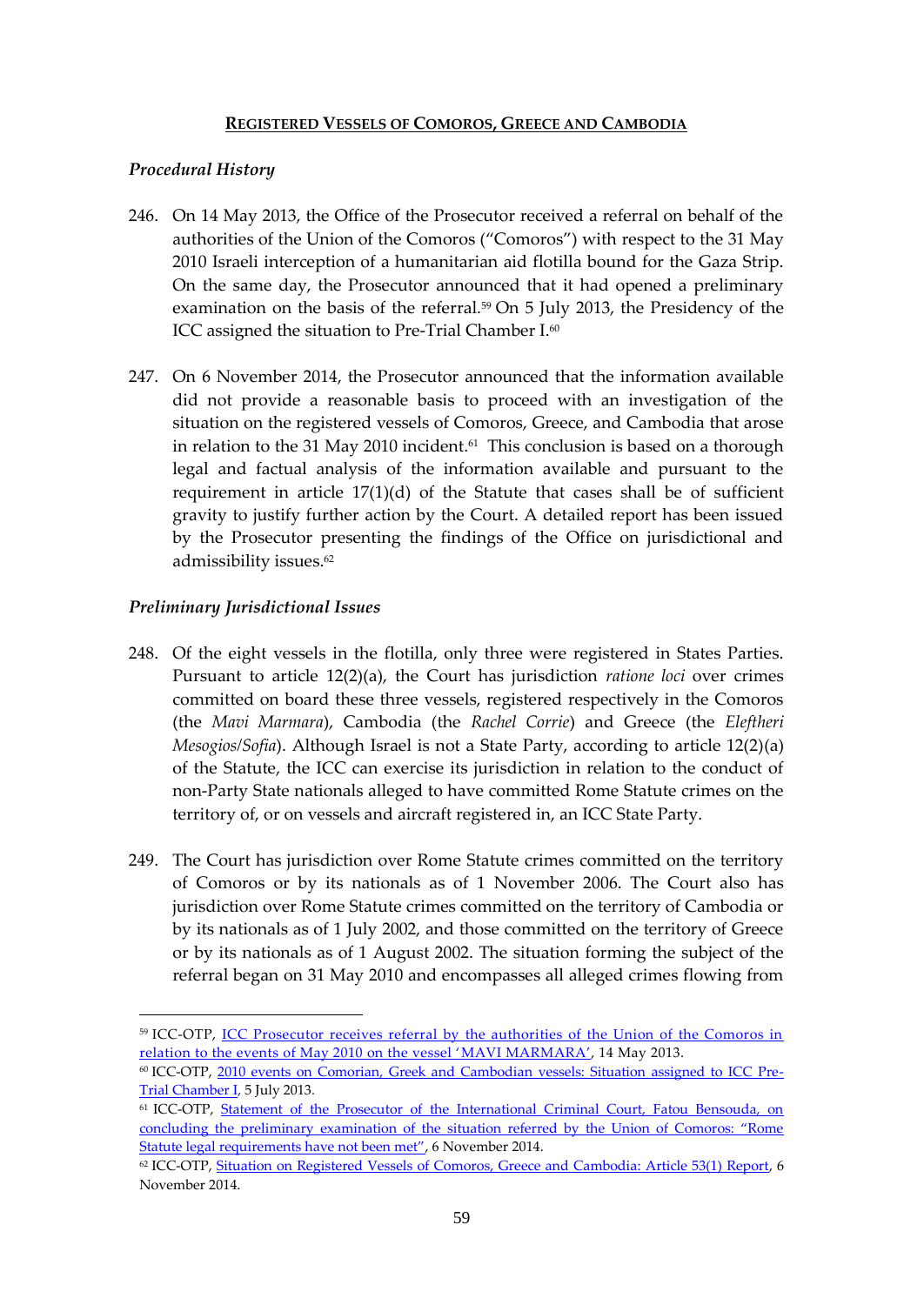the interception of the flotilla by the Israeli forces, including the other related interception of the *Rachel Corrie* on 5 June 2010. These events forming the subject of the referral are collectively referred to as the "flotilla incident" for the purposes of this report.

### *Contextual Background*

- 250. On 3 January 2009, Israel imposed a naval blockade off the coastline of the Gaza Strip up to a distance of 20 nautical miles from the coast. The naval blockade was part of a broader effort to impose restrictions on travel and the flow of goods in and out of the Gaza strip, following the electoral victory of Hamas in 2006 and their extension of control in 2007.
- 251. The Free Gaza Movement was formed to challenge the blockade. It organised the "Gaza Freedom Flotilla," an eight-boat flotilla with over 700 passengers from approximately 40 countries, with the stated intentions to deliver aid to Gaza, break the Israeli blockade, and draw international attention to the situation in Gaza and the effects of the blockade.
- 252. The Israeli Defence Forces (IDF) intercepted the flotilla on 31 May 2010 at a distance of 64 nautical miles from the blockade zone. By that point, one of the vessels in the flotilla had withdrawn due to mechanical difficulties, and another (the *Rachel Corrie*) had been delayed in its departure and thus was not able to join the rest of the flotilla and only continued towards Gaza separately at a later date. The six remaining vessels were boarded and taken over by the IDF. The interception operation resulted in the deaths of ten passengers of the *Mavi Marmara*, nine of whom were Turkish nationals, and one with Turkish and American dual nationality.
- 253. The situation has been the subject of a United Nations Human Rights Council Fact-Finding Mission, which delivered its report in September 2010, and a separate Panel of Inquiry appointed by the United Nations Secretary-General, which published its report in September 2011. The Governments of Turkey and Israel have also conducted national inquiries.

#### *Subject-Matter Jurisdiction*

254. The hostilities between Israel and Hamas at the relevant time do not meet the basic definition of an international armed conflict as a conflict between two or more states. However, as acknowledged by the case law of the Court, the ICC Elements of Crimes clarify that the applicability of the law of international armed conflict also extends to situations of military occupation. While Israel maintains that it is no longer occupying Gaza, the prevalent view within the international community is that Israel remains an occupying power under international law, based on the scope and degree of control that it has retained over the territory of Gaza following the 2005 disengagement. In accordance with the reasoning underlying this perspective, the Office proceeded on the basis that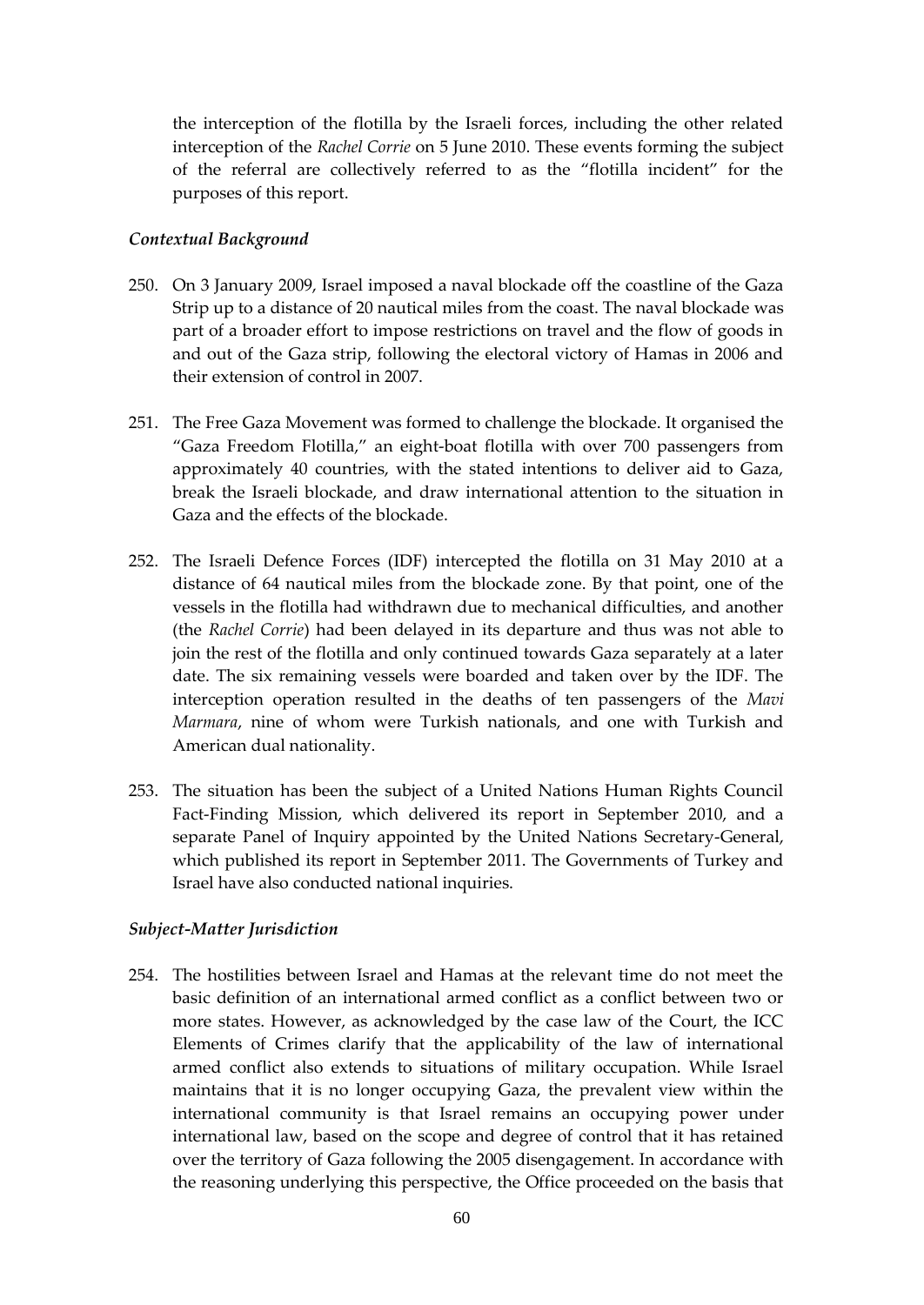the situation in Gaza can be considered within the framework of an international armed conflict in view of the continuing military occupation by Israel.

- 255. The analysis conducted and the conclusions reached would generally not be affected and still be applicable, if the Office was of the view, alternatively, that the law applicable in the present context and in light of the Israel-Hamas conflict is the law of non-international armed conflict. Given the crimes of possible relevance to the referred situation, which are substantially similar in the context of both international and non-international armed conflicts, it is not necessary at the preliminary examination stage to reach a conclusive view on the classification of the conflict. Additionally, as the protection accorded by the rules on international armed conflicts is broader than those relating to internal conflicts, it seems appropriate, for the limited purpose of a preliminary examination, in cases of doubt, to apply those governing international armed conflicts.
- 256. The flotilla incident occurred in the context of, and was directly related to, Israel's imposition of a naval blockade against the Gaza Strip. The legality of the blockade has been the subject of controversy. The issue is relevant, to a certain extent, to the Office's assessment of the interception of the flotilla. In particular, whether or not the blockade was lawful has an impact on the assessment of the alleged war crime of intentionally directing an attack against civilian objects under article 8(2)(b)(ii) of the Statute. While not taking a position on the legality of the blockade, the Office has conducted its analysis to take into account both possibilities of a lawful and unlawful blockade.
- 257. Ultimately, in the Office's assessment, the information available provides a reasonable basis to believe that war crimes were committed on board the *Mavi Marmara* during the interception of the flotilla on 31 May 2010 in the context of an international armed conflict, namely: (1) wilful killing pursuant to article  $8(2)(a)(i)$ ; (2) wilfully causing serious injury to body and health pursuant to article 8(2)(a)(iii); and (3) committing outrages upon personal dignity pursuant to article 8(2)(b)(xxi) of the Statute. In addition, if Israel's naval blockade against Gaza was unlawful, there is consequently also a reasonable basis to believe that the IDF committed the crime of intentionally directing an attack against two civilian objects pursuant to article 8(2)(b)(ii) in relation of the forcible boarding of the *Mavi Marmara* and the *Eleftheri Mesogios/Sofia*.
- 258. As a general observation, it is noted that protected civilian status does not preclude, in certain circumstances, the possibility for the lawful use of force in individual self-defence against civilians who have resorted to violence. Under the Rome Statute, however, self-defence is recognised as a ground for excluding criminal responsibility. Accordingly, the hypothetical issue of whether a perpetrator committed a crime in self-defence, and therefore may be absolved from criminal responsibility, is to be properly addressed at the investigation and trial stages, and not the preliminary examination stage.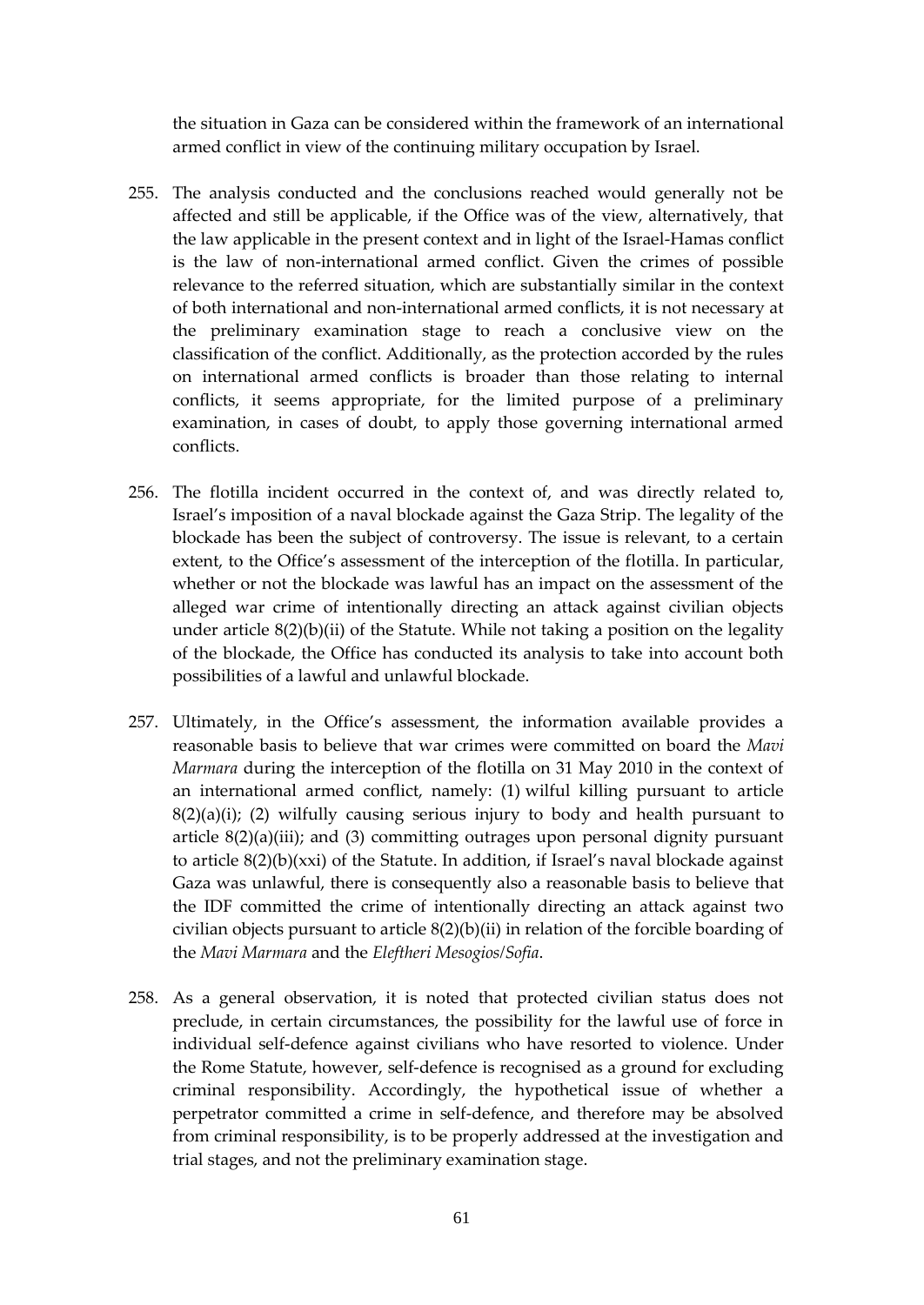259. Lastly, on the basis of the information available, it does not appear that the conduct of the IDF during the flotilla incident was committed as part of widespread or systematic attack, or constituted in itself a widespread or systematic attack, directed against a civilian population. The Office has therefore concluded that there no reasonable basis to believe that crimes against humanity under article 7 of the Statute were committed within the referred situation.

#### *Admissibility Assessment*

- 260. The Office's assessment of gravity includes both quantitative and qualitative considerations. As stipulated in regulation 29(2) of the Regulations of the Office of the Prosecutor, the factors that guide the Office's assessment include the scale, nature, manner of commission of the crimes, and their impact. This assessment is conducted bearing in mind the potential cases that would be likely to arise from an investigation of the situation.
- 261. It is further noted that article 8(1) of the Statute provides that "the Court shall have jurisdiction in respect of war crimes in particular when committed as part of a plan or policy or as part of a large-scale commission of such crimes". Although this threshold is not a prerequisite for jurisdiction, it does, however, provide Statute guidance that the Court should focus on cases meeting these requirements.
- 262. Having carefully assessed the relevant considerations, the Office has concluded that the potential case(s) that would likely arise from an investigation of the flotilla incident would not be of sufficient gravity to justify further action by the Court, in light of the criteria for admissibility provided in article 17(1)(d) and the guidance outlined in article 8(1) of the Statute.
- 263. The parameters of the Office's assessment were determined by the limited scope of the situation referred, namely a confined series of events that occurred primarily on 31 May 2010. By virtue of article 12(2)(a) of the Statute, the Court's territorial jurisdiction was further limited to events occurring on three vessels in the flotilla and did not extend to any events that occurred after passengers were taken off those vessels. As such, the potential case(s) that could be pursued is inherently limited to an event encompassing a small number of victims of the alleged ICC crimes, with limited countervailing qualitative considerations.
- 264. Although the interception of the flotilla took place in the context of the Israel-Hamas conflict, the Court does not have jurisdiction over other alleged crimes committed in this context, nor in the broader context of any conflict between Israel and Palestine. While the situation with regard to the civilian population in Gaza is a matter of international concern, this issue must be distinguished from the present assessment, which is limited to evaluating the gravity of the alleged crimes committed by Israeli forces on board the vessels over which the Court has jurisdiction during the interception of the flotilla.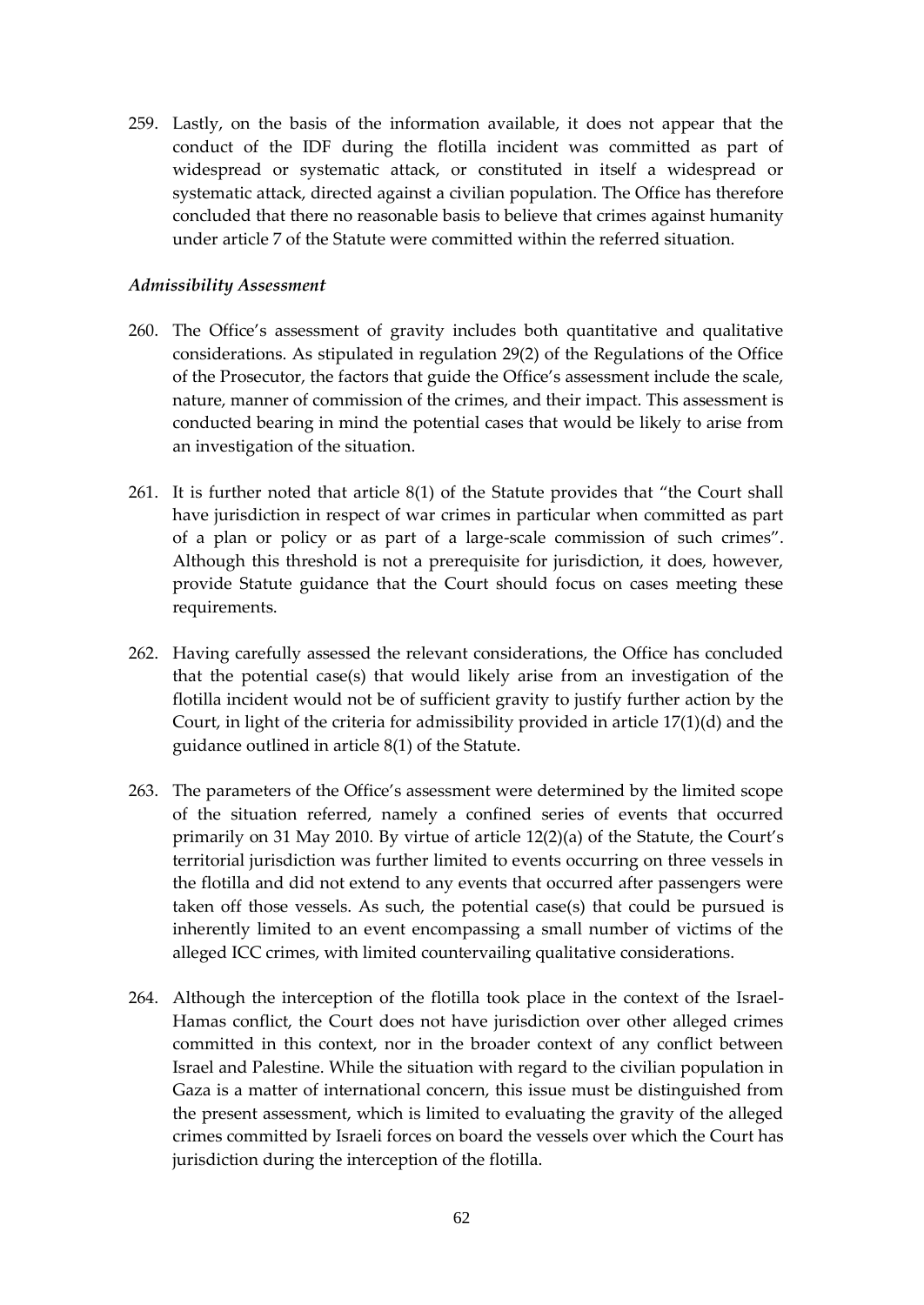265. In light of the conclusion reached in respect of the gravity assessment, it is unnecessary for the Office to consider and reach a conclusion on the issue of complementarity.

## *OTP Activities*

- 266. Over the reporting period, the Office thoroughly analysed information from multiple sources, including the reports of the four commissions that previously examined the incident and the supporting materials and documentation accompanying the referral.
- 267. The Office also interacted with the legal representatives for the Comoros, Elmadağ Law Firm and KC Law, and received further submissions from them on 19 May 2014. Additionally, on 19 August 2014, the Office received information from the Turkish Foundation for Human Rights and Freedoms and Humanitarian Relief, which was one of the primary organisers of the 2010 flotilla campaign and owned the *Mavi Marmara*. The Office also offered Turkey and Israel the opportunity to provide additional information but did not receive any in return.

## *Conclusion*

268. While the Prosecutor has declined to initiate an investigation of the referred situation, the referring State, the Comoros may, within a specified time period, request the Pre-Trial Chamber to review the Prosecutor's decision not to proceed, pursuant to article 53(3)(a) of the Statute.